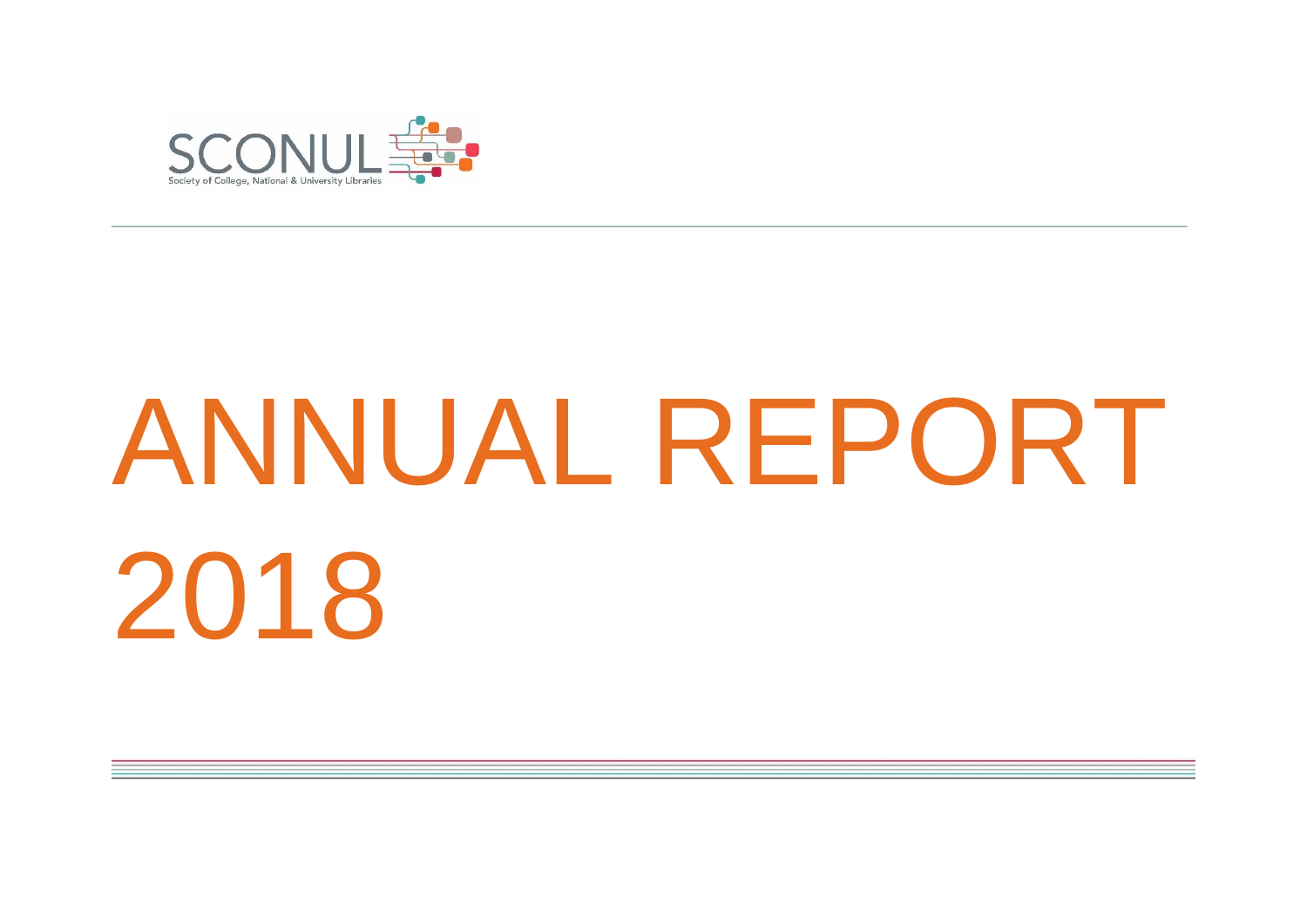# **CONTENTS**

| <b>Section</b> |                                           | Page no.                  |
|----------------|-------------------------------------------|---------------------------|
| $\overline{2}$ | Chair's introduction                      | $\overline{2}$            |
| 3              | Reference and administrative details      | $\ensuremath{\mathsf{3}}$ |
| 4              | SCONUL membership                         | 4                         |
| 6              | Report of the trustees                    | 6                         |
| $\overline{7}$ | Leadership and advocacy                   | $\overline{7}$            |
| 10             | Promoting good practice and collaboration | 11                        |
| 12             | SCONUL's partner organisations            | 13                        |
| 13             | Member services                           | 14                        |
| 15             | Structure, governance and management      | 17                        |
| 17             | Financial review                          | 19                        |
| 18             | Responsibilities of the trustees          | 21                        |
| 19             | Independent auditors' report              | 23                        |
| 22             | Statement of financial activities         | 26                        |
| 24             | <b>Balance sheet</b>                      | 28                        |
| 26             | Statement of cash flows                   | 30                        |
| 28             | Notes to the financial statements         | 32                        |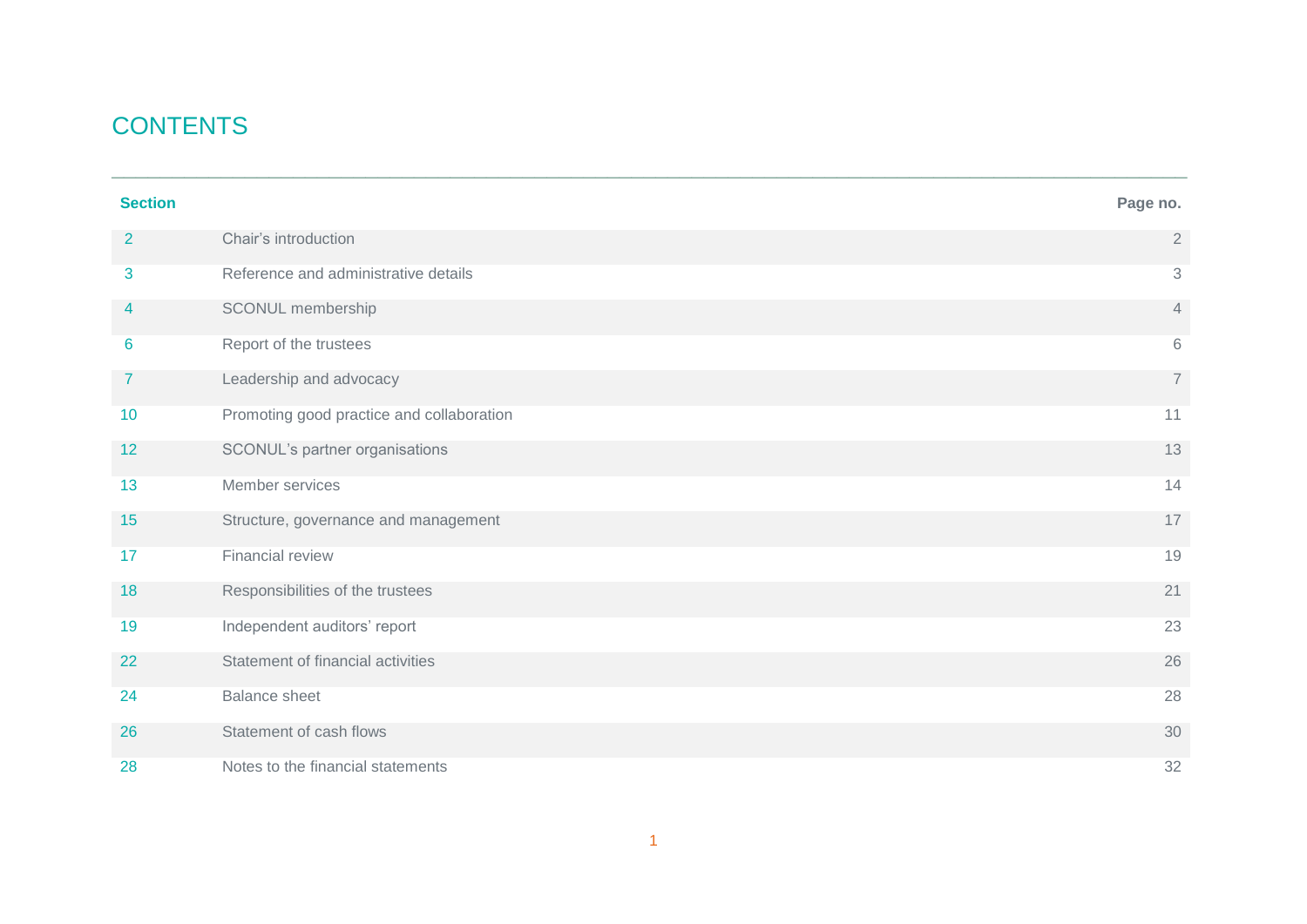# CHAIR'S INTRODUCTION



## A new strategy for **SCONUL**

Over the last year the Board and SCONUL office have been talking to our members about the significant opportunities and challenges facing the sector over the coming years and listening to your views about where SCONUL can be most effective in helping you to address these.

We have also been exploring how the range of services we provide can be developed to meet the evolving needs of our member institutions.

The new strategy, published at this year's AGM, reflects those discussions and focuses on four main areas: the development of the workforce; the future shape of our services; technological and market developments; and the cost of content.

The strategy depends on our capacity to build effective partnerships within and beyond the library sector,

including with peer organisations across the world. This will be a major focus of our attention over the next few years, reflecting the reality of our members' work, and that the issues we are all grappling with, cannot be considered separately from their broader context. We have been guided by your views on how SCONUL's particular skills and resources can make a difference:

Evidence: we can seek, produce and share evidence to support decision-making and advocacy.

Explore: we can explore medium and long-term issues and share the process and findings to inform your planning.

Influence: we can use our skills and resources to engage with stakeholders to influence their thinking, policies and activities.

Initiate: we can bring our members together including with partners, to identify and develop new areas of work.

Deliver: we can deliver new services and respond to immediate challenges on behalf of the sector.

Lead: we can work with members to identify strategic priorities for the sector and articulate the areas for action.

Pete Ryan, Chair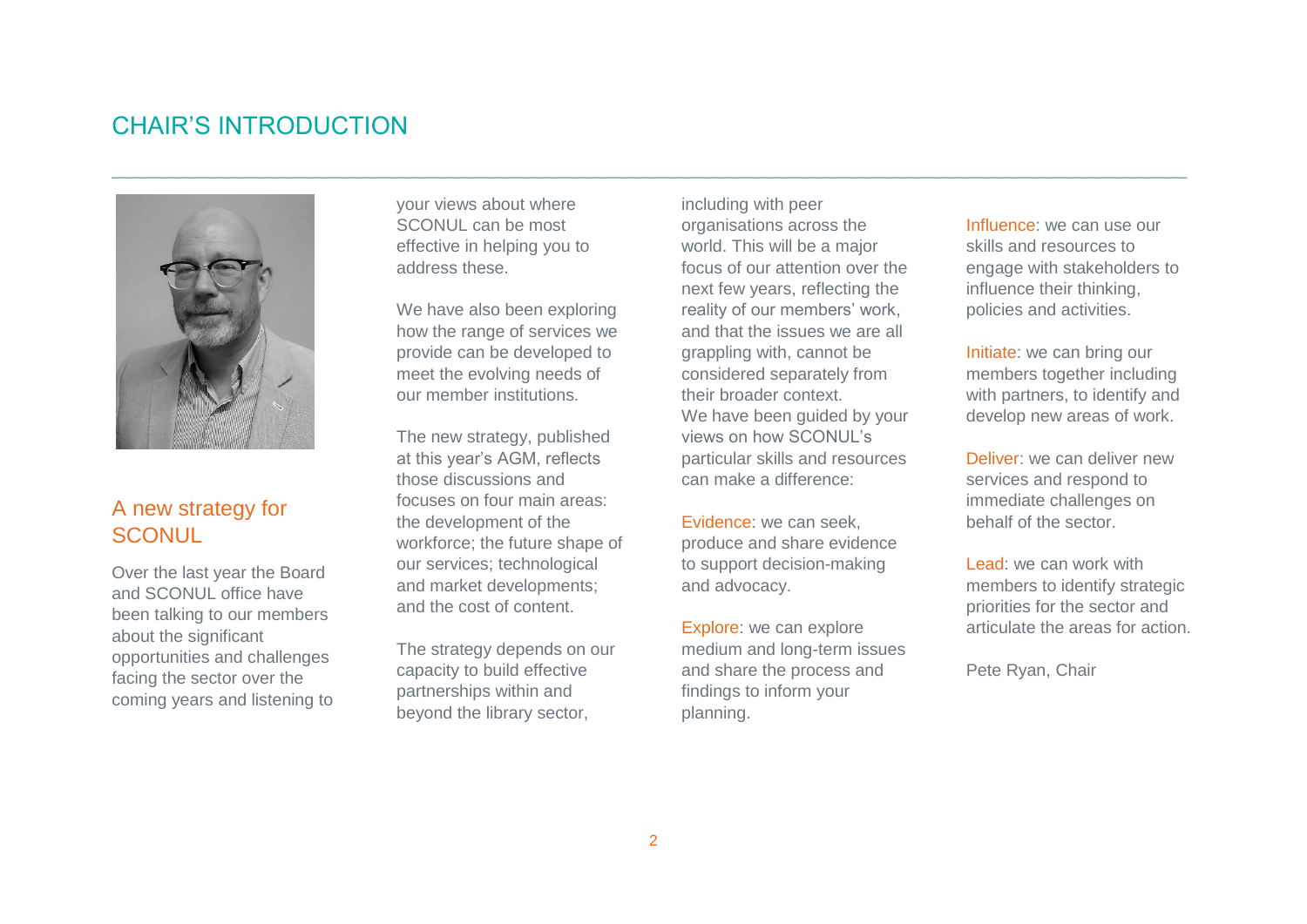# REFERENCE AND ADMINISTRATIVE INFORMATION

#### **Status**

The organisation is a charitable company limited by guarantee.

**Company number**: 01436951 **Charity number**: 278550

#### Registered Office

94 Euston Street, London NW1 9HA

#### **Trustees**

Trustees, who are also directors under company law and who served during the year and up to the date of this report were as follows:

- **Chair:** Pete Ryan (from 12 June 2018)
- **Vice-Chair:** Caroline Taylor (from 12 June 2018)
- **Honorary Treasurer:** Frances Boyle (from 12 June 2018)
- James Anthony-Edwards (elected 12 June 2018)
- Susan Ashworth (appointed 12 June 2018)
- Nick Barrett (elected 12 June 2018)
- Alison Baud (resigned 12 June 2018)
- Caroline Brazier (resigned 30 June 2018)
- Stella Butler (elected 12 June 2018)
- Lesley Castens (elected 12 June 2018)
- J Cox (appointed 26 Feb 2019)
- Roisin Gwyer (retired 31 Dec 2018)
- Robert Hall (resigned 12 June 2018)
- Alison Harding
- Liz Jolly (appointed 27 Sept 2018)
- Rosie Jones (elected 12 June 2018)
- Judith Keene
- Gobnait O'Riordan (resigned 26 Feb 2019)
- Richard Parsons (resigned 12 June 2018)
- Chris Pressler (elected 12 June 2018)
- Steve Rose (resigned 12 June 2018)
- **•** Alison Stevenson (resigned 12 June 2018)
- $\bullet$  Liz Waller

\_\_\_\_\_\_\_\_\_\_\_\_\_\_\_\_\_\_\_\_\_\_\_\_\_\_\_\_\_\_\_\_\_\_\_\_\_\_\_\_\_\_\_\_\_\_\_\_\_\_\_\_\_\_\_\_\_\_\_\_\_\_\_\_\_\_\_\_\_\_\_\_\_\_\_\_\_\_\_\_\_\_\_\_\_\_\_\_\_

#### Bankers and Investment **Managers**

- The Co-operative Bank plc PO Box 250, Delf House Southway Skelmersdale WN8 6WT
- CCLA Investment Managers Limited COIF Charity Funds Senator House 85 Queen Victoria Street London EC4V 4ET

#### **Auditors**

Godfrey Wilson Limited Chartered accountants and statutory auditors

5th Floor Mariner House 62 Prince Street Bristol, BS1 4QD

#### **Solicitors**

Walker Morris LLP Kings Court 12 King Street Leeds LS1 2HL

#### HR advisor

WB Ranken 16 Forest Edge Buckhurst Hill Essex IG9 5AA

#### **Staff**

- **Executive Director and Company Secretary** Ann Rossiter
- **Deputy Director, Services** Ruth Stubbings (from March 2018)
- **SCONUL Co-ordinator** SitMui Ng
- **Finance Assistant** Kim Hardingham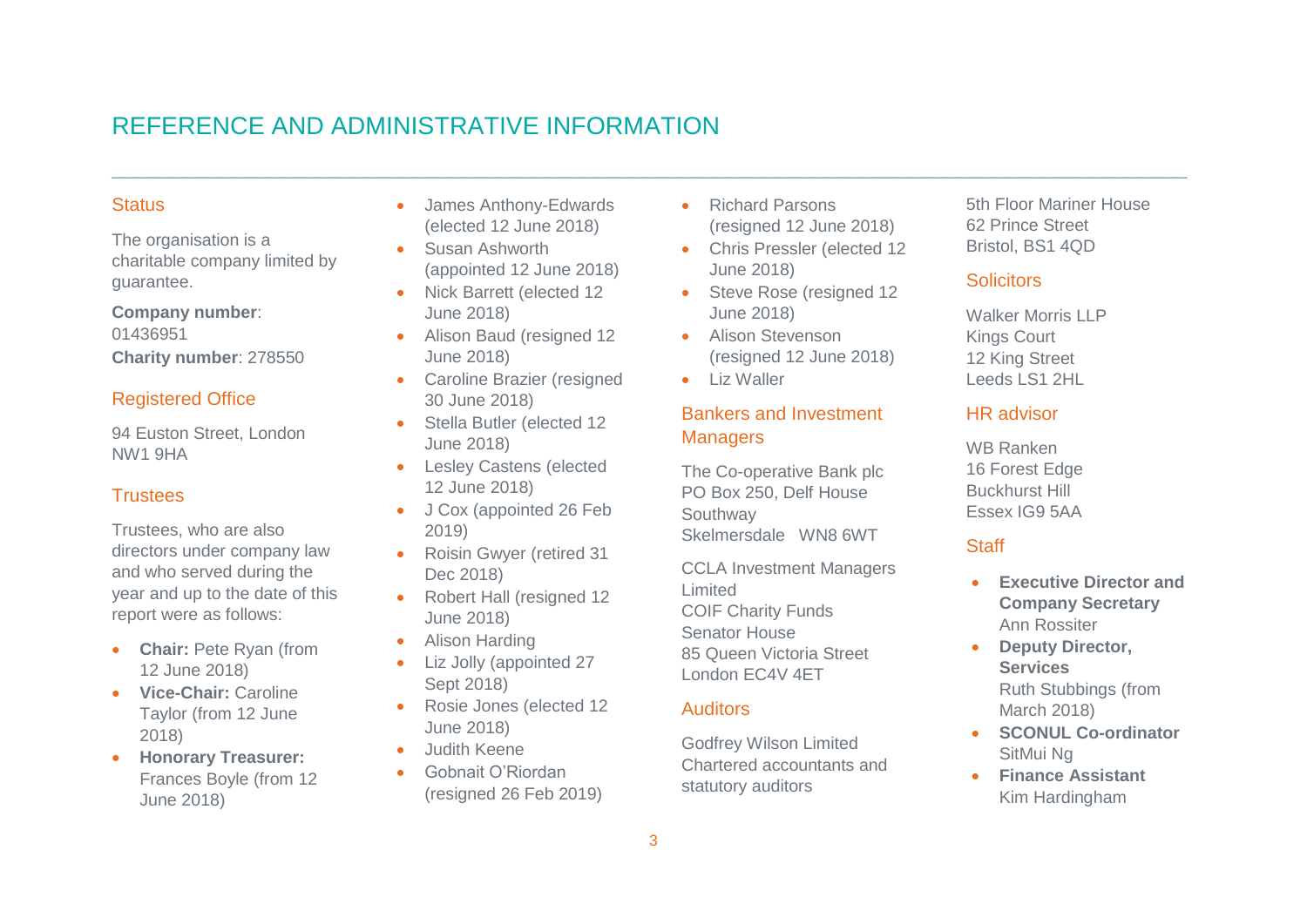## SCONUL MEMBERSHIP

University of Aberdeen Abertay University Aberystwyth University Anglia Ruskin University Arts University, Bournemouth University of the Arts London Aston University Bangor University University of Bath Bath Spa University University of Bedfordshire Birkbeck, University of London University of Birmingham Birmingham City University University College Birmingham Bishop Grosseteste University University of Bolton Bournemouth University University of Bradford University of Brighton University of Bristol The British Library Brunel University University of Buckingham Buckinghamshire New University University of Cambridge Canterbury Christ Church University Cardiff University Cardiff Metropolitan University University of Central Lancashire University of Chester

University of Chichester City, University of London The Conservatoire for Dance and Drama University College Cork Courtauld Institute of Art Coventry University Cranfield University University for the Creative Arts University of Cumbria De Montfort University University of Derby University College Dublin Dublin City University Dublin Institute of Technology University of Dundee Durham University University of East Anglia University of East London Edge Hill University University of Edinburgh Edinburgh Napier University University of Essex University of Exeter Falmouth University National University of Ireland, Galway University of Glasgow Glasgow Caledonian University The Glasgow School of Art University of Gloucestershire Goldsmiths, University of London

University of Greenwich Guildhall School of Music & Drama Harper Adams University Heriot-Watt University University of Hertfordshire Heythrop College – ceased 31 July 2018 University of Highlands and Islands University of Huddersfield University of Hull Imperial College London Institute of Cancer Research Keele University University of Kent King's College London Kingston University Lancaster University Leeds Beckett University University of Leeds Leeds Art University Leeds College of Music Leeds Trinity University University of Leicester Leo Baeck College University of Limerick University of Lincoln University of Liverpool Liverpool Hope University Liverpool John Moores **University** 

Liverpool School of Tropical Medicine London Business School London School of Economics London School of Hygiene & Tropical Medicine London South Bank University University of London, Senate House Library UCL London Metropolitan University Loughborough University The University of Manchester Manchester Metropolitan **University** Maynooth University Middlesex University National Library of Ireland National Library of Scotland National Library of Wales Newcastle University Newman University Northumbria University The University of Northampton Norwich University of the Arts University of Nottingham Nottingham Trent University The Open University Oxford University Oxford Brookes University University of Plymouth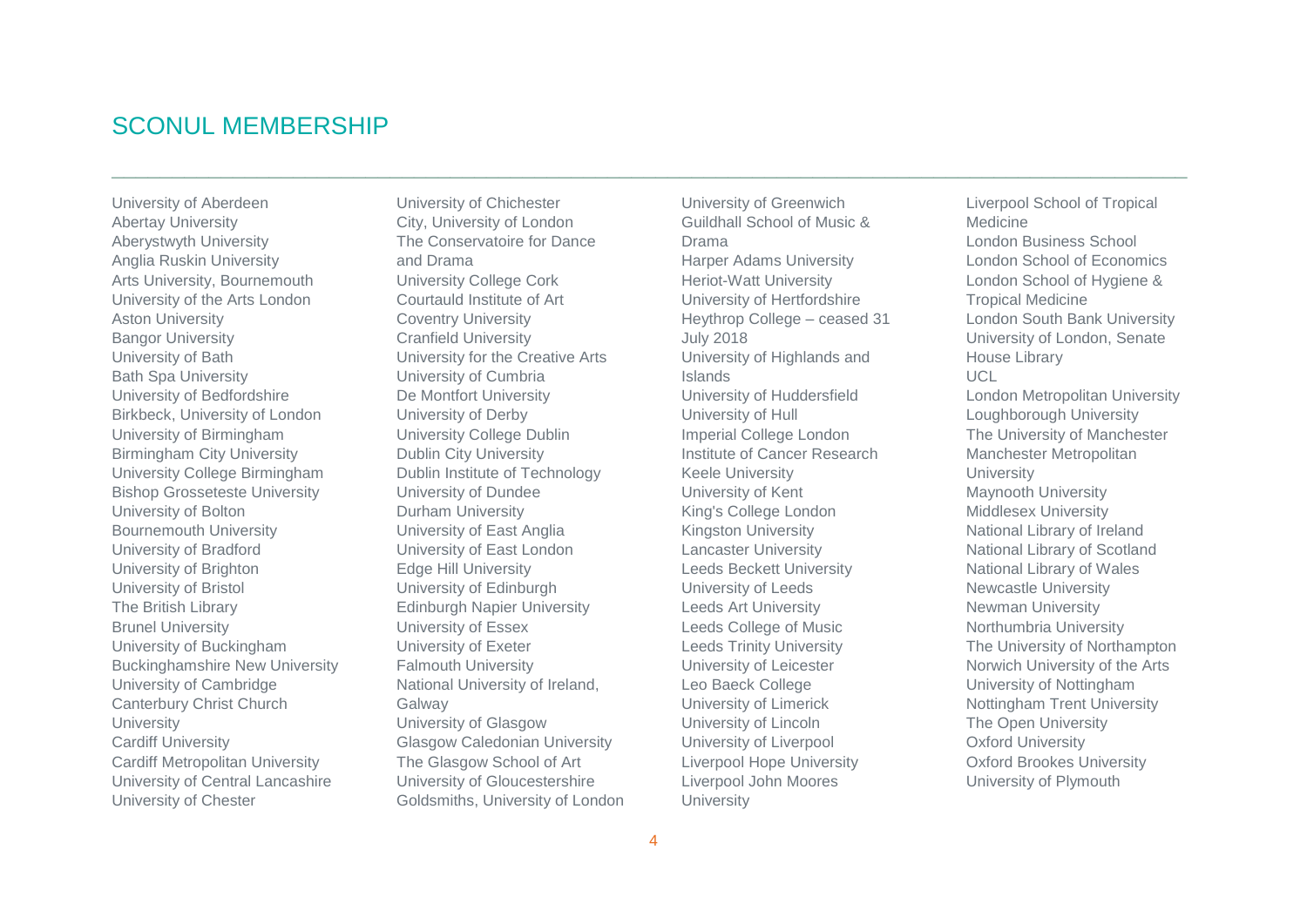Plymouth Marion University (University of St Mark & St John) University of Portsmouth Queen Margaret University Queen Mary, University of London Queen's University of Belfast Ravensbourne University of Reading Regent's University London Robert Gordon University Roehampton University Rose Bruford College Royal Agricultural University Royal Central School of Speech & Drama Royal College of Art Royal College of Music Royal College of Physicians – new member joined 1 January 2018

Royal College of Physicians and Surgeons of Glasgow Royal College of Surgeons in Edinburgh – new member joined 1 January 2018 The Royal College of Surgeons of England Royal College of Surgeons in Ireland Royal Conservatoire of Scotland Royal Holloway, University of London Royal Institute of British **Architects** Royal Northern College of Music The Royal Veterinary College Royal Welsh College of Music and Drama Salford University University of Sheffield Sheffield Hallam University SOAS University of London

Solent University (Southampton Solent University) University of South Wales University of Southampton SRUC University of St Andrews St George's University of London St Mary's University St Mary's University College Belfast Staffordshire University University of Stirling University of Strathclyde University of Suffolk University of Sunderland University of Surrey University of Sussex Swansea University Tate Teesside University Trinity College Dublin Trinity Laban

University of Ulster University of Wales Trinity Saint David University of Warwick The Wellcome Library University of the West of England, Bristol University of the West of **Scotland** University of West London University of Westminster University of Winchester University of Wolverhampton University of Worcester Wrexham Glyndŵr University (Glyndŵr University) Writtle College University of York York St John University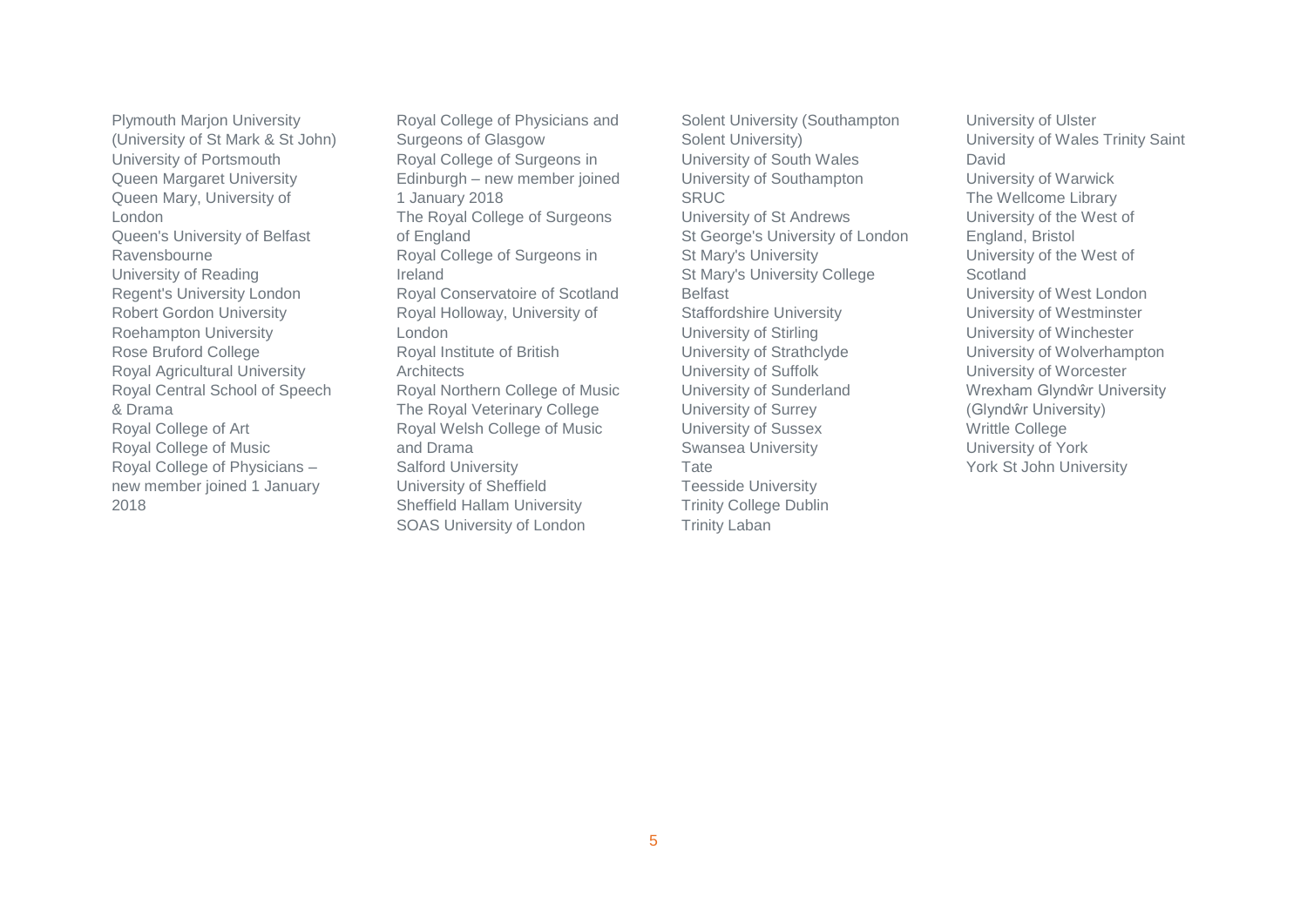# REPORT OF THE TRUSTEES

The trustees present their report and the audited financial statements for the year ended 31 December 2018. Reference and administrative information set out on page 3 forms part of this report. The financial statements comply with current statutory requirements, the memorandum and articles of association and the Statement of Recommended Practice - Accounting and Reporting by Charities (effective January 2015).

\_\_\_\_\_\_\_\_\_\_\_\_\_\_\_\_\_\_\_\_\_\_\_\_\_\_\_\_\_\_\_\_\_\_\_\_\_\_\_\_\_\_\_\_\_\_\_\_\_\_\_\_\_\_\_\_\_\_\_\_\_\_\_\_\_\_\_\_\_\_\_\_\_\_\_\_\_\_\_\_\_\_\_\_\_\_\_\_\_

As a charity, SCONUL has a set of core aims (our "charitable objects"). The Executive Board has referred to the Charity Commission's guidance on public benefit when reviewing SCONUL's aims and objectives and in planning future activities. Identifiable public benefits arose during 2018 from the work described below, highlights of which were:

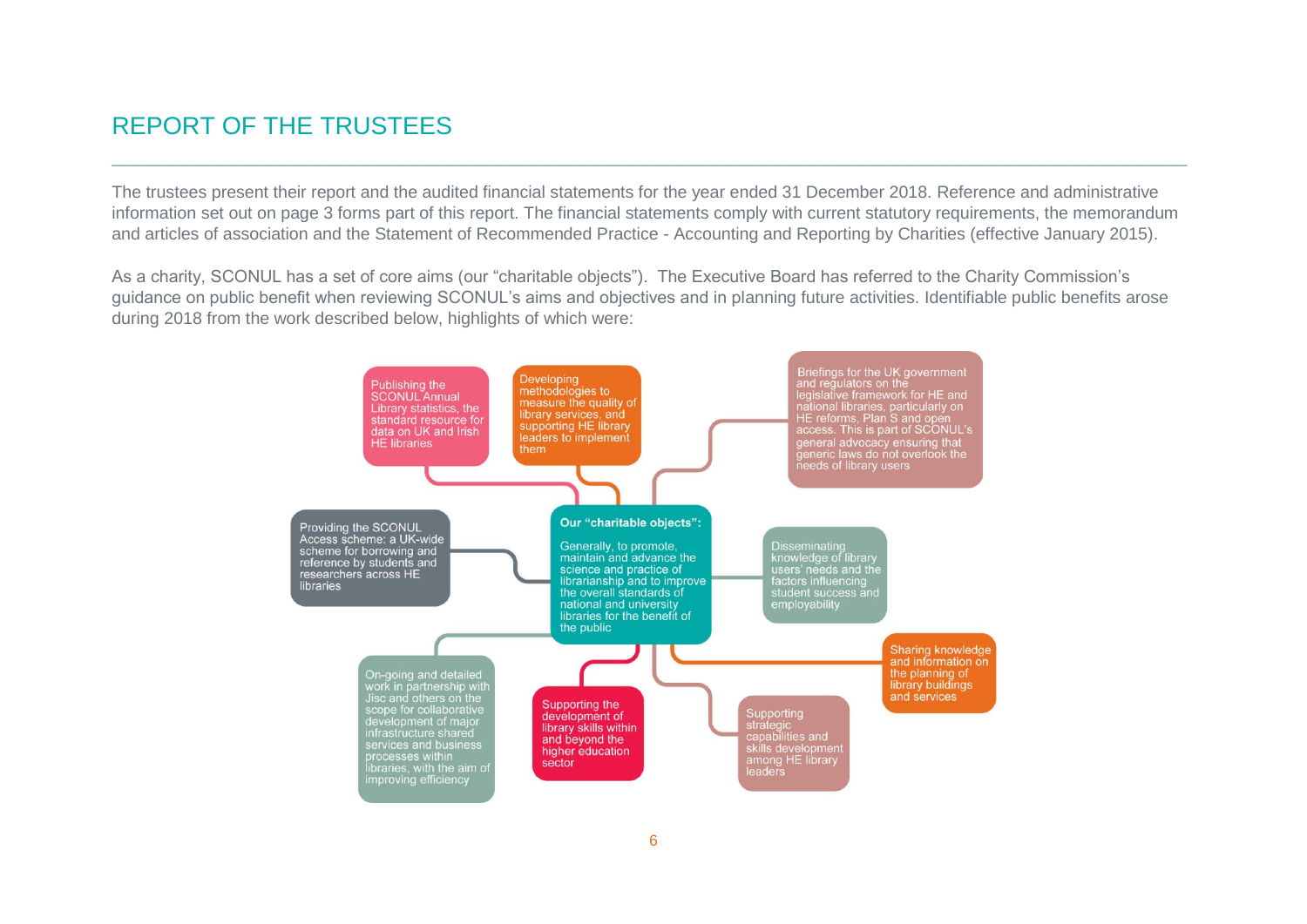\_\_\_\_\_\_\_\_\_\_\_\_\_\_\_\_\_\_\_\_\_\_\_\_\_\_\_\_\_\_\_\_\_\_\_\_\_\_\_\_\_\_\_\_\_\_\_\_\_\_\_\_\_\_\_\_\_\_\_\_\_\_\_\_\_\_\_\_\_\_\_\_\_\_\_\_\_\_\_\_\_\_\_\_\_\_\_\_\_

## Leadership development

Supporting the development of leadership skills across our membership is an important part of our remit and has been a major focus of SCONUL's work under our current strategy.

In 2018 we worked on the development and delivery of the range of support and services developed as part of our "Leading Libraries" programme - details of which are available here: [\(https://www.sconul.ac.uk/pag](https://www.sconul.ac.uk/page/leading-libraries) [e/leading-libraries\)](https://www.sconul.ac.uk/page/leading-libraries).

This has included Action Learning Sets in partnership with colleagues from other professional services, including estates, finance, HR and IT, providing a powerful development experience; and our own deputies and directors informal groups which provide an opportunity for sharing best practice and problem-solving experience with peers.

We have also established our mentoring scheme which is now fully operational. More details of the scheme are available at page 16.

Research commissioned by SCONUL provided an opportunity for members to deepen their understanding of, and respond to, the leadership challenges the sector faces. This looked at leadership in uncertain times, at how libraries and librarians are viewed by those leading their institutions and at the international picture on library leadership. SCONUL leaders have continued to promote this research through speaking at a range of conferences and publishing academic papers during 2018.

In addition, SCONUL continues to work with Advance HE in the development of its Future Professional Directors Programme and with the Higher Education Academy (now part of Advance HE) to support our members seeking fellowship. In 2018 we also worked with the Association of Heads of University Administration (AHUA) on the development of their Professional Services Directors leadership programme which is now open to established library directors.

In 2019 we will continue to develop the range of support on offer, including recruiting new mentors and mentees for our mentoring scheme.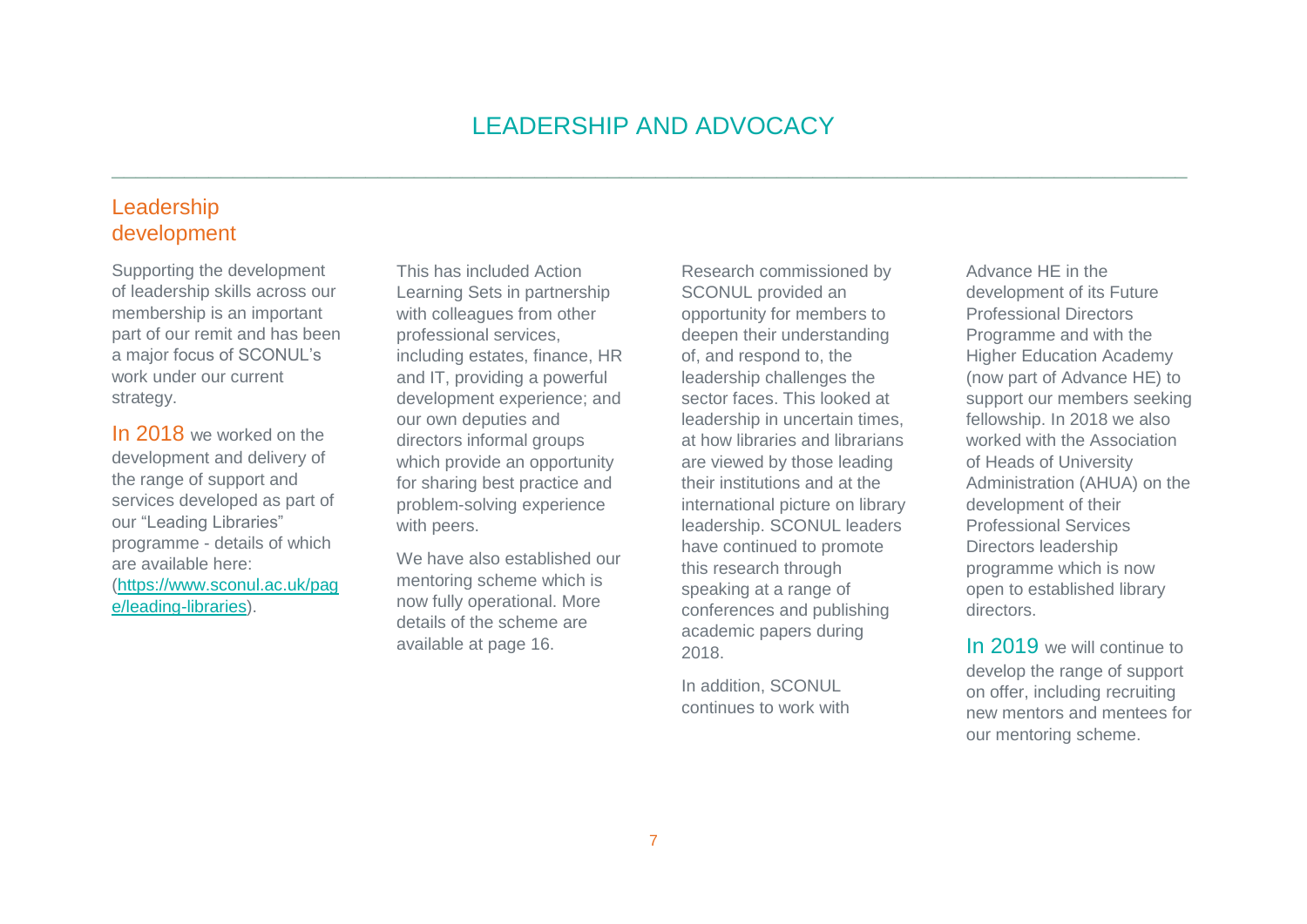## Journals, e-books and the cost of content

The cost of journals and other content remains a central concern for SCONUL members and has been an important focus of our work **in** 2018.

SCONUL is a member of the International Coalition of Library Consortia (ICOLC), through which we share intelligence and strategy on negotiations which helps inform our work and to keep UK members briefed on developments internationally.

In the UK, SCONUL works closely with Jisc Collections, RLUK and others and is an active member of the Jisc Collections Content Strategy Group - the representative

voice for institutions in negotiations with publishers. In 2018, priorities included negotiations with Wiley, Springer Nature and the American Chemical Society. We also succeeded in persuading Taylor and Francis to change their policy of limiting the number of years access to back catalogue to which members were entitled.

We also worked closely with colleagues at the purchasing consortia, led by SUPC on the development of the e-books market in the UK.

In 2019 our Content Group will continue this work, liaising closely with Jisc Collections on individual negotiations and engaging in the public debate on the high cost of content.

## The transition to open access

SCONUL has consistently argued that the traditional subscription model for journal publication is unaffordable, unsustainable and poorly equipped to meet the needs of authors. 2018 saw welcome developments which offer to speed up the transition to open access. These includes the launch of "Plan S" by a coalition of research funders and policy reviews by the Wellcome Institute and UKRI.

SCONUL has actively engaged with these developments, responding to consultations and consulting and briefing members including through a dedicated Content Forum meeting. We continue to work closely with Jisc on the development of services to support institutions in handling the complexities of OA related processes and payments.

SCONUL has been a strong supporter of the UK-Scholarly Communications Licence, an open access policy mechanism which ensures researchers can retain re-use rights in their own work.

SCONUL is also a member of the UUK Open Access Coordination group and its sub-groups where we will continue to argue for reforms to speed the transition to open access in the UK.

In 2019 we will continue to work closely with partners on the systemic changes required to encourage and support the transition to open access.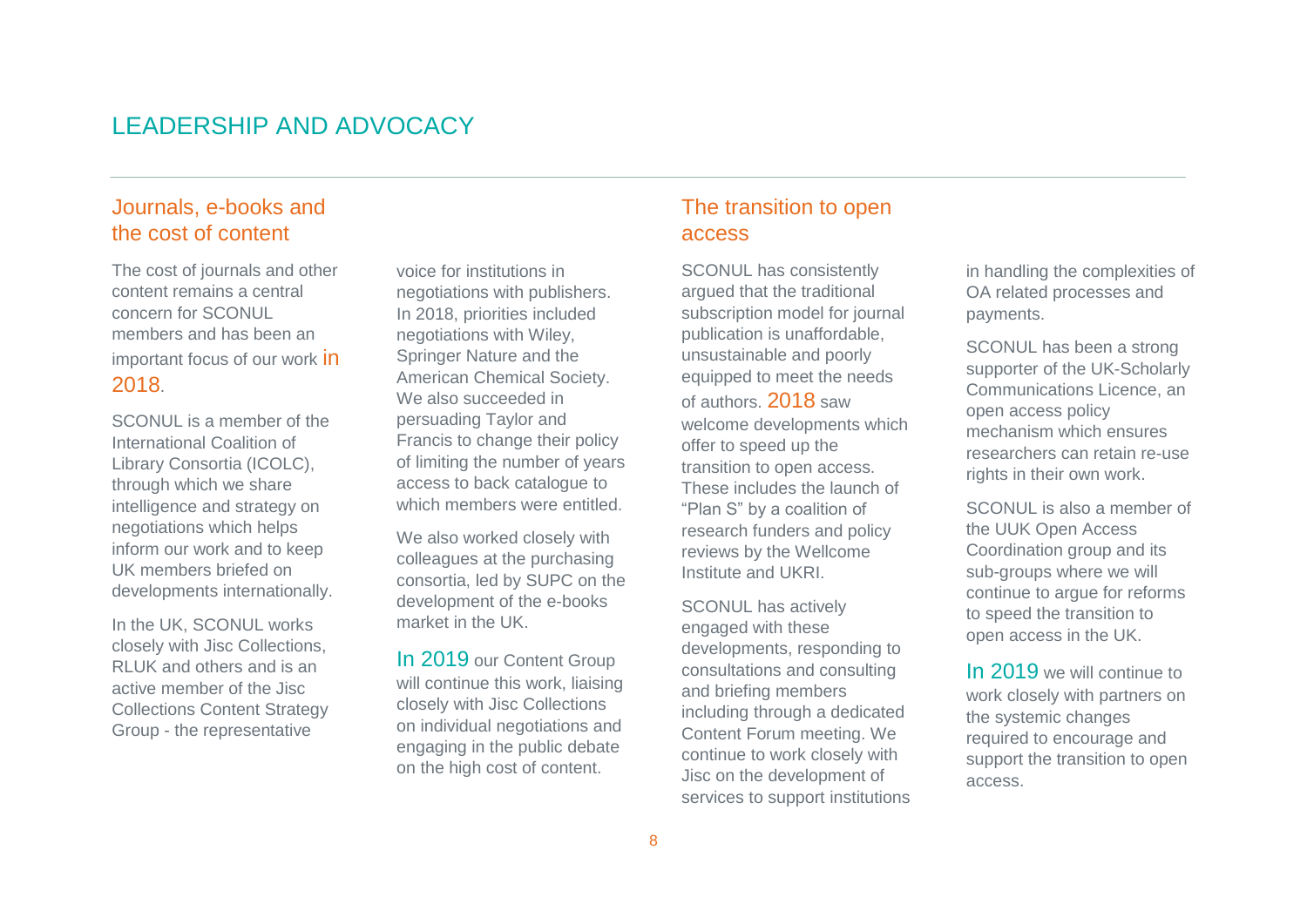## **Workforce** development

SCONUL members are engaged in a broader range of areas of work than ever, often in partnership with other parts of the institution. For example, libraries may be leading on research data management; setting up university presses; or working on data analytics or curriculum development. This demands an ever-increasing range of skills within the library workforce. Meeting this skills challenge is an important issue for SCONUL members who are also keen to ensure that they are providing opportunities for the development of current staff.

We established a task and finish group in 2018 to look at these issues. Projects will look at the pipeline for new

talent; the development of the current workforce and addressing the lack of ethnic diversity in the current library workforce.

In 2019 we will be publishing research on the experience of BAME staff working in member libraries. We will then lead the SCONUL community to consider the implications of this research for the way in which libraries recruit, support and promote their staff. We will also initiate projects seeking to understand the experience of new entrants to the profession and identify the scope for development of the current workforce.

## Copyright and intellectual property

*\_\_\_\_\_\_\_\_\_\_\_\_\_\_\_\_\_\_\_\_\_\_\_\_\_\_\_\_\_\_\_\_\_\_\_\_\_\_\_\_\_\_\_\_\_\_\_\_\_\_\_\_\_\_\_\_\_\_\_\_\_\_\_\_\_\_\_\_\_\_\_\_\_\_\_\_\_\_\_\_\_\_\_\_\_\_\_\_\_*

Copyright and intellectual property law remain of central importance for all libraries, and **in 2018** SCONUL continued to engage with government and with its members on reform, largely through the umbrella groupings Copyright for Knowledge and the Libraries and Archives Copyright Alliance (LACA).

Our aim is to present a clear set of arguments for the benefits of greater openness in scholarly communications.

SCONUL has advocated for regulatory regimes for the UK and the EU which will allow data and text mining in the interests of academic study. This has included writing to the relevant EU committees

arguing for a more researchfriendly copyright regime and against policy changes which would limit the capacity for text and data mining.

We will continue to work closely and collaboratively with colleagues in the UK and beyond in 2019 and will be providing briefing to members on the use of interlibrary loans. We are also supporting research into the cost and use of the CLA licence.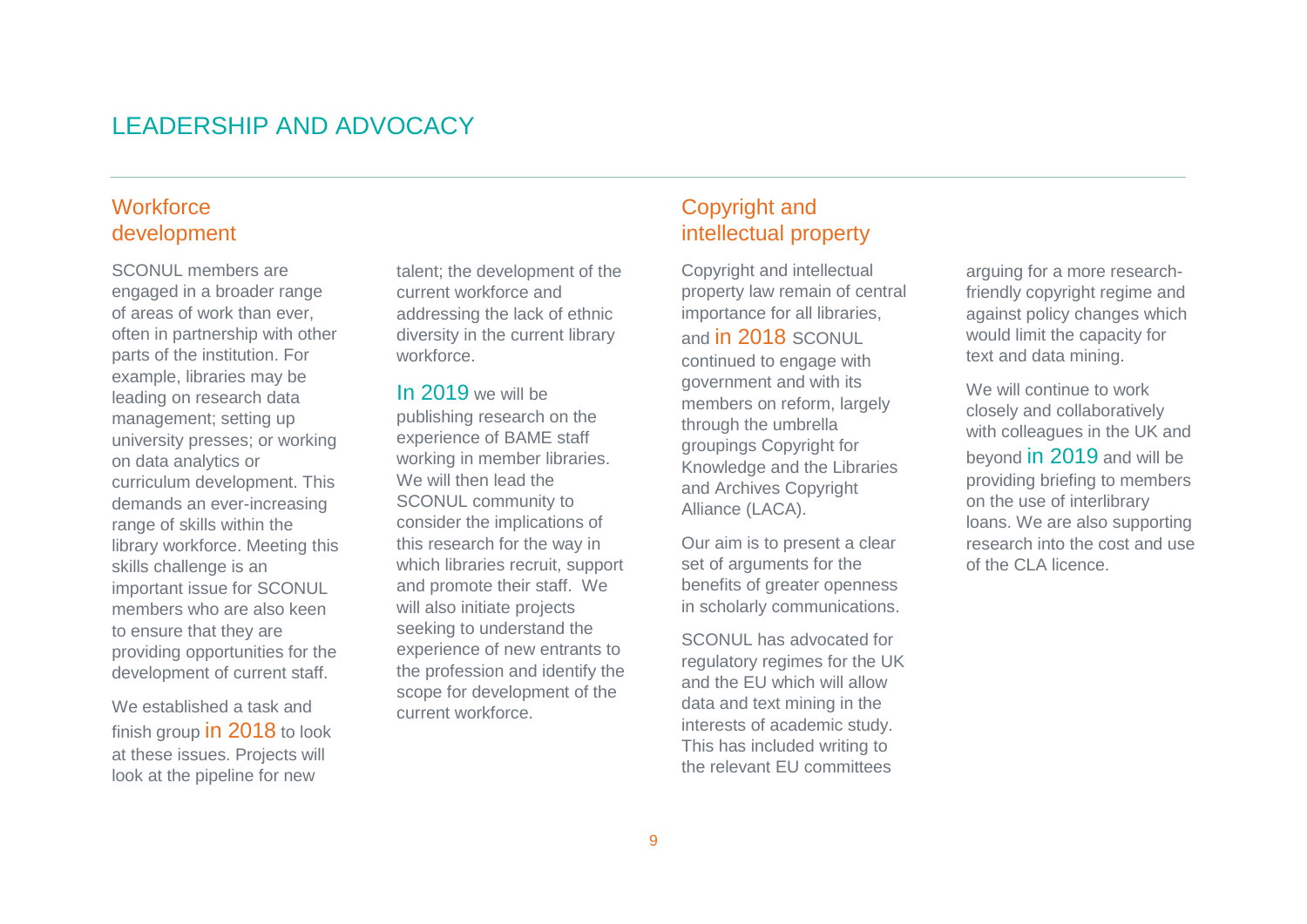## Partnership on health libraries

The joint SCONUL/CILIP Health and Social Care Strategy Group has continued to monitor the development of structural changes in the English NHS and to lobby to ensure that they take proper account of the role and the importance of libraries in supporting health outcomes.

In 2018 the group has been reinvigorated through the introduction of new representatives from its member institutions. As part of this, the terms of reference have been reviewed and the web page for the group updated.

The group has explored the health library and knowledge service model in Manchester and encouraged health

libraries to respond to the Topol Review.

In 2019 we will continue our close partnership with health librarians from all areas and respond to any developments as they arise.

#### Changing policy landscape

*\_\_\_\_\_\_\_\_\_\_\_\_\_\_\_\_\_\_\_\_\_\_\_\_\_\_\_\_\_\_\_\_\_\_\_\_\_\_\_\_\_\_\_\_\_\_\_\_\_\_\_\_\_\_\_\_\_\_\_\_\_\_\_\_\_\_\_\_\_\_\_\_\_\_\_\_\_\_\_\_\_\_\_\_\_\_\_\_\_*

The on-going reforms to the HE regulatory environment, are of significance to SCONUL members in planning the development of their services. This includes the impact of Brexit and the potential outcomes of the Augur Review, but also policy developments by Advance HE, UKRI and the Office for Students.

#### In 2018 SCONUL

supported its members through sharing information and briefings on the policy changes and their potential impact. This support has included policy alerts and briefings but also by inviting speakers such as Alison Johns, Chief Executive of Advance HE and Paul

Feldman, Chief Executive of Jisc to talk about the purpose and nature of the changes.

In 2019, we will continue to keep members informed and provide them with an opportunity to hear HE leaders discuss how the regulatory and cultural changes will impact on institutions and their libraries at our annual summer conference. We will also be providing briefings and responding to forthcoming consultations, giving the sector a voice in the important debate about the quality of provision.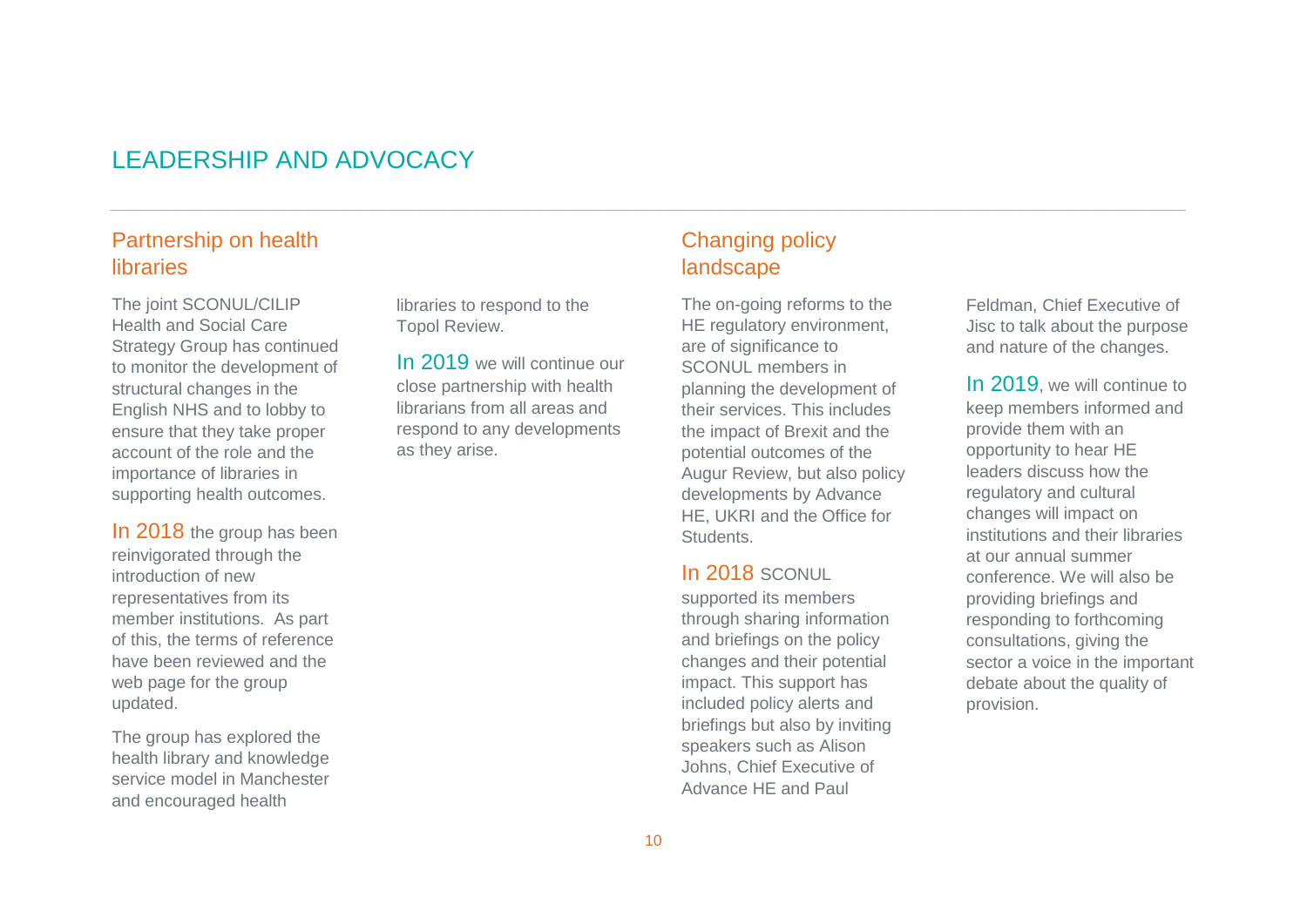# PROMOTING GOOD PRACTICE AND COLLABORATION

## Future of library services

Those leading libraries need to develop their services to capitalise on technological, social and policy change. Facilitating this is an important part of SCONUL's role – the potential impact of change is embedded in all aspects of SCONUL's work, including advocacy, events and intelligence sharing.

Our events programme is important in this – it provides opportunities for members to meet one another and to discuss these issues.

In 2018 our summer conference explored drivers for change, including emerging trends in digital humanities and digital learning environments; the

impact of AI on libraries; and developments in open science.

We explored the same issues in an in-depth, detailed way through a report, "Mapping the Future of the Academic Library", commissioned from the University of Sheffield's Information School, and an associated event which allowed members the time and space to explore the themes and questions it raised in more detail.

In 2019 we will be initiating new work in this area, including looking at the drivers for the shift to digital, and those behind the increased use of libraries, particularly by undergraduates, as well as the changing workforce needs of academic libraries.

#### Benchmarking and trend analysis

\_\_\_\_\_\_\_\_\_\_\_\_\_\_\_\_\_\_\_\_\_\_\_\_\_\_\_\_\_\_\_\_\_\_\_\_\_\_\_\_\_\_\_\_\_\_\_\_\_\_\_\_\_\_\_\_\_\_\_\_\_\_\_\_\_\_\_\_\_\_\_\_\_\_\_\_\_\_\_\_\_\_\_\_\_\_\_\_\_

Our annual statistics are an important benchmarking tool for libraries in their quest to understand and demonstrate their value and impact and improve their services.

In 2018 we produced an analysis of the changing nature of usage of libraries – both of physical space and resources across the SCONUL membership. We also undertook an analysis of library National Student Survey (NSS) data to help members benchmark their performance.

In 2019 we will produce a similar analysis document, this time looking at the libraries role in supporting research.

## Space planning and design

We share good practice on space planning through members' contributions to the Designing Libraries website, which provides detailed information for anyone involved in planning new buildings or refurbishments. We are members of the Advisory Board of the Community Interest Company overseeing the website.

In 2018 we worked with partners from across a range of disciplines on further research, including case studies, to take forward the findings from the UK HE Learning Spaces Toolkit.

In 2019 we are holding the latest of our triennial SCONUL Library Design Awards.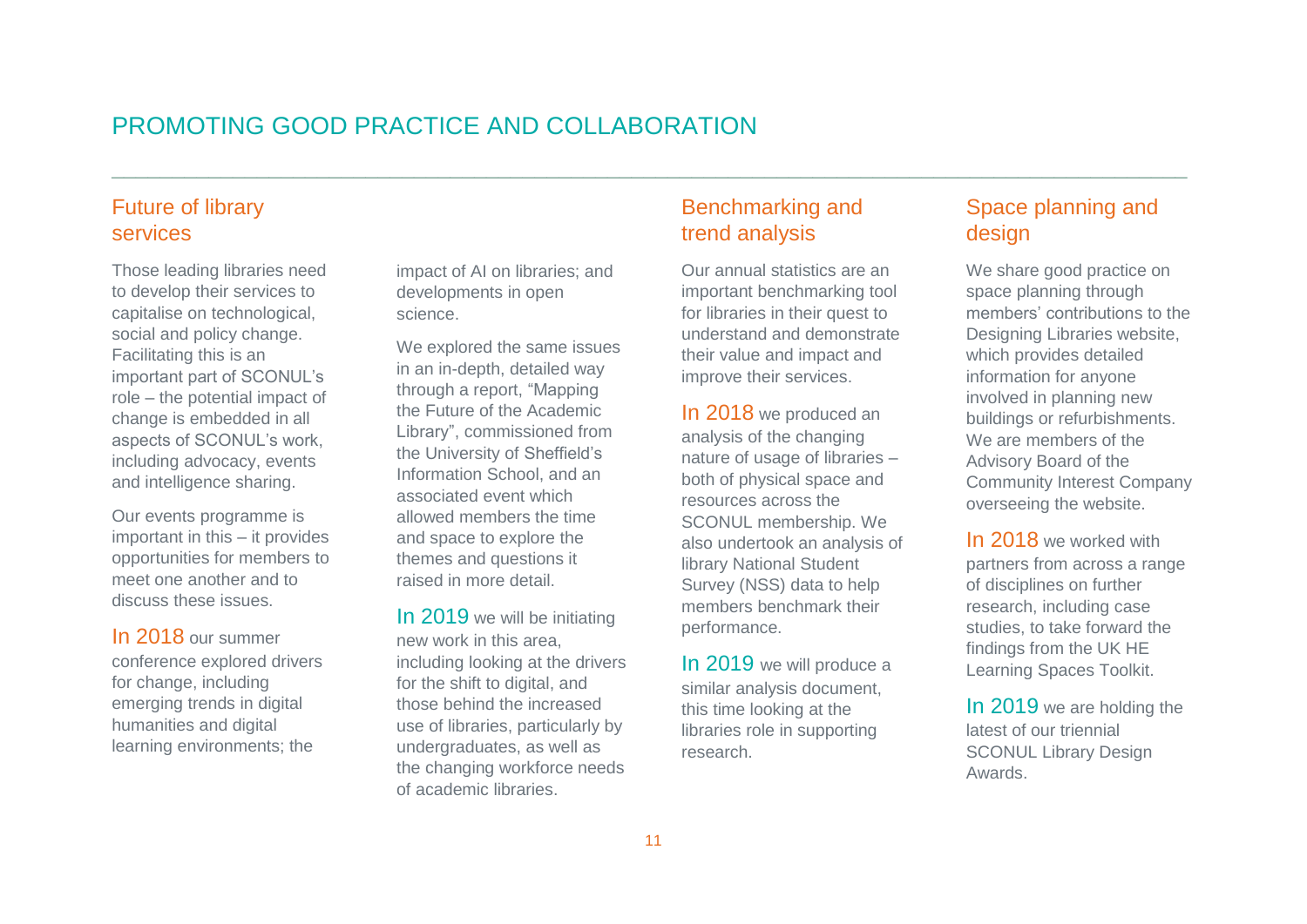# PROMOTING GOOD PRACTICE AND COLLABORATION

#### Shared services

SCONUL continues to be heavily involved in the shared services arena and works in partnership with Jisc to identify and scope new services through our Collaboration Strategy Group and other working groups.

We provide governance and advice on the development of existing areas of work as well as making recommendations for future initiatives.

#### In 2018, SCONUL

continued to work closely with Jisc on the development of the National Bibliographic Knowledgebase, on the development of Jisc's new research data management services and on their suite of OA support services.

In 2019 we will continue to investigate the scope for shared services at the "above campus" level. We will also be looking at how we can work with private sector providers to shape the services on offer to the sector.

## **Monographs**

\_\_\_\_\_\_\_\_\_\_\_\_\_\_\_\_\_\_\_\_\_\_\_\_\_\_\_\_\_\_\_\_\_\_\_\_\_\_\_\_\_\_\_\_\_\_\_\_\_\_\_\_\_\_\_\_\_\_\_\_\_\_\_\_\_\_\_\_\_\_\_\_\_\_\_\_\_\_\_\_\_\_\_\_\_\_\_\_\_

SCONUL has continued to work with partners on the HEFCE-funded UK Research Reserve (UKRR) project as it moved into its next phase. We are a contributor to the National Monograph Steering Group.

In 2018 we worked with partners such as RLUK and others to look at the scope for the development of collaborative storage in the UK.

In 2019, we will be working closely with RLUK, Jisc and other partners to take this forward and to collaborate on relevant projects including the National Bibliographic Knowledgebase.

## **EThOS**

SCONUL continues to support the development of EThOS (Electronic Theses Online Service) which delivers a 'single point of access' where researchers from across the world over can access theses produced by UK doctoral students.

The Executive Director is a member of the EThOS Advisory Board and helps shape the development of the service to meet the needs of the UK higher education library community.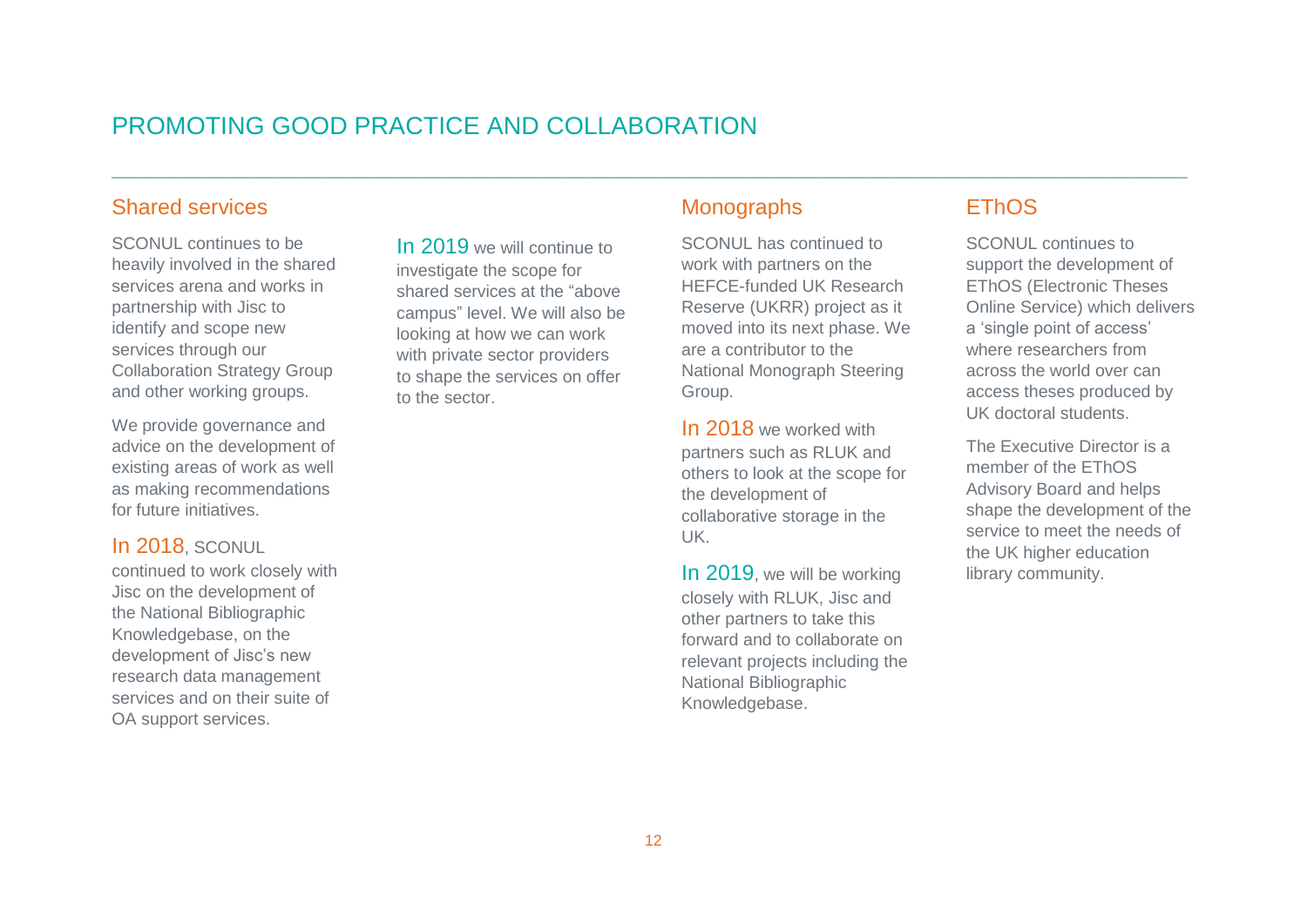# SCONUL's partner organisations

Our partner organisations during 2018 included:

- AdvanceHE
- Amosshe, the Student Services Organisation
- Association for Heads of University Administration (AHUA)
- **Association for Research** Managers and Administrators (ARMA)
- Arts Council England
- The British Library
- British Universities Finance Directors Group (BUFDG)
- Chartered Institute of Library and Information Professionals (CILIP)
- Consortium of National and University Libraries (CONUL), Ireland
- Copyright for Knowledge
- COUNTER
- Designing Libraries
- EThOS, the e-theses online service
- **•** Higher Education Academy (HEA)
- **•** Higher Education Statistics Agency (HESA)
- International Federation of Library Associations (ILFA)
- $\bullet$  Jisc
- Jisc Collections
- Knowledge Quarter
- The Libraries and Archives Copyright Alliance (LACA)
- **.** London Universities Purchasing Consortium (LUPC)
- The M25 Consortium of Academic Libraries
- The Mercian **Collaboration**
- The Northern **Collaboration**
- North West Academic Libraries
- OCLC
- Research Councils UK (RCUK)
- Research Libraries UK (RLUK)
- **•** Russell Universities Group of IT Directors (RUGIT)
- SCHOMS
- Scottish Confederation of University and Research Libraries (SCURL)
- Share the Vision
- **•** Southern Universities Purchasing Consortium (SUPC)
- Universities and Colleges Information Systems Association (UCISA)
- UK Research and Innovation (UKRI)
- UK Research Reserve (UKRR)
- UK-SCL Steering Group
- Universities UK (UUK)
- Wales HE Libraries Forum (WHELF)
- Wellcome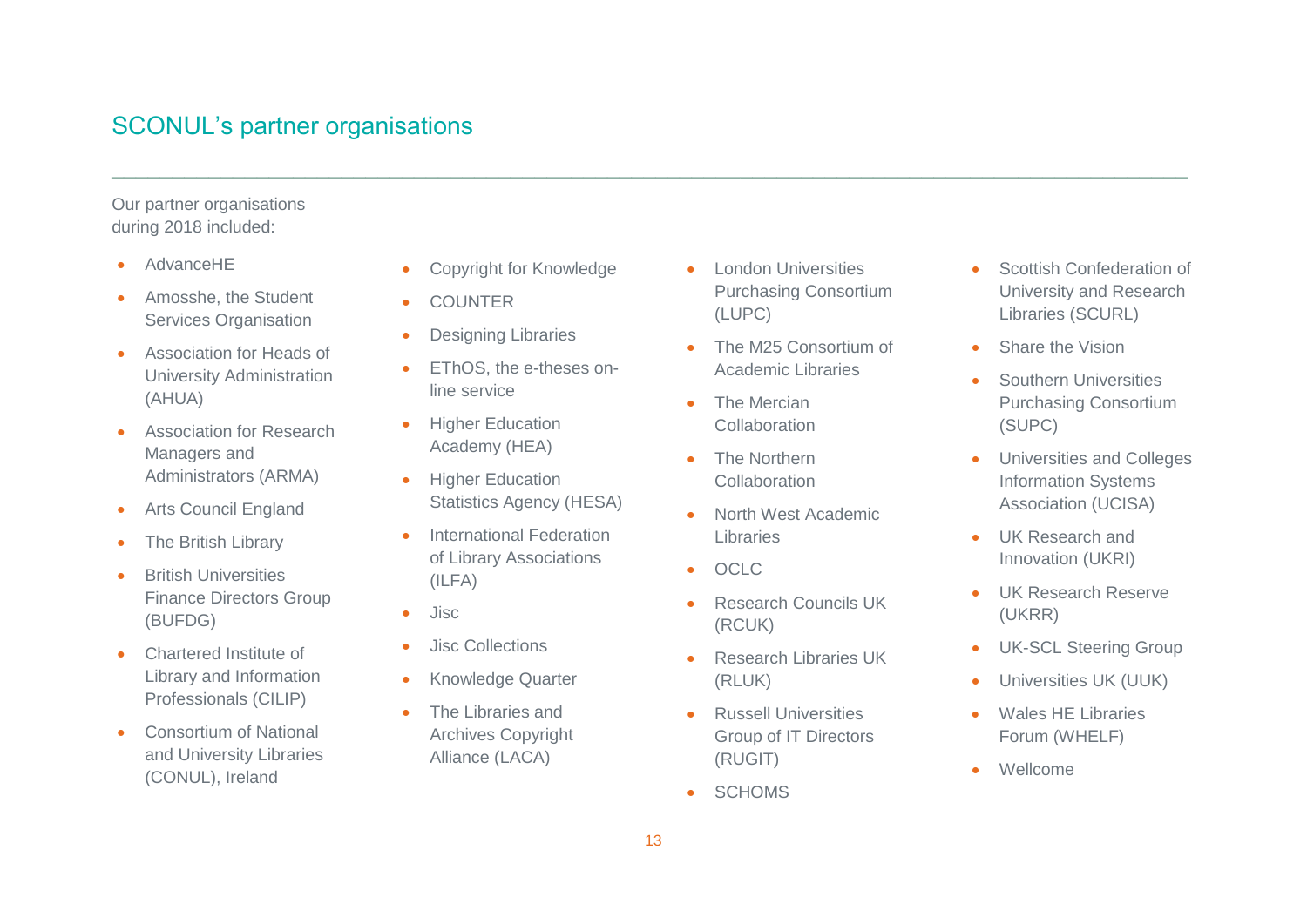# MEMBER SERVICES

## The SCONUL statistics

Production of statistics on library activities is a core SCONUL service, allowing members to benchmark their service against that of their peers, and providing a detailed picture of library activity across the UK and Ireland. The statistics are a unique resource and have an important role in ensuring efficiency in the sector. The reporting tool, available to members only via the SCONUL website, allows members to run tailored reports and produce graphs comparing their own institution's performance to individual or groups of peer institutions.

\_\_\_\_\_\_\_\_\_\_\_\_\_\_\_\_\_\_\_\_\_\_\_\_\_\_\_\_\_\_\_\_\_\_\_\_\_\_\_\_\_

In 2018 156 institutions included their statistics, with 127 submitting the strategic planning subset of data released early in time for the budget planning round.

As in previous years, in 2018 the statistics were used by Jisc to inform its negotiations with journal and e-book publishers.

## The SCONUL Access Scheme

The Access Scheme is an important enabler for students and researchers at UK universities to pursue their studies and research objectives. In essence it allows users of one member institution to use the libraries of another. 174 libraries were part of the scheme in 2018, welcoming over 40,000 users. They loaned at least 96,000 unique items to staff, research students, post-graduates, part-time students and distance learning students.

\_\_\_\_\_\_\_\_\_\_\_\_\_\_\_\_\_\_\_\_\_\_\_\_\_\_\_\_\_\_\_\_\_\_\_\_\_

## The Virtual Enquiry Service

Members are eligible to join the SCONUL virtual out-of-hours enquiry service, based on the OCLC QuestionPoint service. This provides cover when the library is not staffed, allowing libraries to ensure that their users can have access to an enquiry service 24 hours a day, 365 days a year. 44 member institutions were members of the scheme in 2018. During 2019 we will be reviewing the service and discussing future arrangements with OCLC.

\_\_\_\_\_\_\_\_\_\_\_\_\_\_\_\_\_\_\_\_\_\_\_\_\_\_\_\_\_\_\_\_\_\_\_\_\_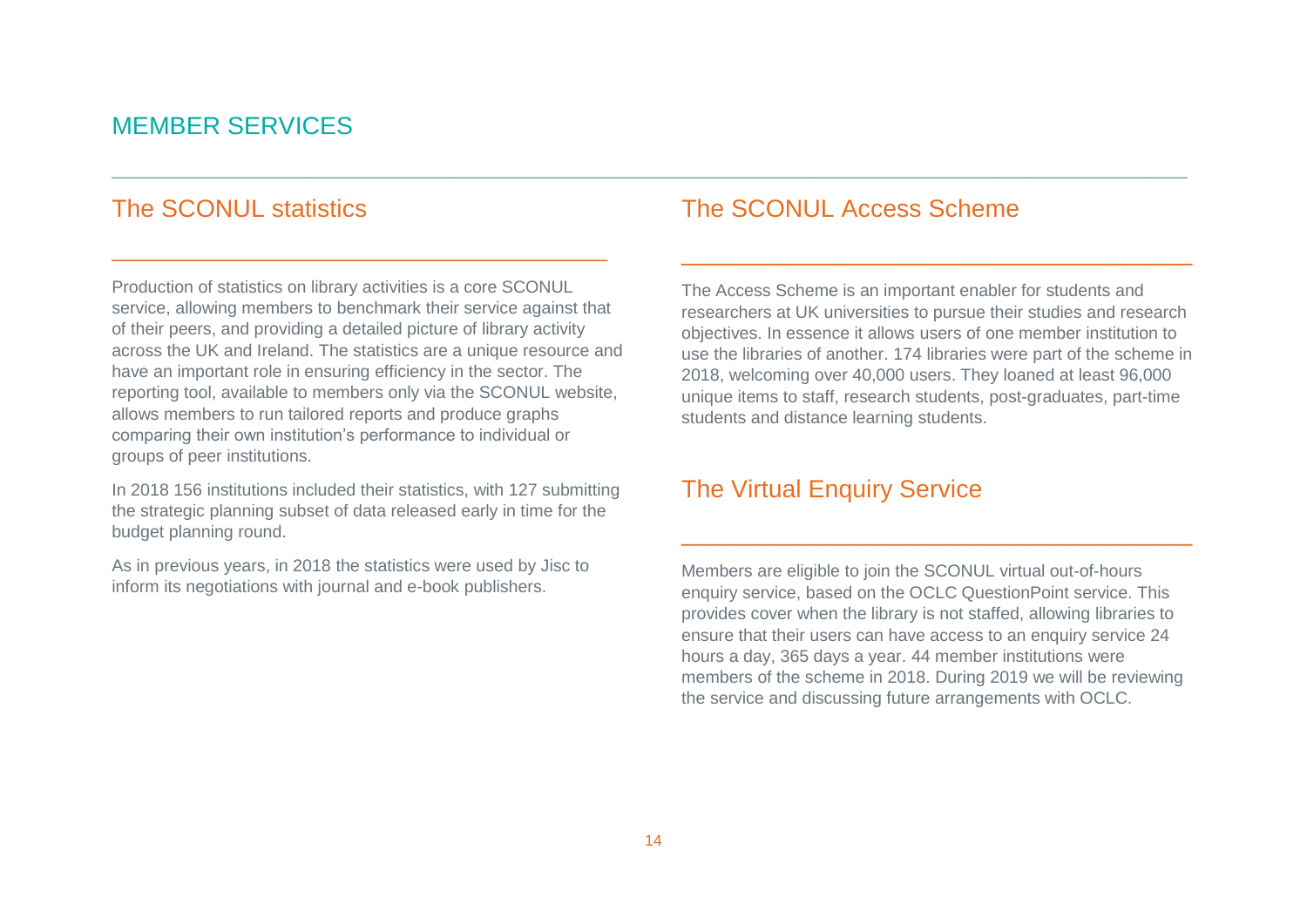# MEMBER SERVICES

## Information sharing

SCONUL facilitates information sharing between members in a variety of ways, including through our monthly newsletter and our triannual practitioner journal, SCONUL Focus which is now delivered online. We also use our mailing lists and the SCONUL website to distribute information about sector developments to members.

\_\_\_\_\_\_\_\_\_\_\_\_\_\_\_\_\_\_\_\_\_\_\_\_\_\_\_\_\_\_\_\_\_\_\_\_\_\_\_\_\_\_

During 2018 SCONUL produced briefings for members on key issues for academic libraries, including on the extensive developments on open access policy which occurred during 2018. We held a Content Forum meeting on open access policies to provide members with a first-hand account from those involved in developing policy. SCONUL also provides members with "news flash" updates which provide rapid summaries of important policy developments to members which are highly valued.

#### Supporting member consortia

Since 2013 SCONUL has been providing support for other library consortia whose members are also members of SCONUL. This support is provided at cost, and allows our partner consortia to concentrate on projects, research and services for their members while SCONUL takes on some of their administrative burden.

\_\_\_\_\_\_\_\_\_\_\_\_\_\_\_\_\_\_\_\_\_\_\_\_\_\_\_\_\_\_\_\_\_\_\_\_\_\_\_\_\_\_

During 2018, SCONUL continued to provide support to the Northern Collaboration consortium, the Mercian Collaboration (a consortium of academic libraries operating in the Midlands), and for North West Academic Libraries (NoWAL). These are now formally sub-groups of SCONUL, albeit with the autonomy to pursue their own objectives under SCONUL's charitable objects.

The Northern Collaboration aims to provide a framework within which libraries can work together to improve the quality of services, to be more efficient, and to explore new business models.

The Mercian Collaboration provides a space to work together to explore training and development and to seek efficiencies on behalf of member institutions and the wider community.

NoWAL's mission is to widen access to library resources and improve learning and information support services through innovation, influence and partnership.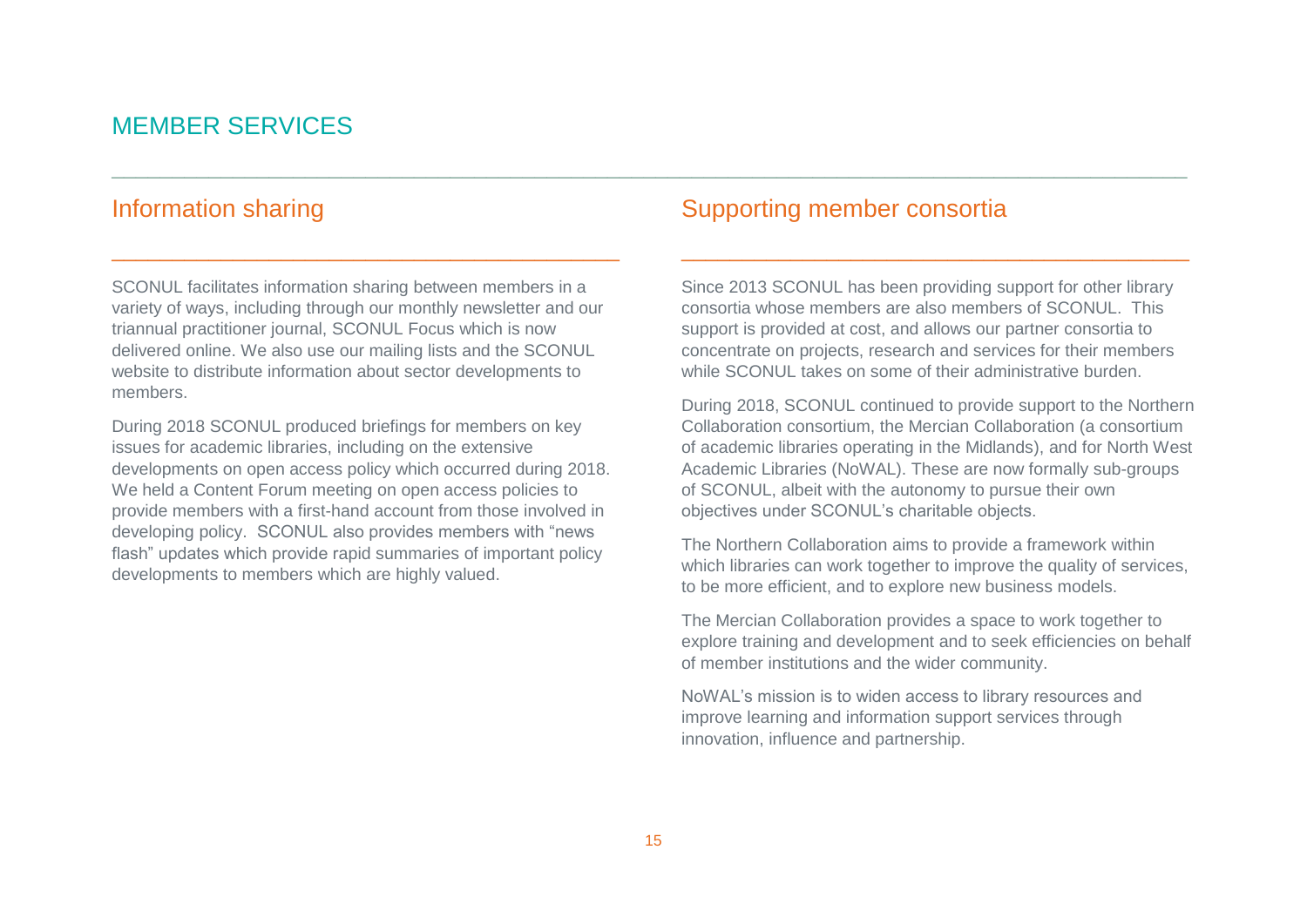# SCONUL Mentoring

# Deputies and Directors groups

2018 was the first full year of operation for SCONUL's new mentoring scheme. The scheme is designed to support academic library leaders in their professional and personal growth by facilitating mentoring relationships with more experienced colleagues.

\_\_\_\_\_\_\_\_\_\_\_\_\_\_\_\_\_\_\_\_\_\_\_\_\_\_\_\_\_\_\_\_\_\_\_\_\_\_\_\_\_\_

It is aimed at emerging or newly-appointed leaders (senior library staff in deputy director or second tier equivalent positions at member institutions) or those recently appointed to their first director level post although it is also open to more experienced leaders, as leadership learning and development are lifelong processes.

By the end of 2018 SCONUL has recruited 32 potential mentors to the scheme and matched those with 26 mentees.

Over the course of 2018 SCONUL has extended the range of our deputies and new directors' groups on offer to members. These groups provide an opportunity for participants to come together to share experience and learn from each other in an informal way. SCONUL organises the membership of the group and facilitates the first meeting. Beyond this, the groups are self-organising.

\_\_\_\_\_\_\_\_\_\_\_\_\_\_\_\_\_\_\_\_\_\_\_\_\_\_\_\_\_\_\_\_\_\_\_\_\_\_\_\_\_\_

We set up new groups for deputies and new directors, but also set up groups for interim directors; for those managing a portfolio of services, and for those running converged services. We now support 18 groups in total and regularly survey members for those with an interest in taking part.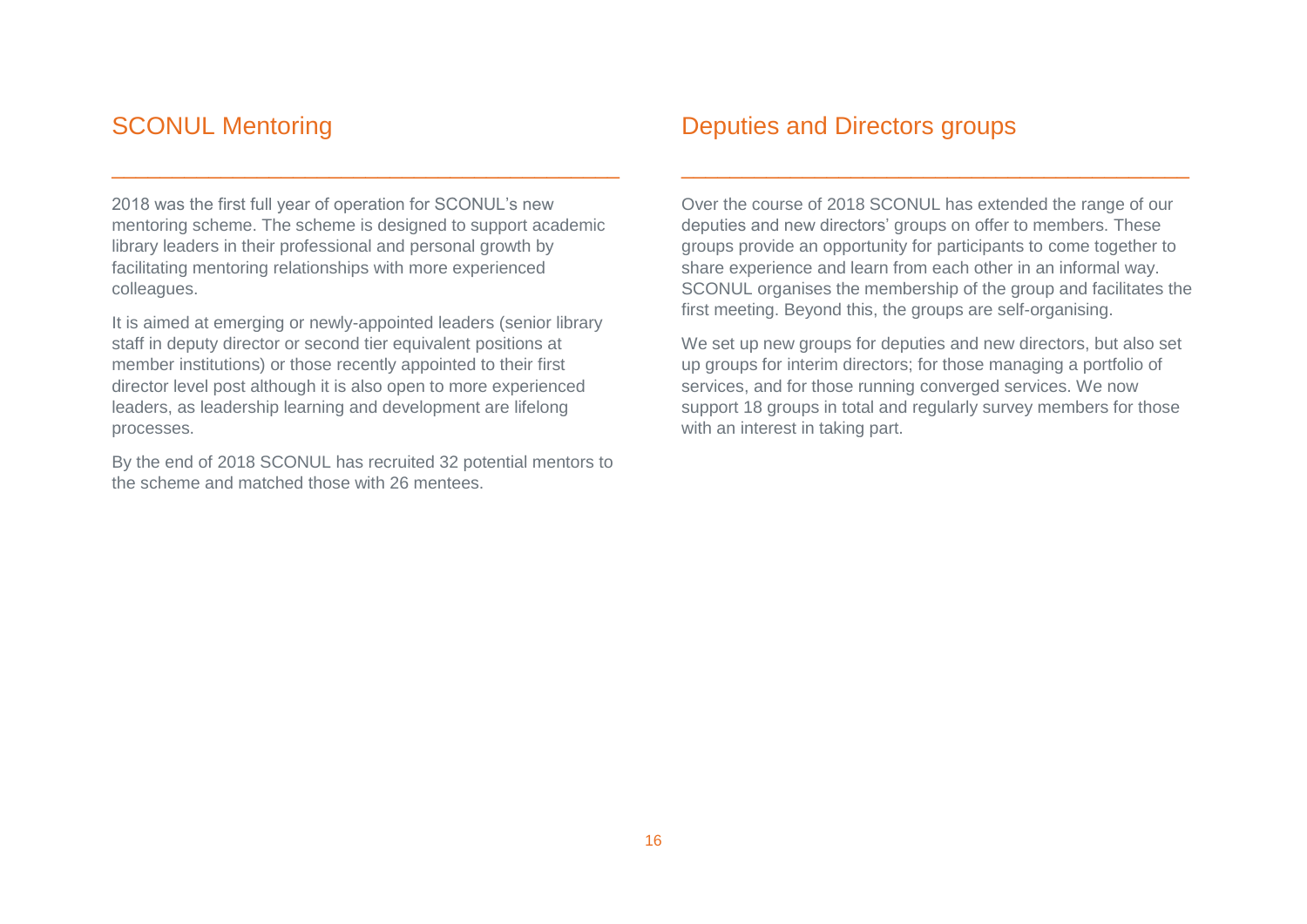# STRUCTURE, GOVERNANCE AND MANAGEMENT

#### Governance

SCONUL is a company limited by guarantee which has been given a licence to omit the word 'limited' by the Secretary of State for Business, Innovation and Skills.

SCONUL is governed by its Articles of Association which are available on the SCONUL website:

https://www.sconul.ac.uk/sites /default/files/documents/Articl esofAssociation.pdf

These governing documents were incorporated on 13 July 1979 and last amended by Special Resolution on 3 July 2015.

## SCONUL's members

SCONUL's members are the universities and national libraries of the United Kingdom and Ireland, together with most other UK institutions of higher education and institutions with collections of national significance. Members are listed on page 4 of this report.

Each member of SCONUL appoints a representative, usually the director of its library service or equivalent.

## The role of the representatives

\_\_\_\_\_\_\_\_\_\_\_\_\_\_\_\_\_\_\_\_\_\_\_\_\_\_\_\_\_\_\_\_\_\_\_\_\_\_\_\_\_\_\_\_\_\_\_\_\_\_\_\_\_\_\_\_\_\_\_\_\_\_\_\_\_\_\_\_\_\_\_\_\_\_\_\_\_\_\_\_\_\_\_\_\_\_\_\_\_

Representatives have an important role to play in SCONUL as the voice of their institution, influencing SCONUL's priorities and objectives. Their contributions to the Board, to SCONUL's Strategy Groups and in representing the community on a wide range of working groups are critical to SCONUL's success.

Representatives have a formal role at the SCONUL Annual General Meeting in overseeing the governance of the organisation and helping to set SCONUL's strategy to meet its core charitable objective (see page 6).

## Our trustees

Sixteen members (see page 3) constitute the Company's Board and are the Charity's trustees, each of whom, in formal terms, is a Director of the Company. Twelve of the sixteen of the Board are elected and four were co-opted from partner organisations.

New trustees are given briefings on the charity's work and their obligations under Charity and Company law. Training in good practice and the responsibilities of trustees is provided, most recently in February 2019.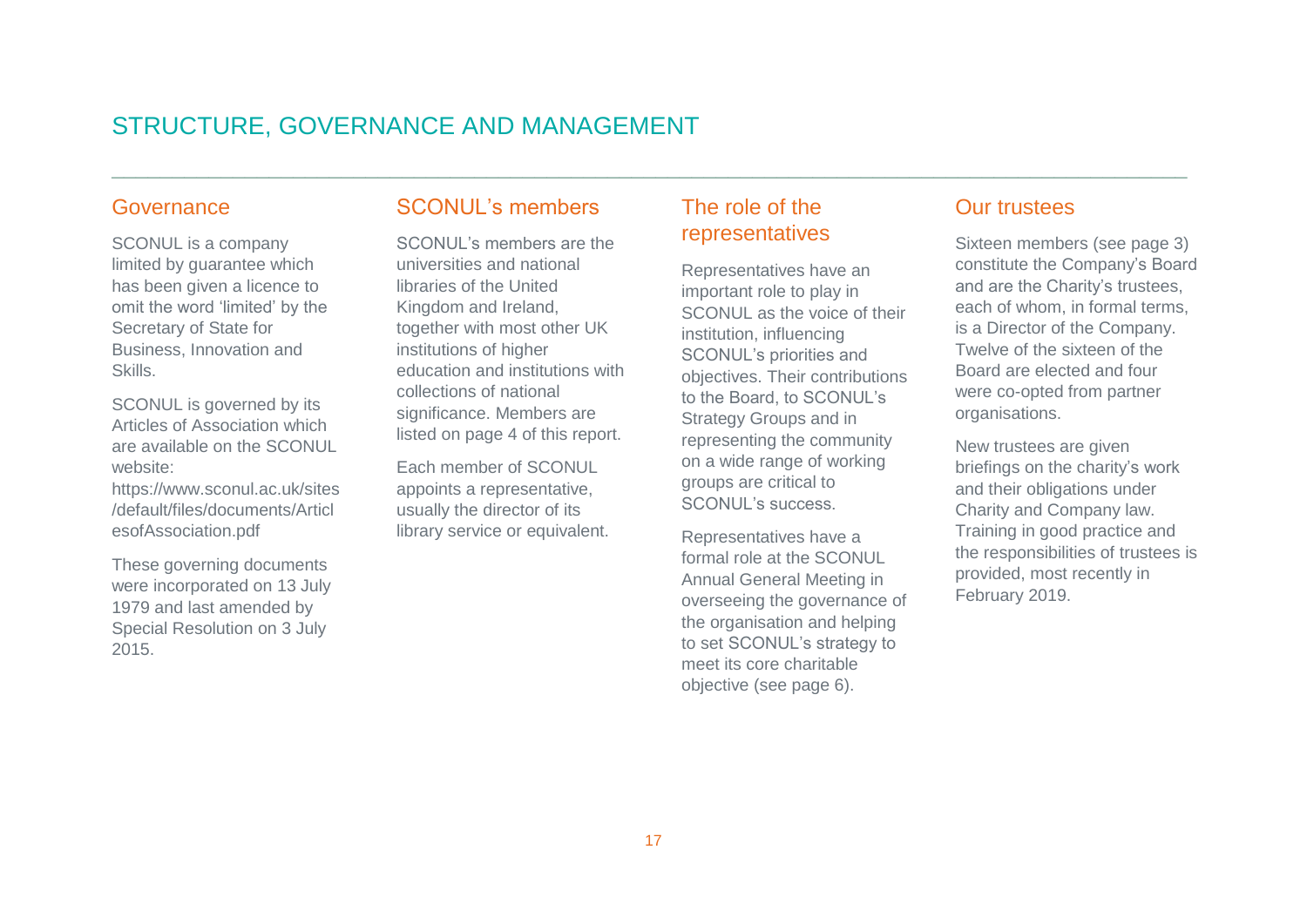# STRUCTURE, GOVERNANCE AND MANAGEMENT contd.

#### Executive Board

The Executive Board meets four times a year and oversees all issues relating to the charity's finances and its work for members and the public, including taking decisions on behalf of members. Where major changes to the way that SCONUL works are proposed, these are

presented to members to vote on at the AGM.

The SCONUL Board also:

- **•** quides and supervises the office staff who are led by the Executive **Director**
- oversees the work of the **SCONUL Strategy**

Groups and other working groups. This includes agreeing their terms of reference and considering significant proposals for activities and spending

• approves the annual budget at each AGM, and proposes the

subscriptions to be levied for the following year

**•** regularly reviews the organisation's risk register and takes measures to ameliorate those risks.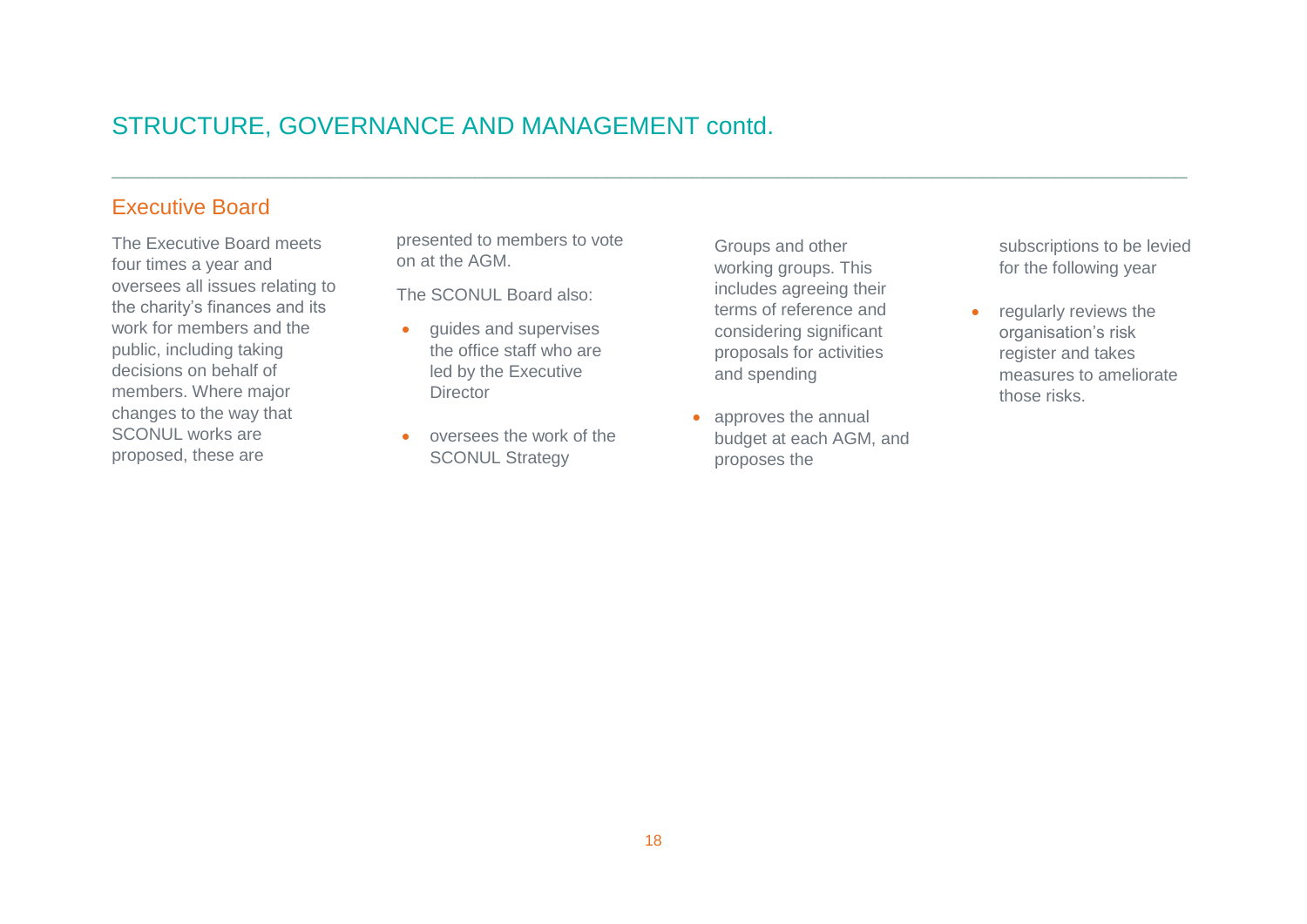## FINANCIAL REVIEW

#### Introduction

The results for the year to 31 December 2018 are set out in the Statement of Financial Activities. The Charity's fund balances and the net assets that constitute them are set out in the Balance Sheet.

Overall total income was as anticipated. Subscription income for SCONUL (as opposed to our regional consortia) was broadly level with increases limited to 2.7% to reflect inflation. The remainder of subscription income relates to our management of reserved funds for our regional consortia.

A satisfactory balance between day-to-day and longer-term holdings of funds has been adopted, as follows:

• short-term funds kept in a deposit account at the

bank, which automatically tops up the current account when its balance falls below £10,000

 other funds, the working reserve, kept in the

> Charities Official Investment Fund. These balances are high at the beginning of the year when subscriptions fall due and are received and are reduced towards the end of the year to provide day-to-day funds for expenses incurred.

## Pay and remuneration policy

Staff pay scales are set by the Executive Board on the basis of advice from SCONUL's HR consultant and with reference to pay rates for equivalent

posts in the charitable and public sectors.

#### Reserves policy

\_\_\_\_\_\_\_\_\_\_\_\_\_\_\_\_\_\_\_\_\_\_\_\_\_\_\_\_\_\_\_\_\_\_\_\_\_\_\_\_\_\_\_\_\_\_\_\_\_\_\_\_\_\_\_\_\_\_\_\_\_\_\_\_\_\_\_\_\_\_\_\_\_\_\_\_\_\_\_\_\_\_\_\_\_\_\_\_\_

2018 saw a small increase in our reserves which now stand

at £330,848 in our general fund and £78,327 in designated funds. This leaves reserves at a point sufficient to provide a cushion against risks but not unnecessarily high. Interest income on reserves is still very low at an average of around 0.55%.

#### Risk management

The Executive Board considers the major risks faced by SCONUL on a regular basis and they are of the opinion that systems are in place to manage them. A "live" risk register is maintained by the SCONUL

office, and is reviewed regularly by the Executive Board.

This covers both financial and non-financial risks; identifies both the likelihood and

severity of any risk and identifies activities required to mitigate the risks identified.

#### Relationships with other bodies

SCONUL provides support to three library consortia whose members are also members of SCONUL and which are formally constituted as subgroups of SCONUL. The groups have autonomy over the way in which they meet SCONUL's core charitable objects (see page 6). Each consortia has a member of staff, employed by SCONUL, devoted to their work. The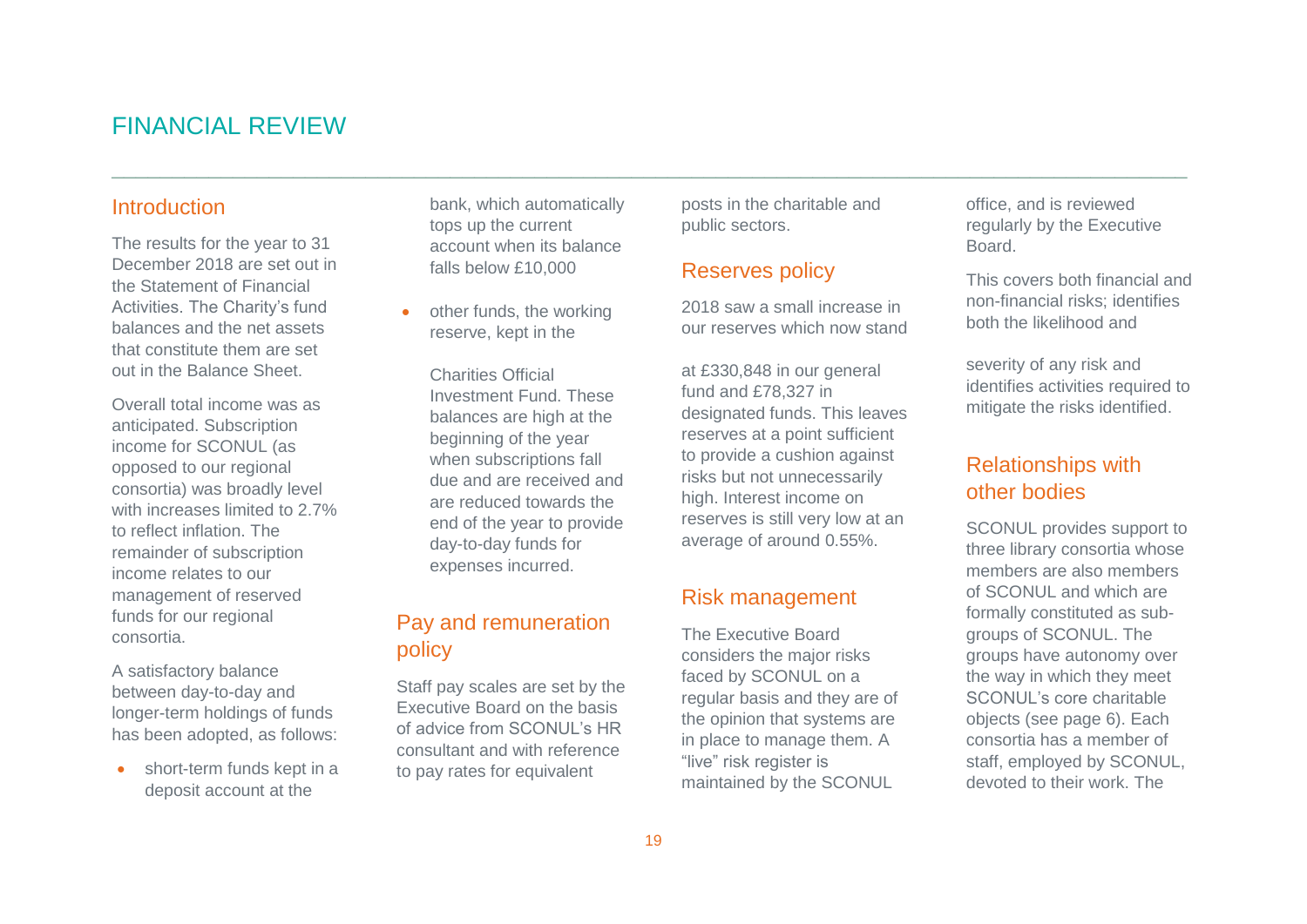cost of other staff time on consortia work is covered by transfers from the consortia's reserved funds.

SCONUL has no formal relationship with other charities with the important exception that its member institutions are nearly all charities themselves.

SCONUL is a member of a number of key international sector bodies, including LIBER and IFLA, as part of its role ensuring that the voice of its members is heard at the European and international level.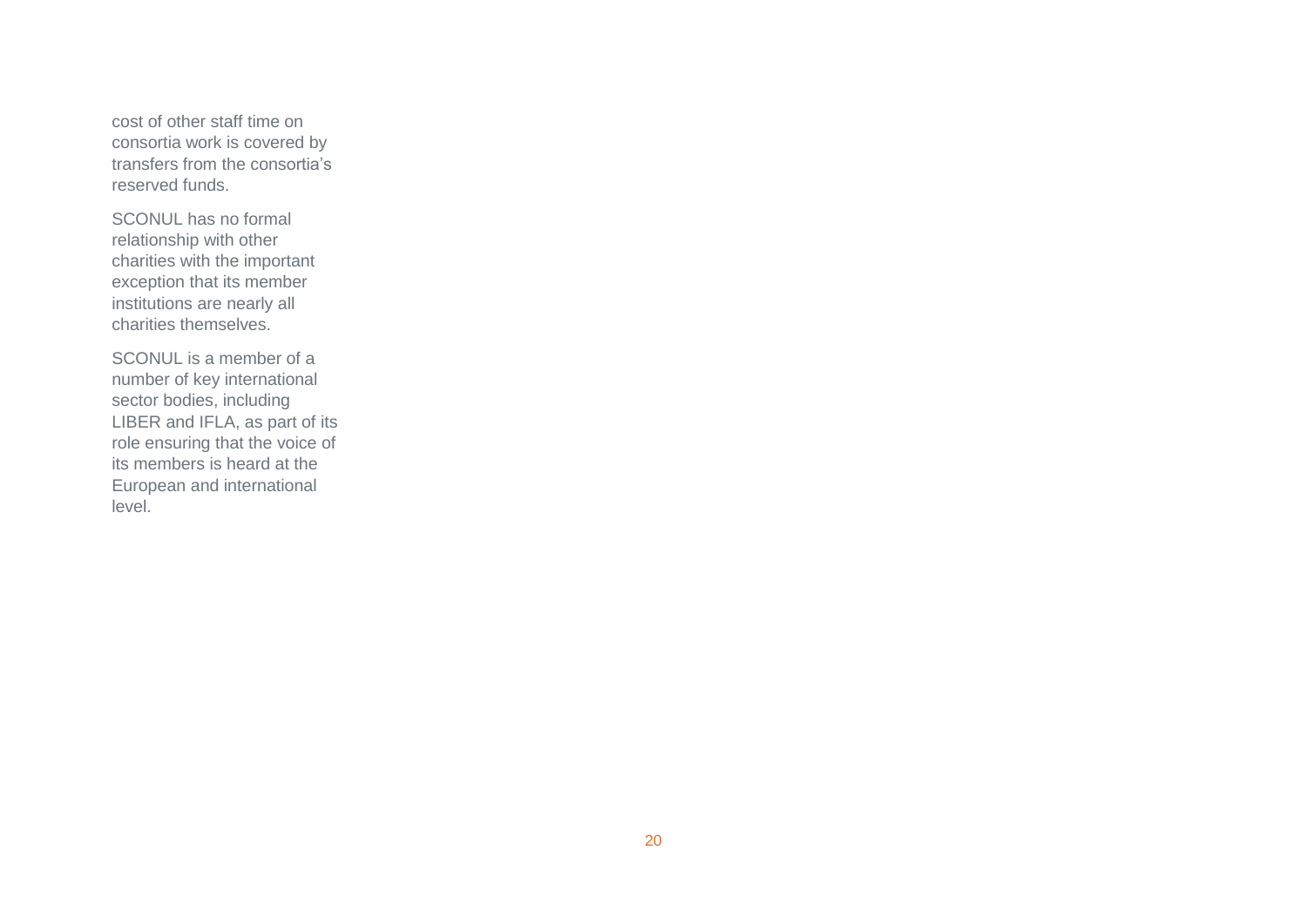#### RESPONSIBILITIES OF TRUSTEES

The trustees (who are also directors of the charity for the purposes of company law) are responsible for preparing the trustees' report and the financial statements in accordance with applicable law and United Kingdom Accounting Standards, including Financial Reporting Standard 102: The Financial Reporting Standard applicable in the UK and Republic of Ireland (United Kingdom Generally Accepted Accounting Practice).

Company law requires the trustees to prepare financial statements for each financial year, which give a true and fair view of the state of affairs of the charity and of the income and expenditure of the charity for that period. In preparing those financial statements the trustees are required to:

- Select suitable accounting policies and then apply them consistently;
- Observe the methods and principles in the applicable Charities SORP;
- Make judgements and accounting estimates that are reasonable and prudent;
- State whether applicable accounting standards and statements of recommended practice have been followed, subject to any material departures disclosed and explained in the financial statements; and
- Prepare the financial statements on the going concern basis unless it is inappropriate to presume

that the charity will continue in operation.

The trustees are responsible for keeping proper accounting records which disclose with reasonable accuracy at any time the financial position of the charity and which enable them to ensure that the financial statements comply with the Companies Act 2006. The trustees are also responsible for safeguarding the assets of the charity and hence for taking reasonable steps for the prevention and detection of fraud and other irregularities.

In so far as the trustees are aware:

 there is no relevant audit information of which the charitable company's auditors are unaware; and

 the trustees have taken all steps that they ought to have taken to make themselves aware of any relevant audit information and to establish that the auditors are aware of that information.

The trustees are responsible for the maintenance and integrity of the corporate and financial information included on the charitable company's website. Legislation in the United Kingdom governing the preparation and dissemination of financial statements may differ from legislation in other jurisdictions.

Members of the charity guarantee to contribute an amount not exceeding £1 to the assets of the charity in the event of winding up. The total number of such guarantees at 31 December 2018 was 16.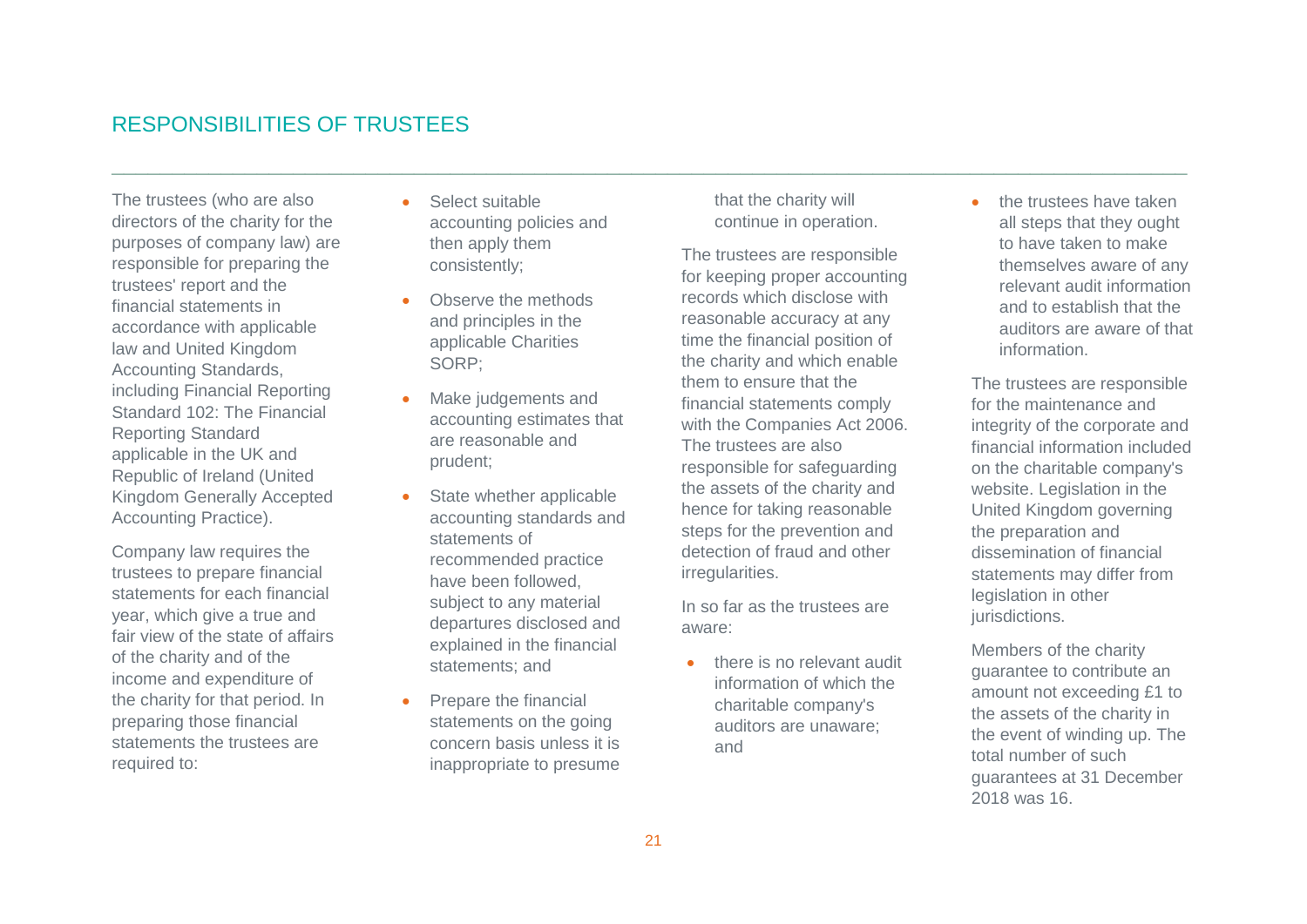The trustees are members of the charity but this entitles them only to voting rights. The trustees have no beneficial interest in the charity.

## **Auditors**

Godfrey Wilson Ltd were reappointed as the charitable company's auditors during the year and have expressed their willingness to act in that capacity.

Approved by the trustees on 11 June 2018 and signed on their behalf by

Pete Ryan Chair of SCONUL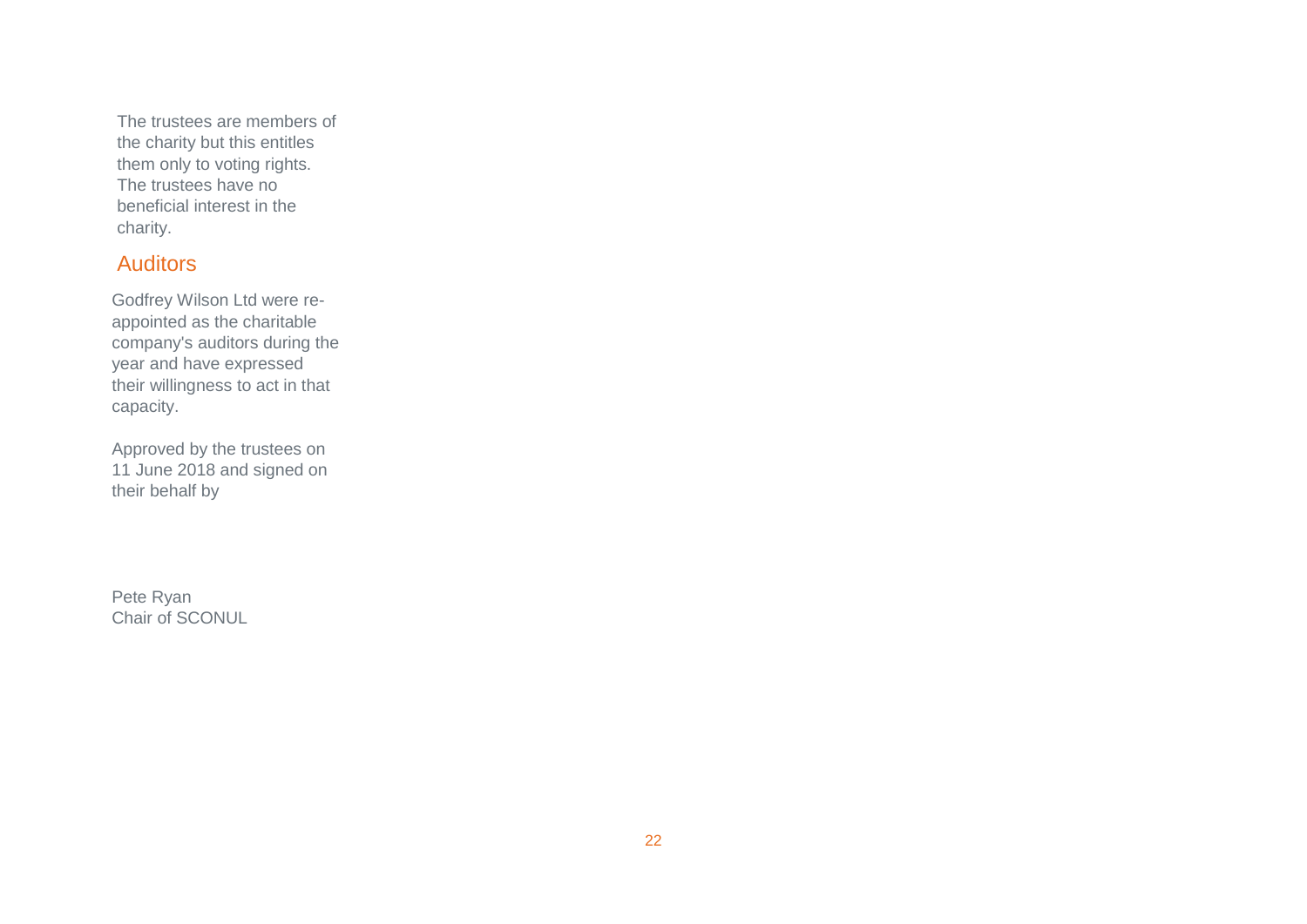# INDEPENDENT AUDITORS' REPORT

## **Opinion**

We have audited the financial statements of The Society of College, National and University Libraries (the 'charity') for the year ended 31 December 2018 which comprise the statement of financial activities, balance sheet, statement of cash flows and the related notes to the financial statements, including a summary of significant accounting policies. The financial reporting framework that has been applied in their preparation is applicable law and United Kingdom Accounting Standards, including Financial Reporting Standard 102: The Financial Reporting Standard applicable in the UK and Republic of Ireland (United Kingdom Generally Accepted Accounting Practice).

In our opinion, the financial statements:

- give a true and fair view of the state of the charity's affairs as at 31 December 2018 and of its incoming resources and application of resources, including its income and expenditure, for the year then ended;
- have been properly prepared in accordance with United Kingdom Generally Accepted Accounting Practice; and
- have been prepared in accordance with the requirements of the Companies Act 2006.

## Basis for opinion

\_\_\_\_\_\_\_\_\_\_\_\_\_\_\_\_\_\_\_\_\_\_\_\_\_\_\_\_\_\_\_\_\_\_\_\_\_\_\_\_\_\_\_\_\_\_\_\_\_\_\_\_\_\_\_\_\_\_\_\_\_\_\_\_\_\_\_\_\_\_\_\_\_\_\_\_\_\_\_\_\_\_\_\_\_\_\_\_\_

We conducted our audit in accordance with International Standards on Auditing (UK) (ISAs (UK)) and applicable law. Our responsibilities under those standards are further described in the Auditor's responsibilities for the audit of the financial statements section of our report. We are independent of the charity in accordance with the ethical requirements that are relevant to our audit of the financial statements in the UK, including the FRC's Ethical Standard, and we have fulfilled our other ethical responsibilities in accordance with these requirements. We believe that the audit evidence we have obtained is sufficient and appropriate to provide a basis for our opinion.

#### Conclusions relating to going concern

We have nothing to report in respect of the following matters in relation to which the ISAs (UK) require us to report to you where:

- the trustees' use of the going concern basis of accounting in the preparation of the financial statements is not appropriate; or
- the trustees have not disclosed in the financial statements any identified material uncertainties that may cast significant doubt about the charity's ability to continue to adopt the going concern basis of accounting for a period of at least twelve months from the date when the financial statements are authorised for issue.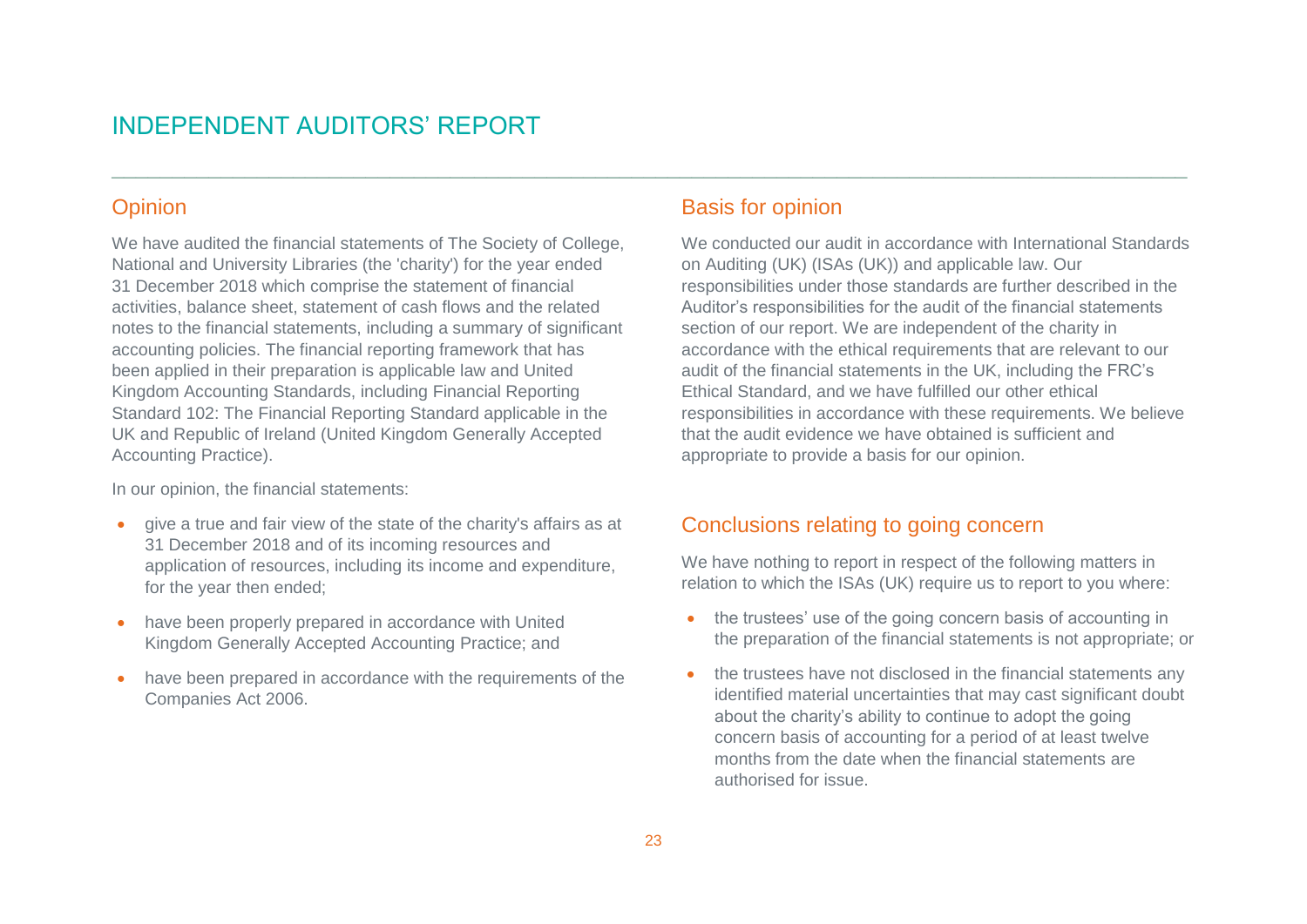#### Other information

The trustees are responsible for the other information. The other information comprises the information included in the annual report other than the financial statements and our auditor's report thereon. Our opinion on the financial statements does not cover the other information and, except to the extent otherwise explicitly stated in our report, we do not express any form of assurance conclusion thereon.

In connection with our audit of the financial statements, our responsibility is to read the other information and, in doing so, consider whether the other information is materially inconsistent with the financial statements or our knowledge obtained in the audit or otherwise appears to be materially misstated. If we identify such material inconsistencies or apparent material misstatements, we are required to determine whether there is a material misstatement in the financial statements or a material misstatement of the other information. If, based on the work we have performed, we conclude that there is a material misstatement of this other information, we are required to report that fact.

We have nothing to report in this regard.

## Opinion on other matters prescribed by the Companies Act 2006

In our opinion, based on the work undertaken in the course of the audit:

• the information given in the trustees' report for the financial year for which the financial statements are prepared is consistent with the financial statements; and

• the trustees' report have been prepared in accordance with applicable legal requirements.

#### Matters on which we are required to report by exception

In the light of the knowledge and understanding of the charity and its environment obtained in the course of the audit, we have not identified material misstatements in the trustees' report. We have nothing to report in respect of the following matters in relation to which the Companies Act 2006 requires us to report to you if, in our opinion:

- adequate accounting records have not been kept or returns adequate for our audit have not been received from branches not visited by us;
- the financial statements are not in agreement with the accounting records and returns;
- certain disclosures of trustees' remuneration specified by law are not made; or
- we have not obtained all the information and explanations necessary for the purposes of our audit.

#### Responsibilities of the trustees

As explained more fully in the trustees' responsibilities statement set out in the trustees' report, the trustees are responsible for the preparation of the financial statements and for being satisfied that they give a true and fair view, and for such internal control as they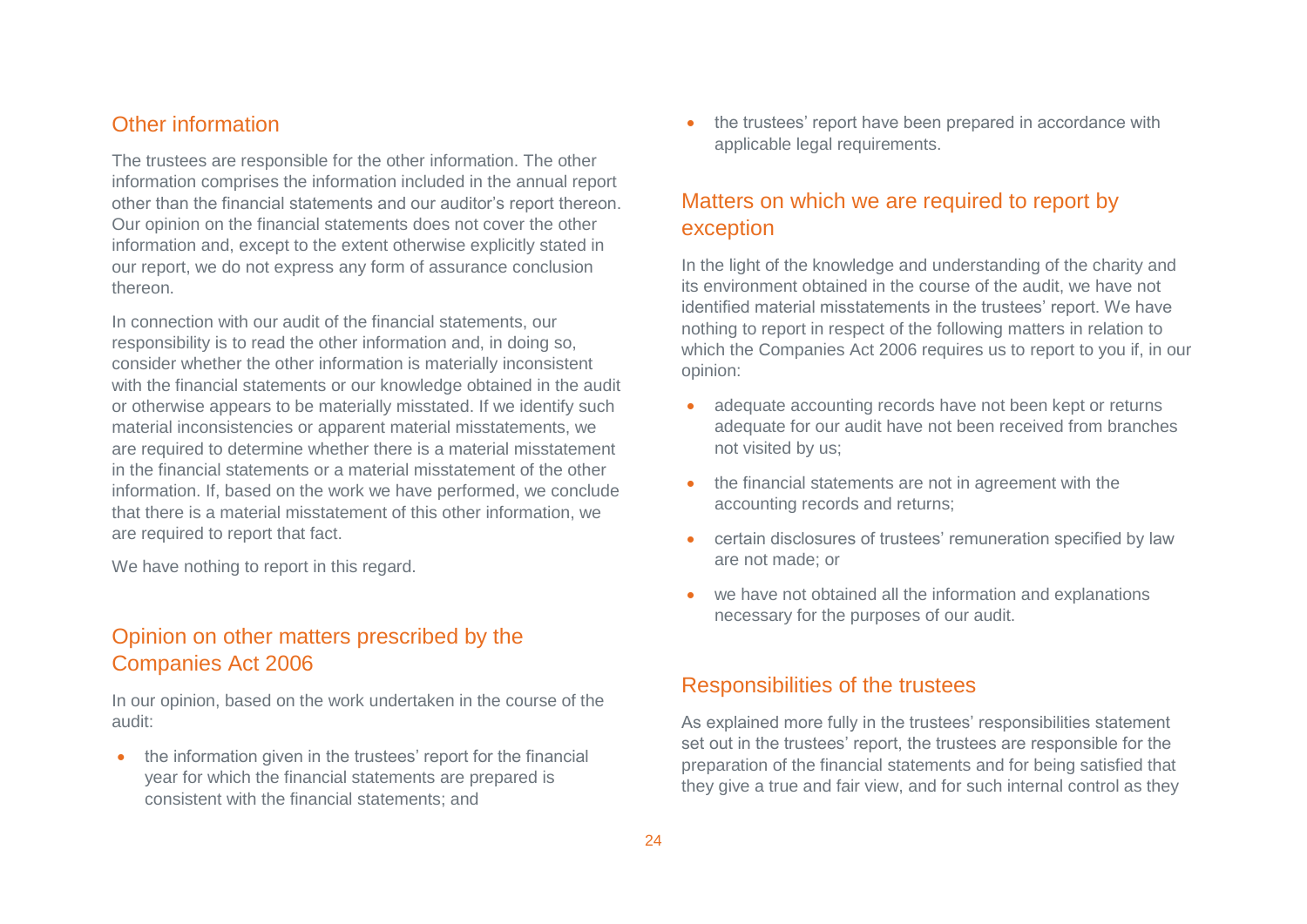determine is necessary to enable the preparation of financial statements that are free from material misstatement, whether due to fraud or error.

In preparing the financial statements, the trustees are responsible for assessing the charity's ability to continue as a going concern, disclosing, as applicable, matters related to going concern and using the going concern basis of accounting unless the trustees either intend to liquidate the charity or to cease operations, or have no realistic alternative but to do so.

## Our responsibilities for the audit of the financial statements

Our objectives are to obtain reasonable assurance about whether the financial statements as a whole are free from material misstatement, whether due to fraud or error, and to issue an auditor's report that includes our opinion. Reasonable assurance is a high level of assurance, but is not a guarantee that an audit conducted in accordance with ISAs (UK) will always detect a material misstatement when it exists. Misstatements can arise from fraud or error and are considered material if, individually or in the aggregate, they could reasonably be expected to influence the economic decisions of users taken on the basis of these financial statements.

A further description of our responsibilities for the audit of the financial statements is located on the Financial Reporting Council's website at: www.frc.org.uk/auditorsresponsibilities. This description forms part of our auditor's report.

## Use of our report

This report is made solely to the charity's members, as a body, in accordance with Chapter 3 of Part 16 of the Companies Act 2006. Our audit work has been undertaken so that we might state to the charity's members those matters we are required to state to them in an auditor's report and for no other purpose. To the fullest extent permitted by law, we do not accept or assume responsibility to anyone other than the charity's members as a body, for our audit work, for this report, or for the opinions we have formed.

Date:

**Alison Godfrey FCA (Senior Statutory Auditor)**

For and on behalf of:

#### **GODFREY WILSON LIMITED**

Chartered accountants and statutory auditors

5th Floor Mariner House 62 Prince Street Bristol BS1 4QD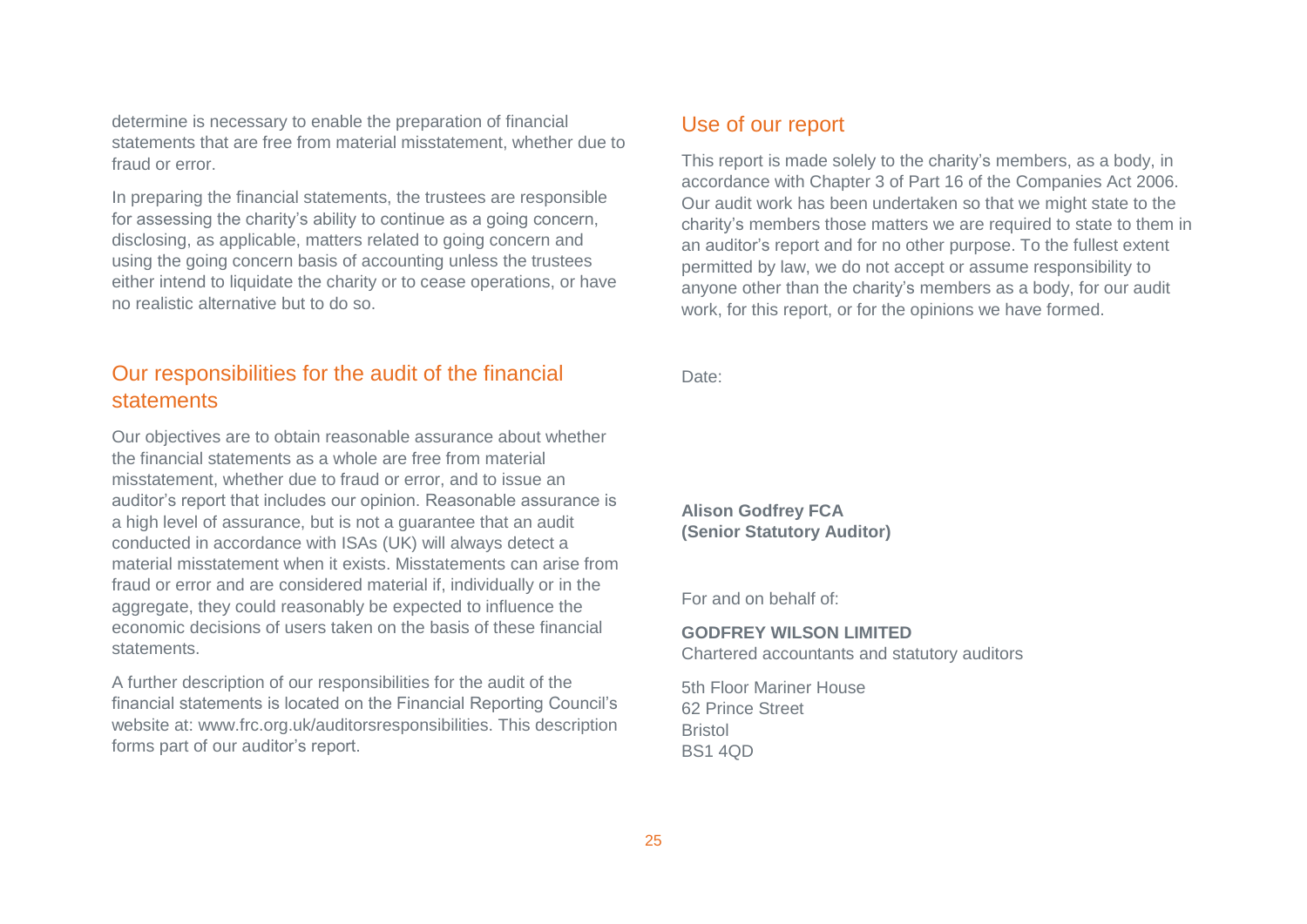# STATEMENT OF FINANCIAL ACTIVITIES (INCORPORATING AN INCOME AND EXPENDITURE ACCOUNT)

|                                                   |             | 2018<br><b>Total</b> | 2017<br>Total |
|---------------------------------------------------|-------------|----------------------|---------------|
|                                                   | <b>Note</b> | £                    | £             |
| Income from:                                      |             |                      |               |
| Donations - subscriptions                         |             | 446,973              | 370,395       |
| Donations - transfer from regional collaborations |             |                      | 117,023       |
| Other trading activities                          |             | 40,540               | 37,595        |
| Investments                                       |             | 2,104                | 1,175         |
| Charitable activities:                            |             |                      |               |
| Membership services                               |             | 3,480                | 2,850         |
| Events programme                                  |             | 63,887               | 78,987        |
| Communications with members                       |             | 27                   | 232           |
| Regional collaborations                           |             |                      | 20,630        |
| <b>Total income</b>                               |             | 557,011              | 628,887       |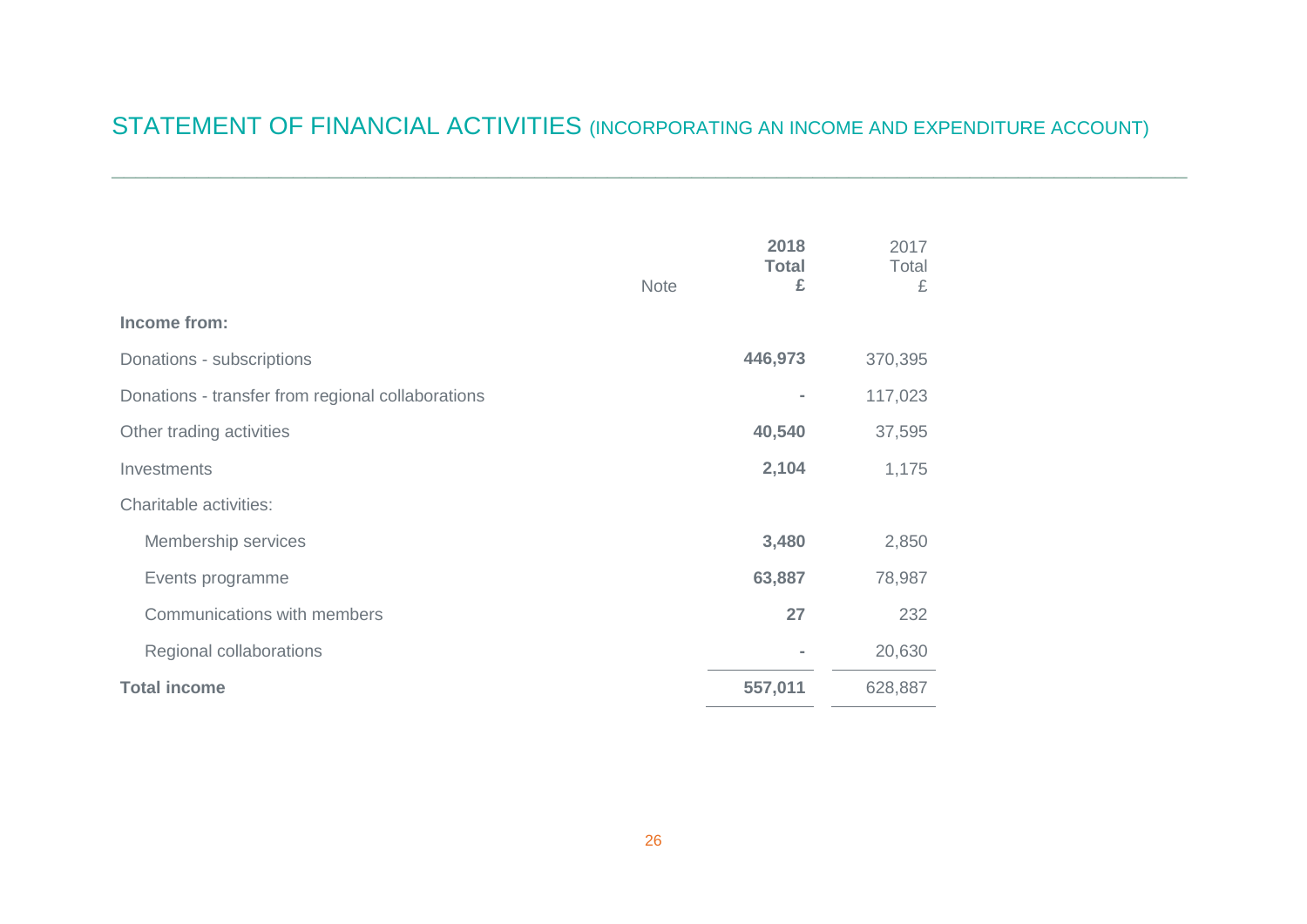|                                            | <b>Note</b>    | 2018<br><b>Total</b><br>£ | 2017<br>Total<br>£ |
|--------------------------------------------|----------------|---------------------------|--------------------|
| <b>Expenditure on:</b>                     |                |                           |                    |
| Charitable activities:                     |                |                           |                    |
| Membership services                        |                | 128,900                   | 112,541            |
| Events programme                           |                | 175,406                   | 173,221            |
| Partnership working, advocacy and lobbying |                | 91,557                    | 100,915            |
| Communications with members                |                | 60,432                    | 60,076             |
| Regional collaborations                    |                | 84,447                    | 77,721             |
| <b>Total expenditure</b>                   | $\overline{2}$ | 540,742                   | 524,474            |
| Net income and net movement in funds       | 3              | 16,269                    | 104,413            |
| <b>Reconciliation of funds</b>             |                |                           |                    |
| Total funds brought forward                |                | 392,906                   | 288,493            |
| <b>Total funds carried forward</b>         |                | 409,175                   | 392,906            |

All of the above results are derived from continuing activities. There were no other recognised gains or losses other than those stated above. All income and expenditure is unrestricted. Movements in funds are disclosed in note 12 to the accounts.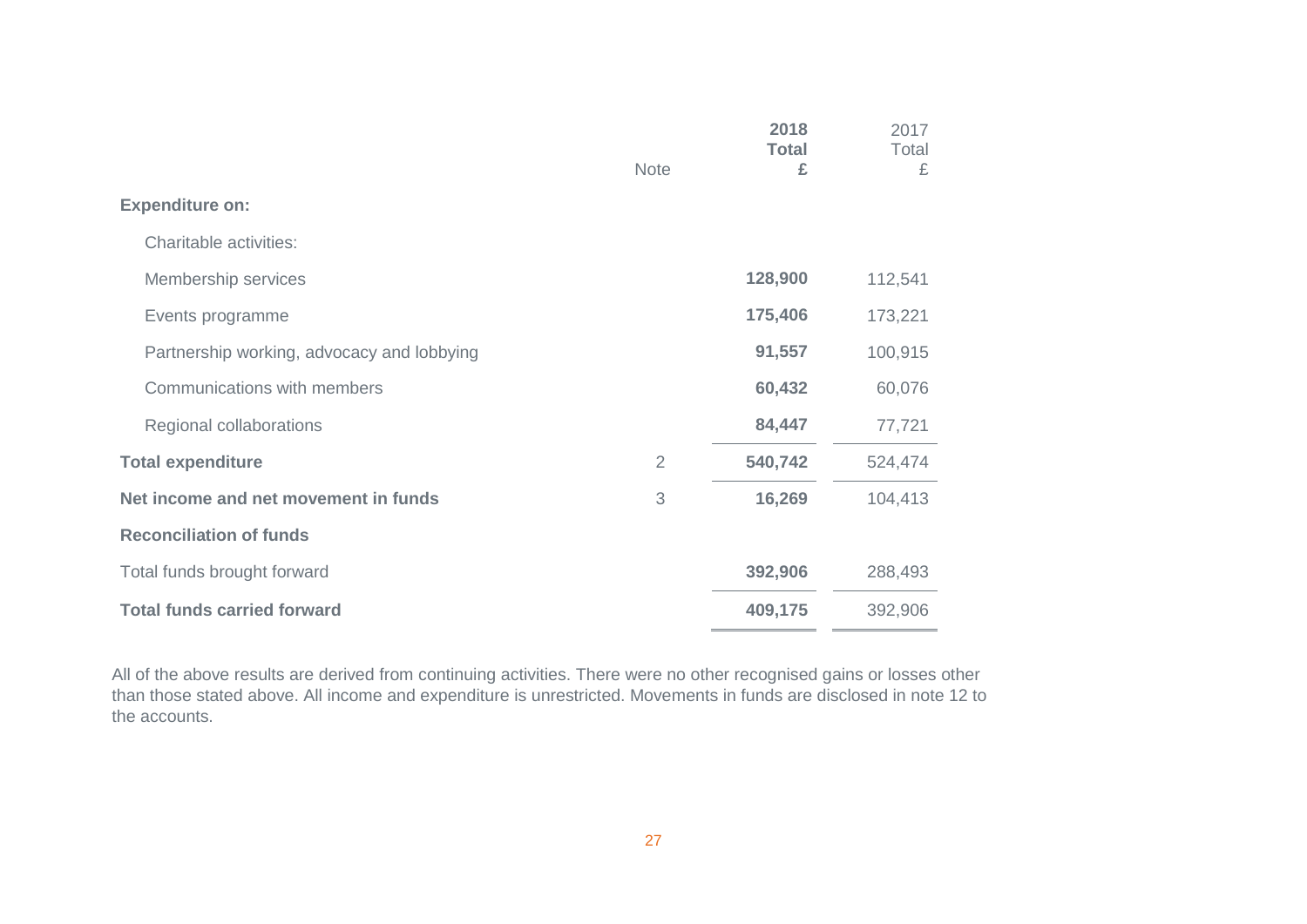# BALANCE SHEET

|                                             | <b>Note</b>    | £        | 2018<br>£ | 2017<br>£ |
|---------------------------------------------|----------------|----------|-----------|-----------|
| <b>Fixed assets</b>                         |                |          |           |           |
| Tangible fixed assets                       | 6              |          | 13,807    | 3,042     |
| <b>Current assets</b>                       |                |          |           |           |
| <b>Debtors</b>                              | $\overline{7}$ | 13,404   |           | 15,772    |
| Investments                                 | 8              | 409,529  |           | 347,424   |
| Cash at bank and in hand                    |                | 24,477   |           | 78,152    |
|                                             |                | 447,410  |           | 441,348   |
| <b>Creditors: amounts due within 1 year</b> | $\mathsf{9}$   | (52,042) |           | (51, 484) |
| <b>Net current assets</b>                   |                |          | 395,368   | 389,864   |
| <b>Net assets</b>                           | 11             |          | 409,175   | 392,906   |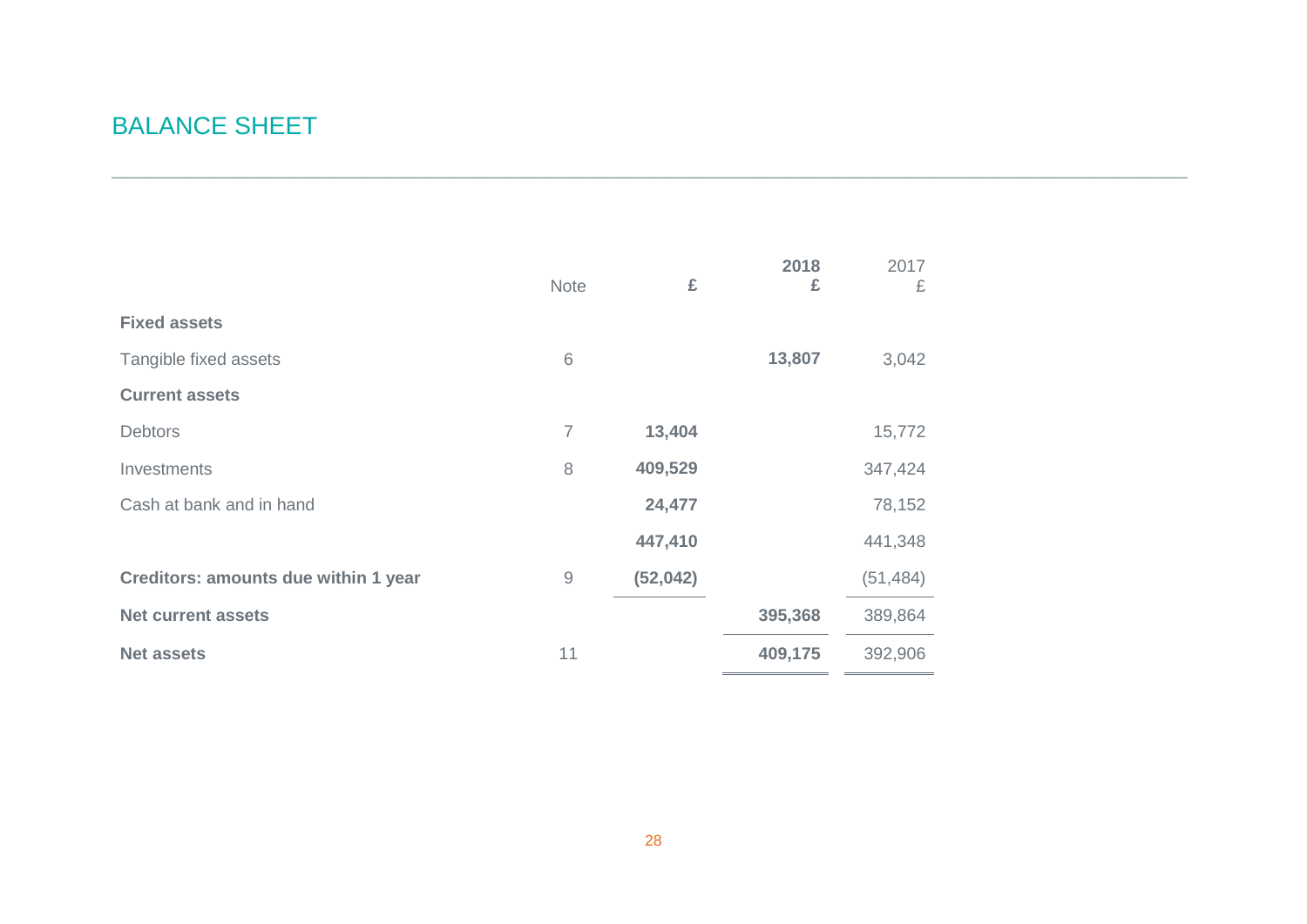|                     | <b>Note</b> | £ | 2018<br>£ | 2017<br>£ |
|---------------------|-------------|---|-----------|-----------|
| <b>Funds</b>        | 12          |   |           |           |
| Unrestricted funds: |             |   |           |           |
| Designated funds    |             |   | 78,327    | 78,900    |
| General funds       |             |   | 330,848   | 314,006   |
| <b>Total funds</b>  |             |   | 409,175   | 392,906   |

These accounts have been prepared in accordance with the special provisions applicable to companies subject to the small companies' regime.

Approved by the trustees on 11 June 2019 and signed on their behalf by

P Ryan - Chair **F Boyle - Treasurer**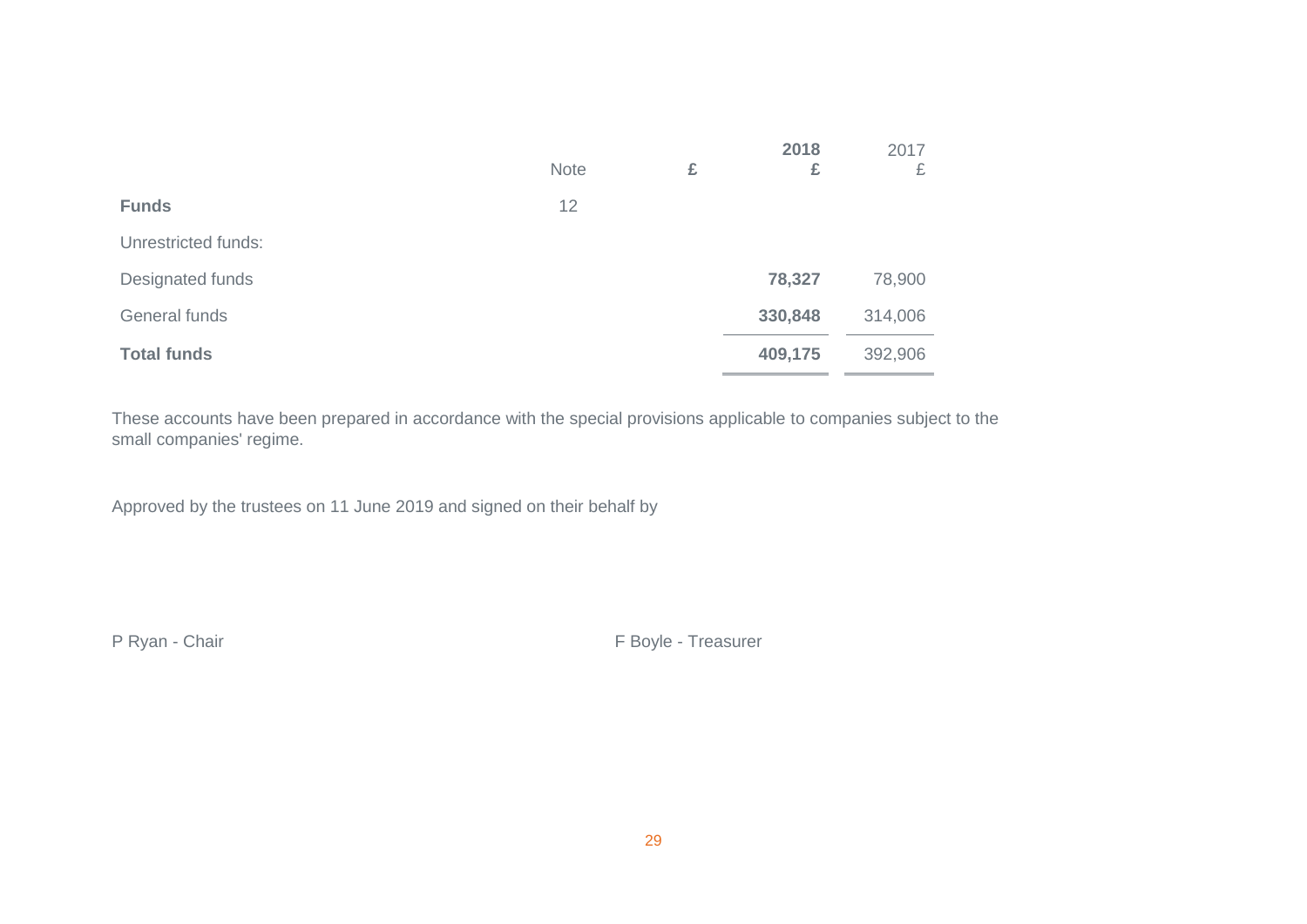# STATEMENT OF CASH FLOWS

|                                                | 2018<br>£ | 2017<br>£  |  |
|------------------------------------------------|-----------|------------|--|
| <b>Cash flows from operating activities:</b>   |           |            |  |
| Net movement in funds                          | 16,269    | 104,413    |  |
| Adjustments for:                               |           |            |  |
| Depreciation charges                           | 6,295     | 761        |  |
| Dividends, interest and rents from investments | (2, 104)  | (1, 175)   |  |
| Decrease / (increase) in debtors               | 2,368     | (3, 111)   |  |
| Increase / (decrease) in creditors             | 558       | (105, 484) |  |
| Net cash provided by operating activities      | 23,386    | (4,596)    |  |
| <b>Cash flows from investing activities:</b>   |           |            |  |
| Purchase of fixed assets                       | (17,060)  |            |  |
| Dividends, interest and rents from investments | 2,104     | 1,175      |  |
| Net cash provided by investing activities      | (14, 956) | 1,175      |  |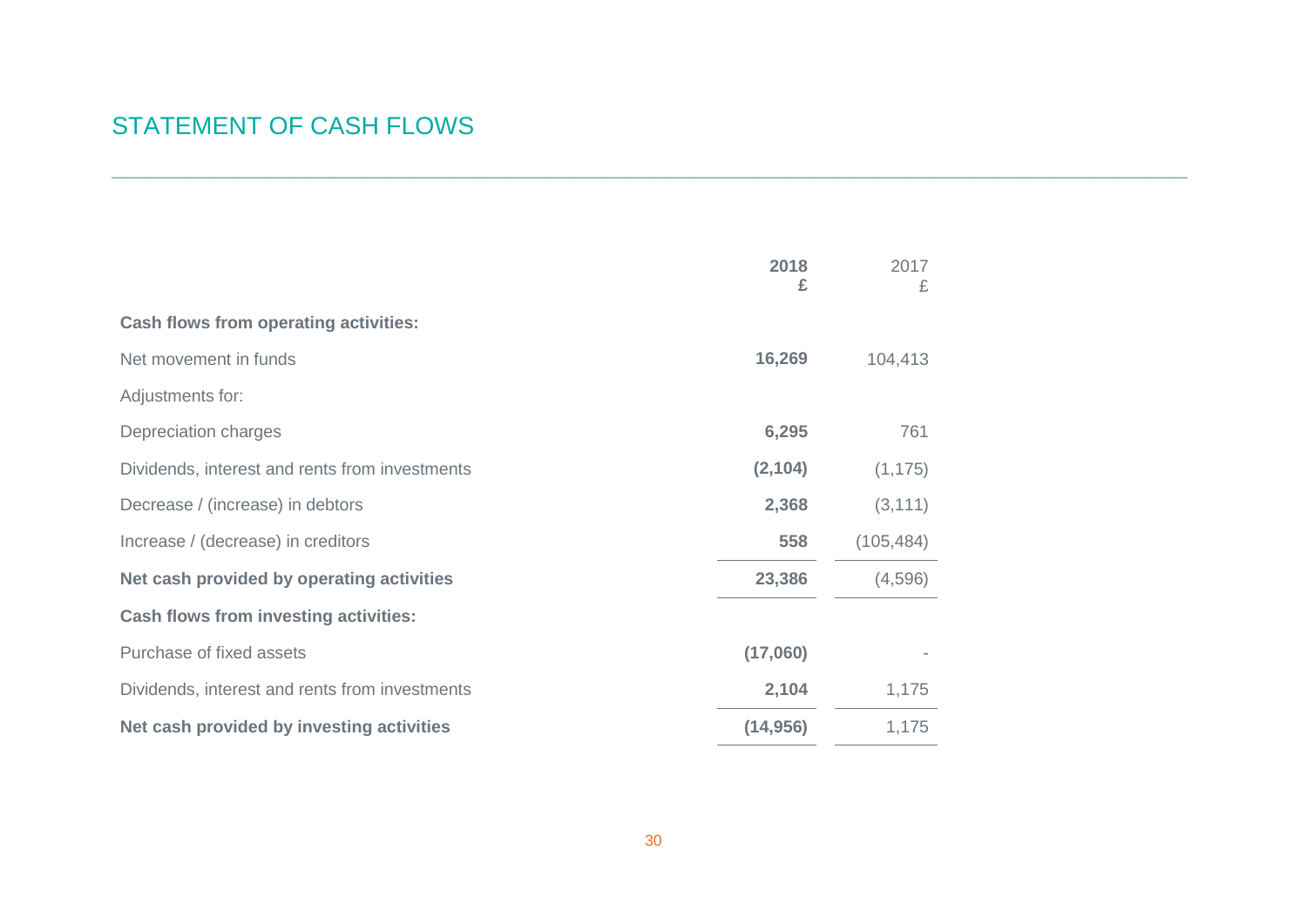|                                                        | 2018<br>£ | 2017<br>£ |
|--------------------------------------------------------|-----------|-----------|
| Increase in cash and cash equivalents in the year      | 8,430     | (3, 421)  |
| Cash and cash equivalents at the beginning of the year | 425,576   | 428,997   |
| Cash and cash equivalents at the end of the year       | 434,006   | 425,576   |
| Analysed as:                                           |           |           |
| Cash at bank and in hand                               | 24,477    | 78,152    |
| Current asset investments                              | 409,529   | 347,424   |
|                                                        | 434,006   | 425,576   |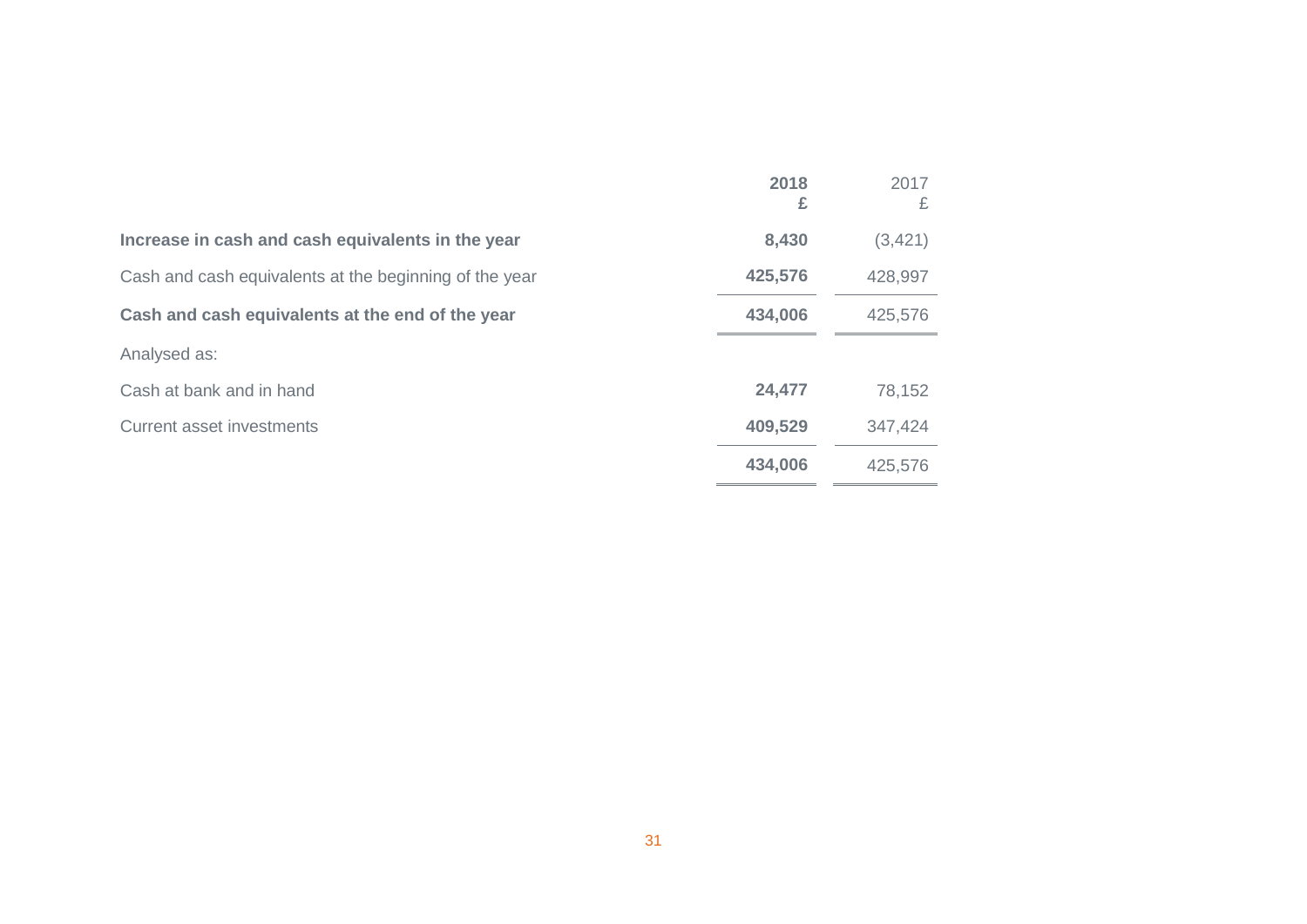# NOTES TO THE FINANCIAL STATEMENTS

#### 1. Accounting policies

#### a) Basis of preparation

The financial statements have been prepared in accordance with Accounting and Reporting by Charities: Statement of Recommended Practice applicable to charities in preparing their accounts in accordance with the Financial Reporting Standard applicable in the UK and Republic of Ireland (FRS 102) (effective 1 January 2015) - (Charities SORP (FRS 102)), the Financial Reporting Standard applicable in the UK and Republic of Ireland (FRS 102) and the Companies Act 2006.

\_\_\_\_\_\_\_\_\_\_\_\_\_\_\_\_\_\_\_\_\_\_\_\_\_\_\_\_\_\_\_\_\_\_\_\_\_\_\_\_\_\_\_\_\_\_\_\_\_\_\_\_\_\_\_\_\_\_\_\_\_\_\_\_\_\_\_\_\_\_\_\_\_\_\_\_\_\_\_\_\_\_\_\_\_\_\_\_\_

The Society of College, National and University Libraries meets the definition of a public benefit entity under FRS 102. Assets and liabilities are initially recognised at historical cost or transaction value unless otherwise stated in the relevant accounting policy notes.

#### b) Going concern basis of accounting

The accounts have been prepared on the assumption that the charity is able to continue as a going concern, which the trustees consider appropriate having regard to the current level of unrestricted reserves. There are no material uncertainties about the charity's ability to continue as a going concern.

#### c) Income

Income is recognised when the charity has entitlement to the funds, any performance conditions attached to the items of income have been met, it is probable that the income will be received and the amount can be measured reliably.

Income from donations is received by way of membership subscriptions and is included in full in the statement of financial activities when receivable.

Credit is taken for subscriptions in the year for which they are payable. Where a member wishes to terminate their subscription then notice must be given before the summer conference in the year prior to the termination of membership.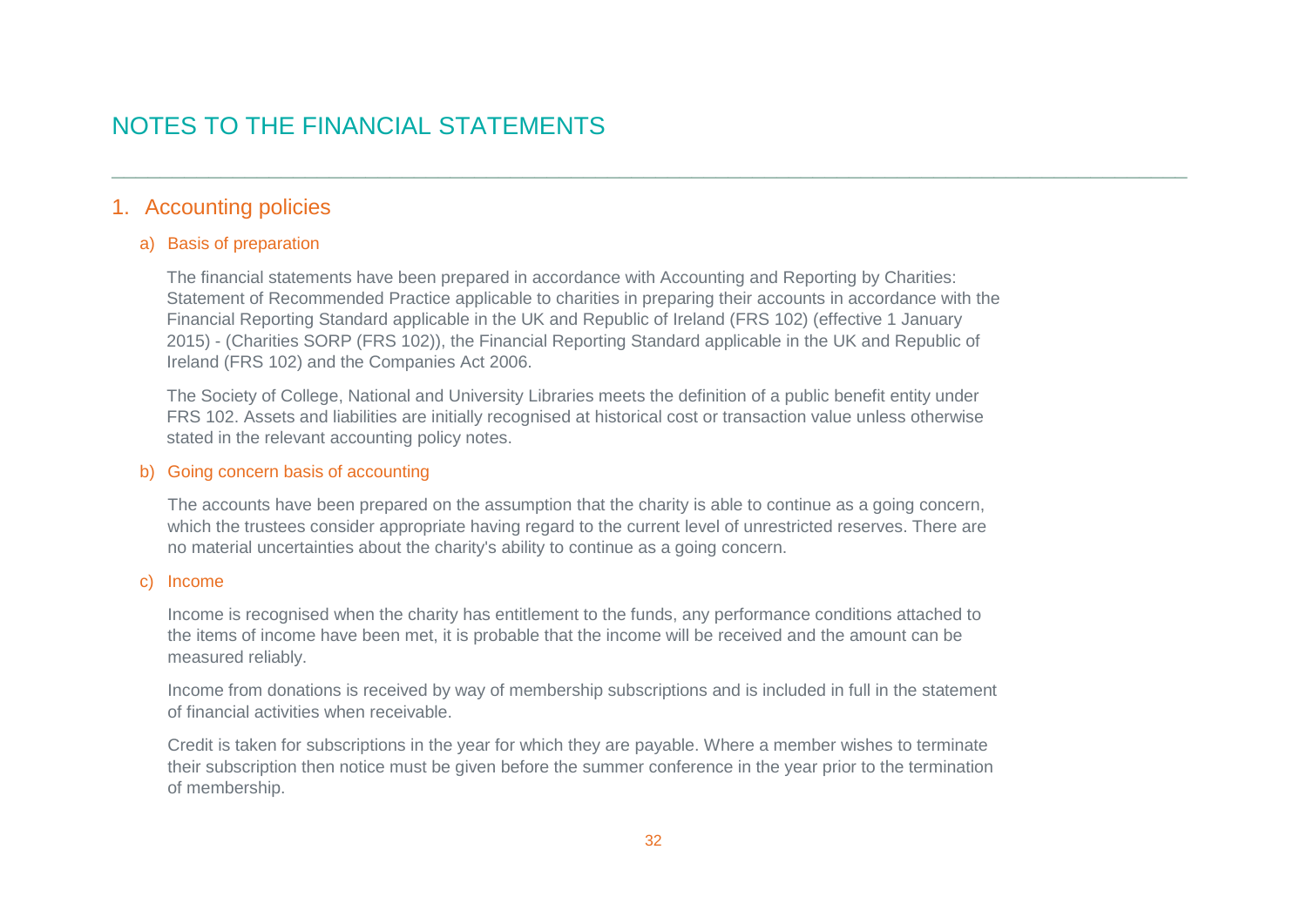Any income arising from conferences and meetings, sponsorship, sales of publications, working papers or newsletters, and recharges of staff time to regional collaborations is recognised once invoiced, unless it relates to a future event in which case it is deferred.

#### d) Interest receivable

Interest on funds held on deposit is included when receivable and the amount can be measured reliably by the charity: this is normally upon notification of the interest paid or payable by the bank.

#### e) Funds accounting

Unrestricted funds are available to spend on activities that further any of the purposes of the charity. Designated funds are unrestricted funds of the charity which the trustees have decided at their discretion to set aside to use for a specific purpose.

#### f) Expenditure and irrecoverable VAT

Expenditure is recognised once there is a legal or constructive obligation to make a payment to a third party, it is probable that settlement will be required and the amount of the obligation can be measured reliably.

Irrecoverable VAT is charged as a cost against the activity for which the expenditure was incurred.

#### g) Allocation of governance and support costs

Governance and support costs are those functions that assist the work of the charity but do not directly undertake charitable activities. These costs have been allocated between charitable activities on the following basis, which is an estimate of the resource usage of each activity:

|                                            | 2018  | 2017  |
|--------------------------------------------|-------|-------|
| Membership services                        | 31.6% | 31.6% |
| Events programme                           | 31.6% | 31.6% |
| Partnership working, advocacy and lobbying | 26.3% | 26.3% |
| Communications with members                | 10.5% | 10.5% |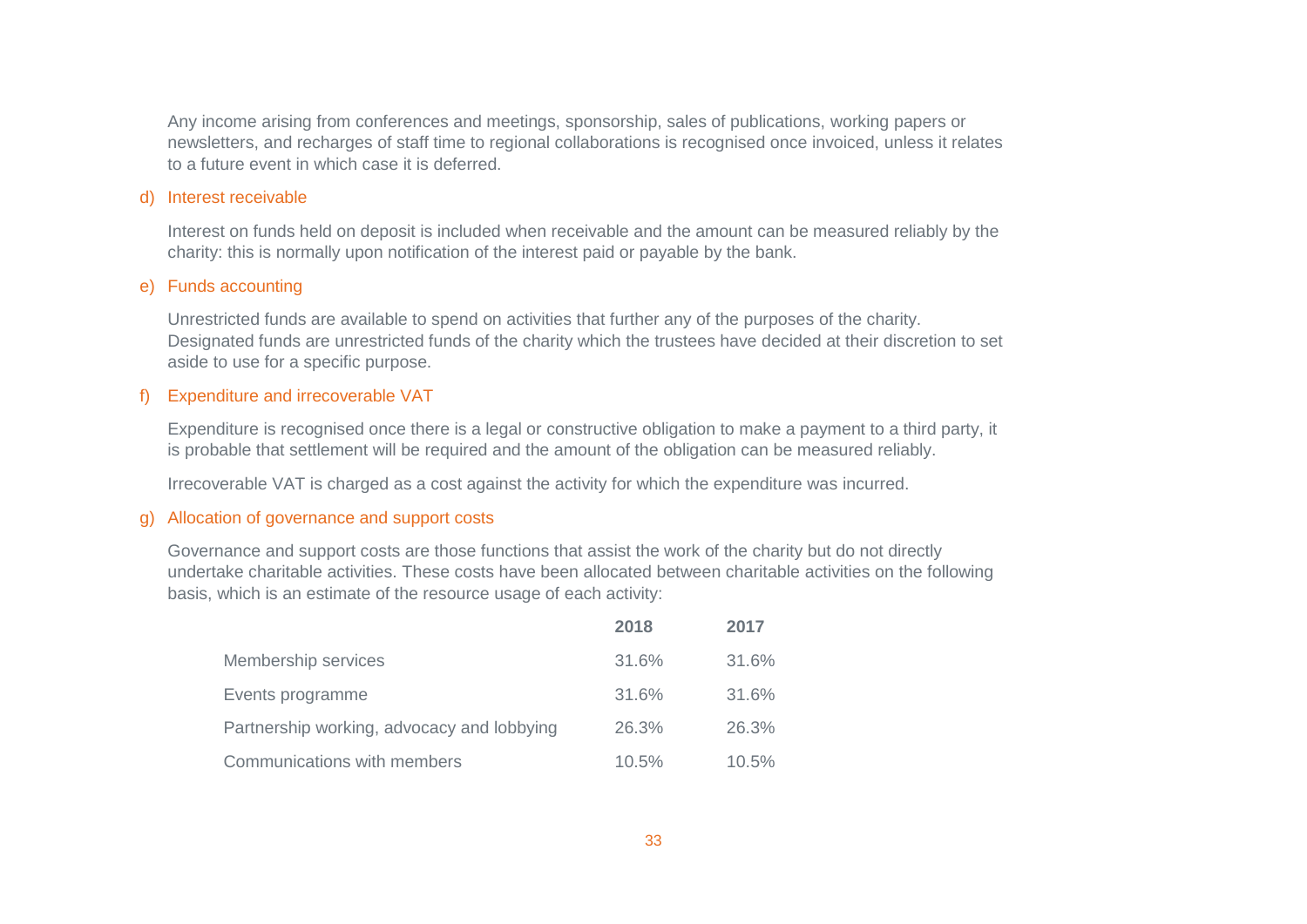#### h) Tangible fixed assets

Depreciation is provided at rates calculated to write down the cost of each asset to its estimated residual value over its expected useful life. The depreciation rates in use are as follows:

| Leasehold improvements           | 5 years straight line |
|----------------------------------|-----------------------|
| Furniture, fixtures and fittings | 20% reducing balance  |
| Computer equipment               | 3 years straight line |

Items of equipment are capitalised where the purchase price exceeds £1,000.

#### i) Debtors

Trade and other debtors are recognised at the settlement amount due after any trade discount offered. Prepayments are valued at the amount prepaid net of any trade discounts due.

#### j) Current asset investments

Current asset investments consist of cash held on deposit in interest bearing accounts. Such investments are measured at their fair value.

#### k) Cash at bank and in hand

Cash at bank and cash in hand includes cash and short term highly liquid investments with a short maturity of three months or less from the date of acquisition or opening of the deposit or similar account.

#### l) Creditors

Creditors and provisions are recognised where the charity has a present obligation resulting from a past event that will probably result in the transfer of funds to a third party and the amount due to settle the obligation can be measured or estimated reliably. Creditors and provisions are normally recognised at their settlement amount after allowing for any trade discounts due.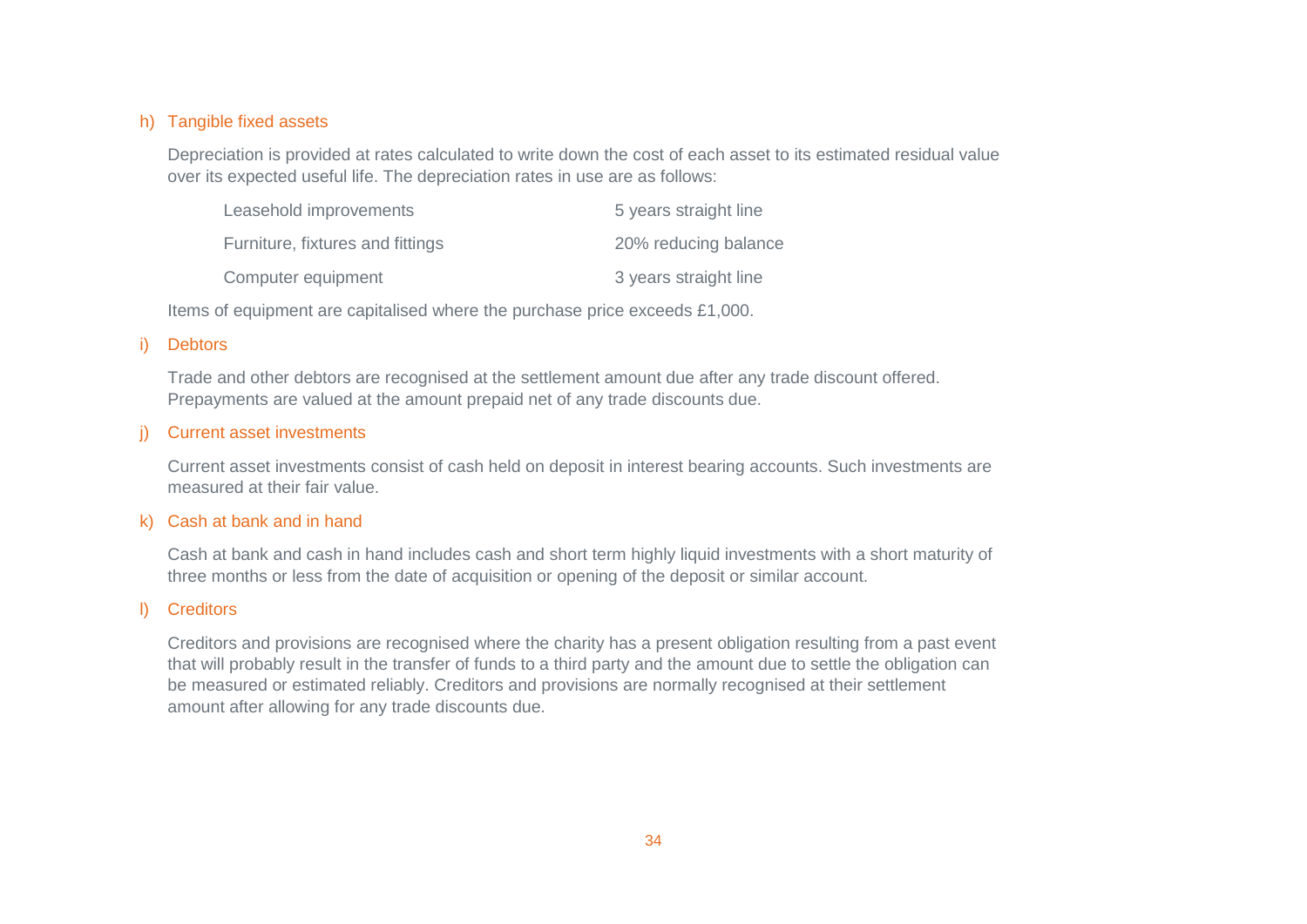#### m) Financial instruments

The charity only has financial assets and financial liabilities of a kind that qualify as basic financial instruments. Basic financial instruments are initially recognised at transaction value and subsequently measured at their settlement value.

#### n) Pension costs

The charitable company contributes to two multi-employer defined benefit pension schemes (the Universities Superannuation Scheme and the Superannuation Arrangements of the University of London). The assets of the schemes are held separately from those of the charitable company in independently administered funds. The charitable company is not contractually liable for any share of the schemes' deficits, therefore the schemes are accounted for as defined contribution schemes. The pension cost charge represents contributions payable under the schemes by the charitable company to the funds. The charitable company has no liability under the schemes other than for the payment of those contributions. The contributions made for the accounting period are treated as an expense and were £40,724 in 2018 (2017: £36,442).

#### o) Operating lease commitments

Rentals payable under operating leases, where substantially all the risks and rewards of ownership remain with the lessor, are charged to the statement of financial activities on a straight line basis over the minimum lease term.

#### p) Regional consortia

As of 6 June 2017, the regional consortia were incorporated as branches of SCONUL. Funds held on behalf of regional consortia at 6 June 2017 were donated to SCONUL. Regional consortia income and expenditure is now reported within the SCONUL accounts and held in designated funds.

#### q) Accounting estimates and key judgements

In the application of the charity's accounting policies, the trustees are required to make judgements, estimates and assumptions about the carrying values of assets and liabilities that are not readily apparent from other sources. The estimates and underlying assumptions are based on historical experience and other factors that are considered to be relevant. Actual results may differ from these estimates.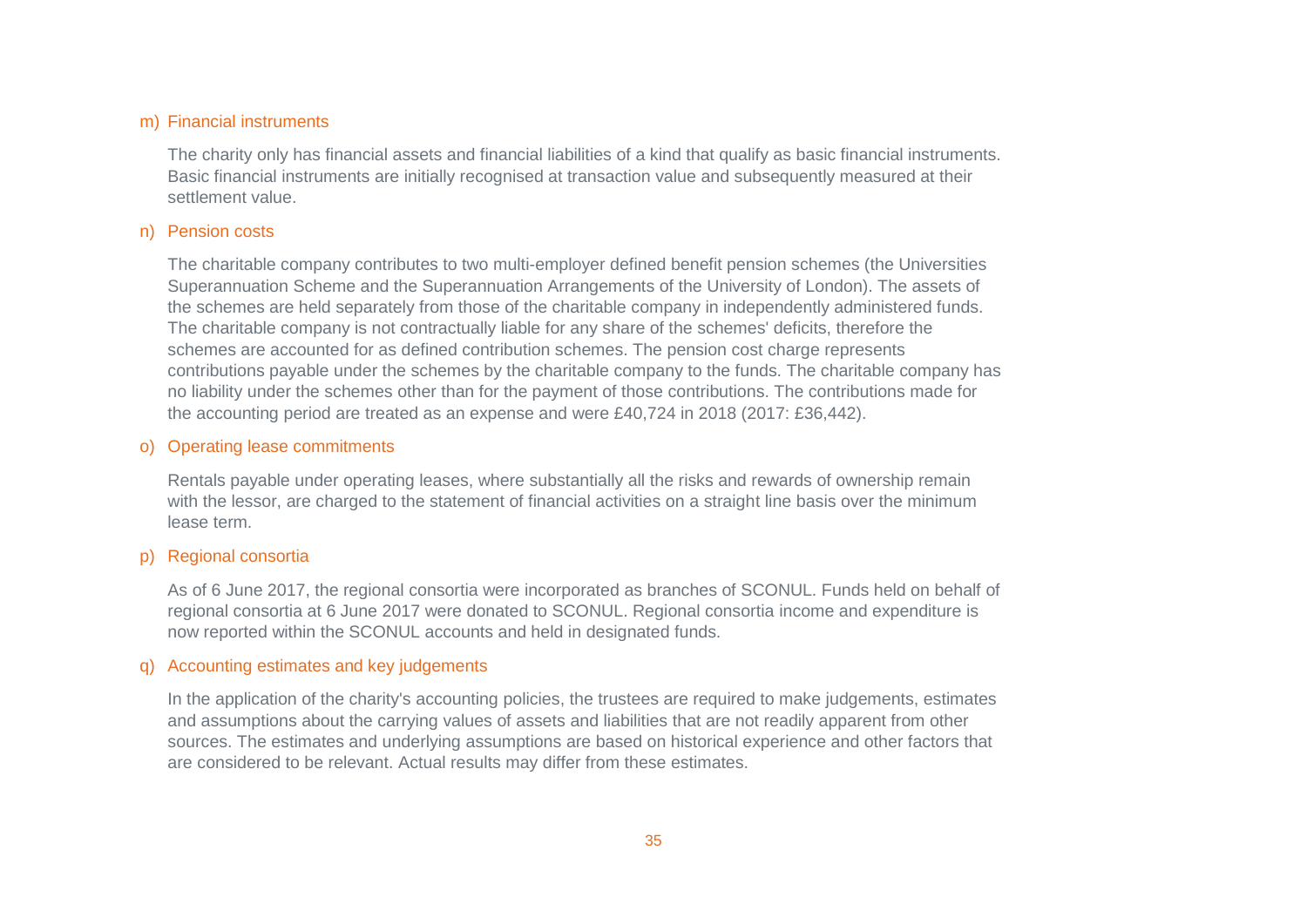The estimates and underlying assumptions are reviewed on an ongoing basis. Revisions to accounting estimates are recognised in the period in which the estimate is revised if the revision affects only that period, or in the period of the revision and future periods if the revision affects both current and future periods.

There are no key sources of estimation or uncertainty that have a significant effect on the amounts recognised in the financial statements.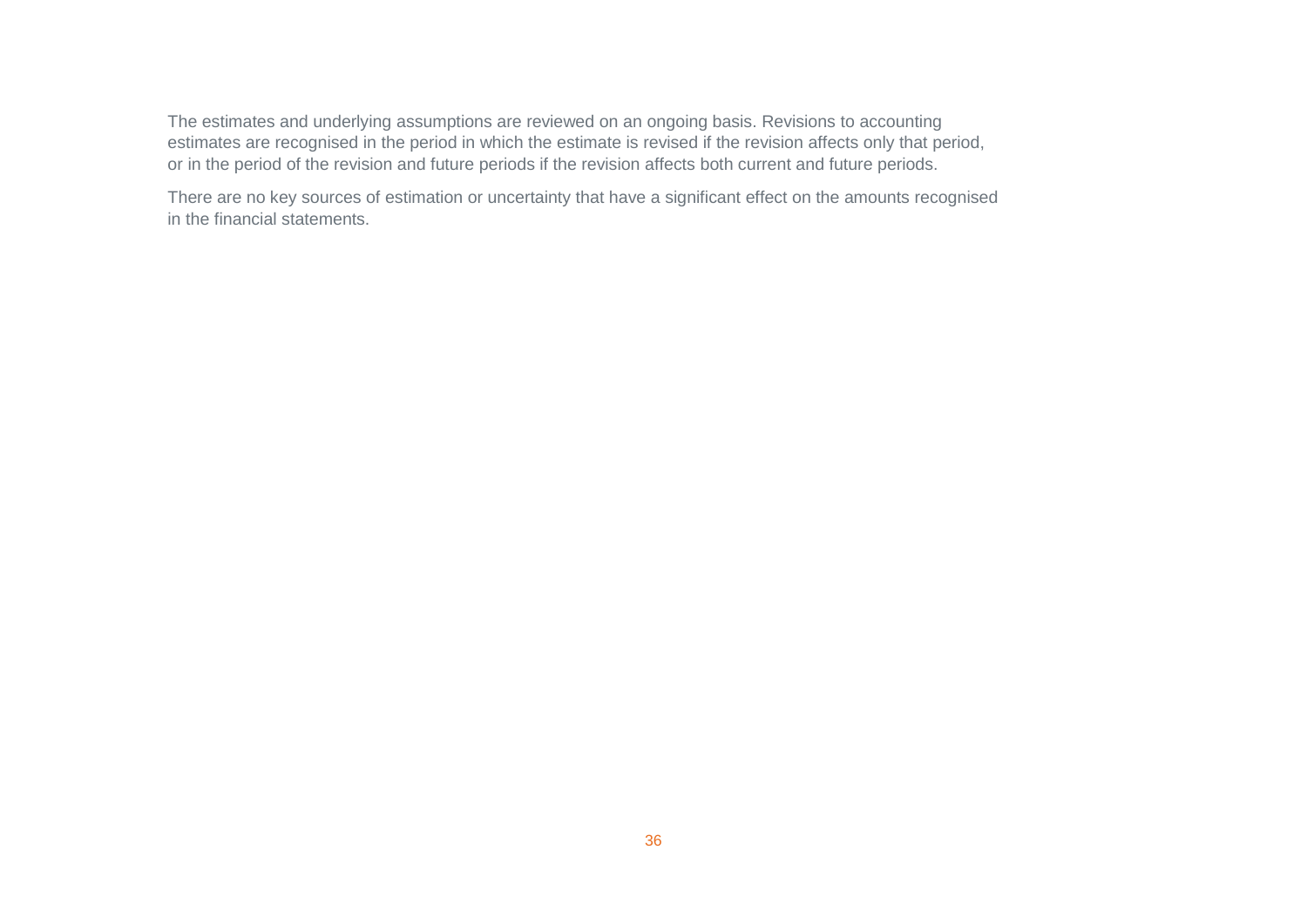# 2. Expenditure

|                                               | Membership | Event     | Partnership<br>working,<br>advocacy | Communications<br>and best<br>practice sharing | Regional       | Governance<br>and support |                   |
|-----------------------------------------------|------------|-----------|-------------------------------------|------------------------------------------------|----------------|---------------------------|-------------------|
|                                               | services   | programme | and lobbying                        | with members                                   | collaborations | costs                     | <b>Total 2018</b> |
|                                               | £          | £         | £                                   | £                                              | £              | £                         | £                 |
| Direct costs                                  | 24,000     | 56,249    | 7,669                               | 3,191                                          | 29,776         |                           | 120,885           |
| IT and website hosting                        | 5,129      | 236       | 236                                 | 397                                            | 2,690          | 8,338                     | 17,026            |
| Staff costs (note 4)                          | 44,965     | 64,115    | 37,979                              | 38,574                                         | 51,981         | 67,526                    | 305,140           |
| Recruitment and training                      |            | ×,        |                                     |                                                |                | 864                       | 864               |
| Premises costs                                |            |           |                                     |                                                |                | 36,045                    | 36,045            |
| Insurance                                     |            |           |                                     |                                                |                | 1,157                     | 1,157             |
| Fees and subscriptions                        |            |           |                                     |                                                |                | 3,946                     | 3,946             |
| Office costs                                  |            |           |                                     |                                                |                | 15,223                    | 15,223            |
| Legal and professional                        |            |           |                                     |                                                | $\overline{a}$ | 16,187                    | 16,187            |
| <b>Executive board costs</b>                  |            | ٠         |                                     | $\overline{\phantom{a}}$                       |                | 11,267                    | 11,267            |
| Audit and accountancy                         |            |           |                                     |                                                |                | 7,080                     | 7,080             |
| Bank charges                                  |            |           |                                     |                                                |                | (373)                     | (373)             |
| Depreciation                                  |            |           |                                     |                                                |                | 6,295                     | 6,295             |
| Sub-total                                     | 74,094     | 120,600   | 45,884                              | 42,162                                         | 84,447         | 173,555                   | 540,742           |
| Allocation of governance<br>and support costs | 54,806     | 54,806    | 45,673                              | 18,270                                         |                | (173, 555)                |                   |
| <b>Total expenditure</b>                      | 128,900    | 175,406   | 91,557                              | 60,432                                         | 84,447         |                           | 540,742           |

Total governance costs were £18,347 (2017: £13,055).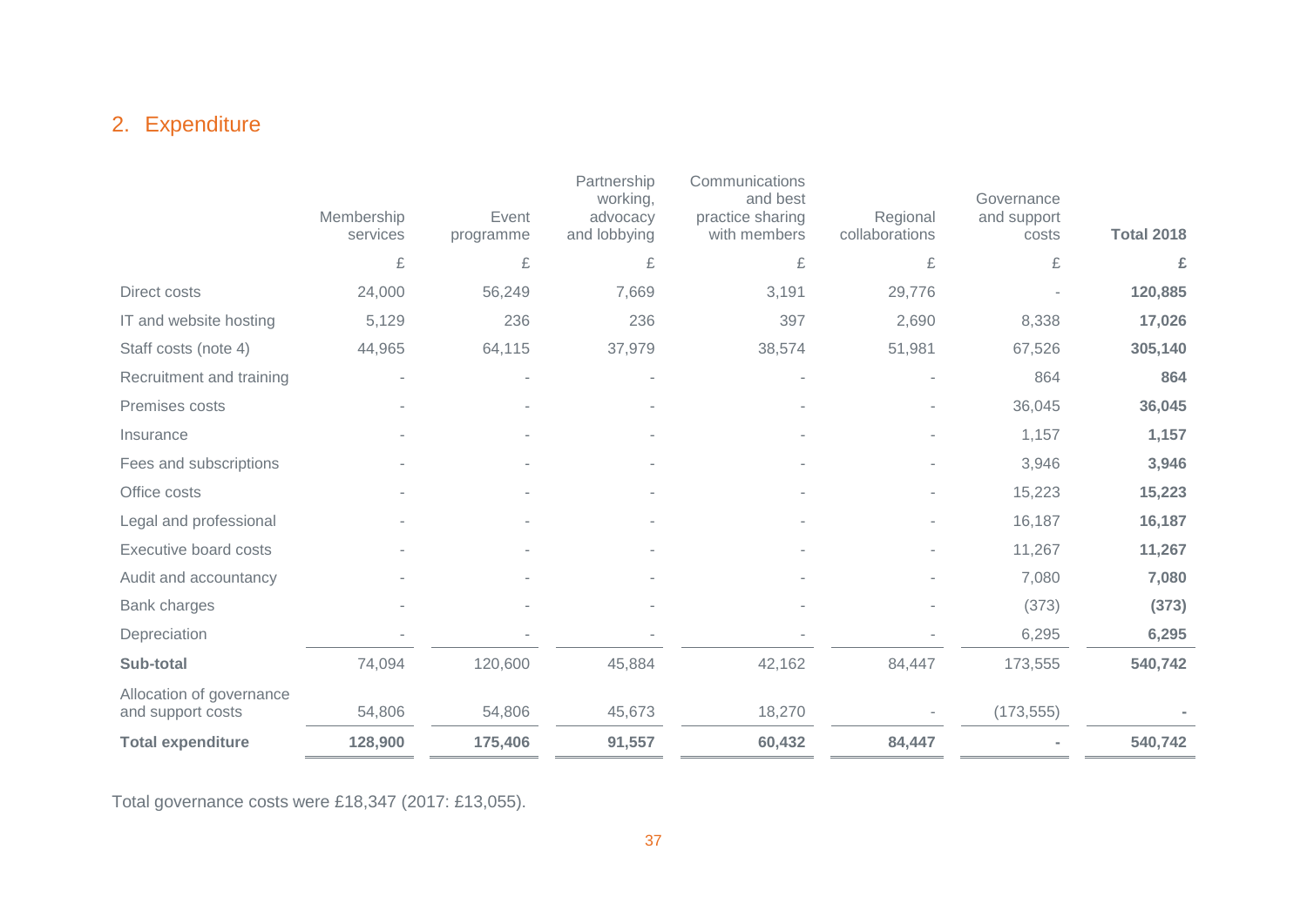# Expenditure (prior year comparative)

|                                               | Membership<br>services | Event<br>programme | Partnership<br>working,<br>advocacy and<br>lobbying | Communications<br>and best<br>practice sharing<br>with members | Regional<br>collaborations | Governance<br>and support<br>costs | <b>Total 2017</b> |
|-----------------------------------------------|------------------------|--------------------|-----------------------------------------------------|----------------------------------------------------------------|----------------------------|------------------------------------|-------------------|
|                                               | £                      | £                  | £                                                   | £                                                              | £                          | £                                  | £                 |
| Direct costs                                  | 24,396                 | 67,055             | 25,800                                              | 9,643                                                          | 26,298                     |                                    | 153,192           |
| IT and website hosting                        | 3,474                  | 229                | 233                                                 | 233                                                            | 1,174                      | 10,586                             | 15,929            |
| Staff costs (note 4)                          | 35,367                 | 56,633             | 33,796                                              | 33,766                                                         | 50,249                     | 62,627                             | 272,438           |
| Recruitment and training                      |                        |                    |                                                     |                                                                |                            | 1,145                              | 1,145             |
| Premises costs                                |                        |                    |                                                     |                                                                |                            | 30,587                             | 30,587            |
| Insurance                                     |                        |                    |                                                     |                                                                |                            | 1,120                              | 1,120             |
| Fees and subscriptions                        |                        |                    |                                                     |                                                                |                            | 6,934                              | 6,934             |
| Office costs                                  |                        |                    |                                                     |                                                                |                            | 13,276                             | 13,276            |
| Legal and professional                        |                        |                    |                                                     |                                                                |                            | 13,694                             | 13,694            |
| <b>Executive board costs</b>                  |                        |                    |                                                     |                                                                |                            | 5,975                              | 5,975             |
| Audit and accountancy                         |                        |                    |                                                     |                                                                |                            | 7,194                              | 7,194             |
| Bank charges                                  |                        |                    |                                                     |                                                                |                            | 49                                 | 49                |
| Bad debt expense                              |                        |                    |                                                     |                                                                |                            | 2,180                              | 2,180             |
| Depreciation                                  |                        |                    |                                                     |                                                                |                            | 761                                | 761               |
| Sub-total                                     | 63,237                 | 123,917            | 59,829                                              | 43,642                                                         | 77,721                     | 156,128                            | 524,474           |
| Allocation of governance<br>and support costs | 49,304                 | 49,304             | 41,086                                              | 16,434                                                         |                            | (156, 128)                         |                   |
| <b>Total expenditure</b>                      | 112,541                | 173,221            | 100,915                                             | 60,076                                                         | 77,721                     |                                    | 524,474           |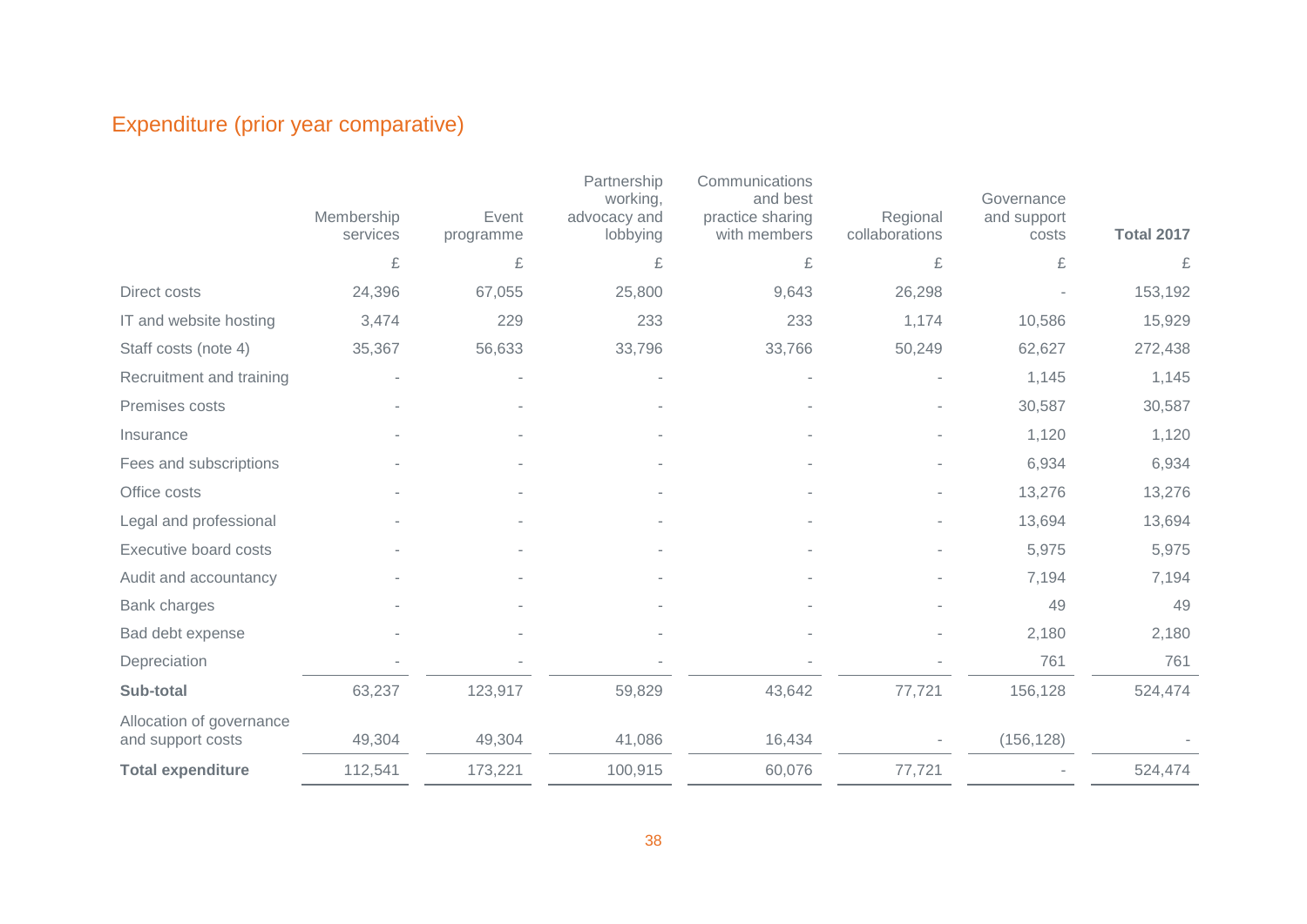## 3. Net movement in funds

This is stated after charging:

|                                    | 2018<br>£  | 2017<br>£  |
|------------------------------------|------------|------------|
| Depreciation                       | 6,295      | 761        |
| Trustees' remuneration             | <b>Nil</b> | <b>Nil</b> |
| Trustees' reimbursed expenses      | 4,722      | 6,002      |
| Auditors' remuneration:            |            |            |
| Statutory audit (including VAT)    | 5,740      | 5,740      |
| Non audit services (including VAT) | 1,340      | 1,454      |

Trustees' reimbursed expenses relate to payments to 12 trustees (2017: 15) for travel and subsistence expenses for attending strategy group and board meetings.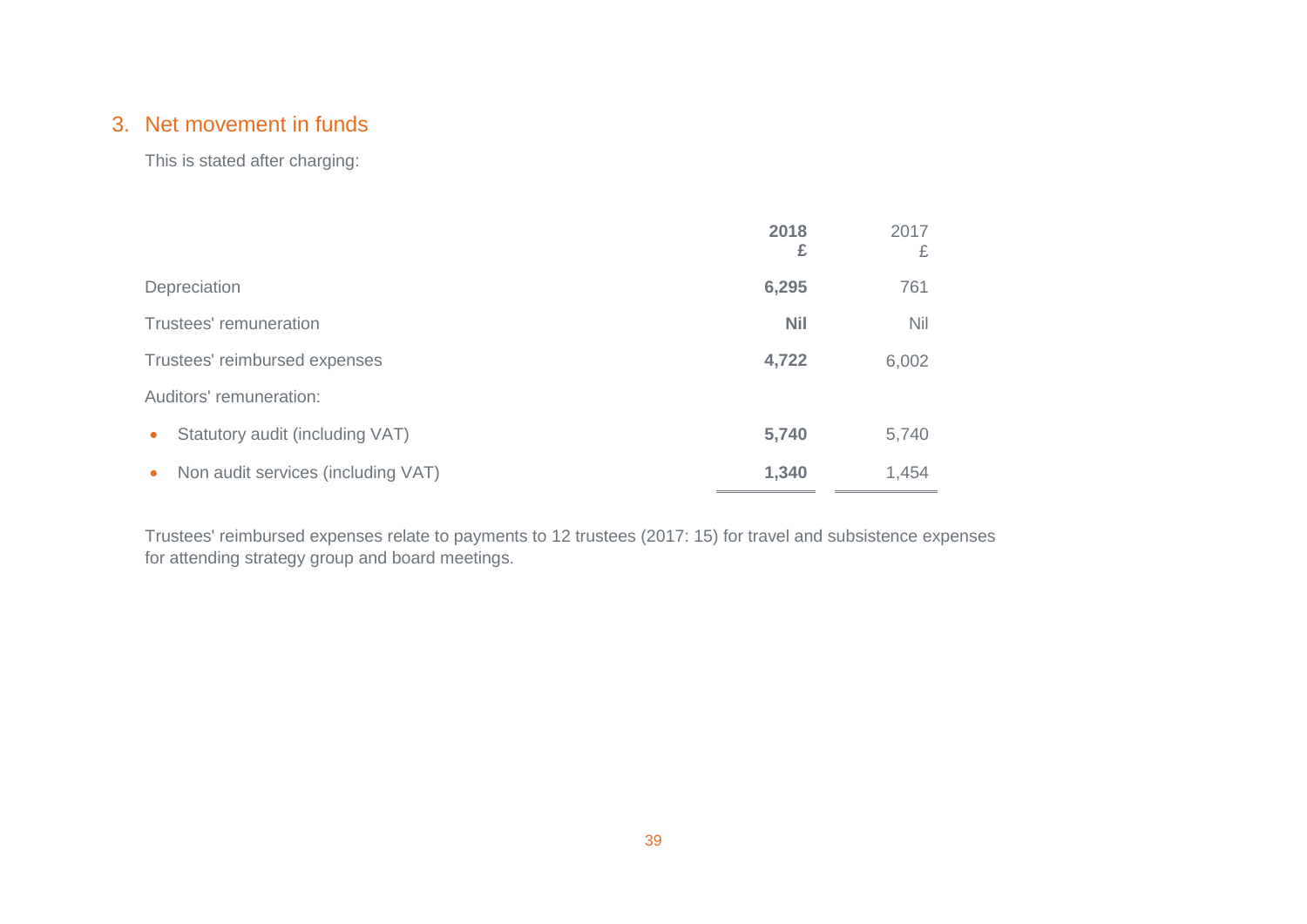#### 4. Staff costs and numbers

Staff costs were as follows:

|                       | 2018<br>£ | 2017<br>£ |
|-----------------------|-----------|-----------|
| Salaries and wages    | 240,810   | 215,512   |
| Social security costs | 23,606    | 20,484    |
| Pension costs         | 40,724    | 36,442    |
|                       | 305,140   | 272,438   |

The key management personnel of the charity comprise the trustees and the Executive Director. The total employee benefits of the key management personnel of the charity were £110,061 (2017: £107,808).

One employee earned between £80,000 and £90,000 in the year (2017: one), excluding employer's pension contributions and NICs.

The average head count during the reporting period was 8 (2017: 7). The average number of full time equivalent employees during the year was as follows:

|                                                    | 2018<br>No. | 2017<br>No. |
|----------------------------------------------------|-------------|-------------|
| Average number of employees (full-time equivalent) | 5.70        | 5.20        |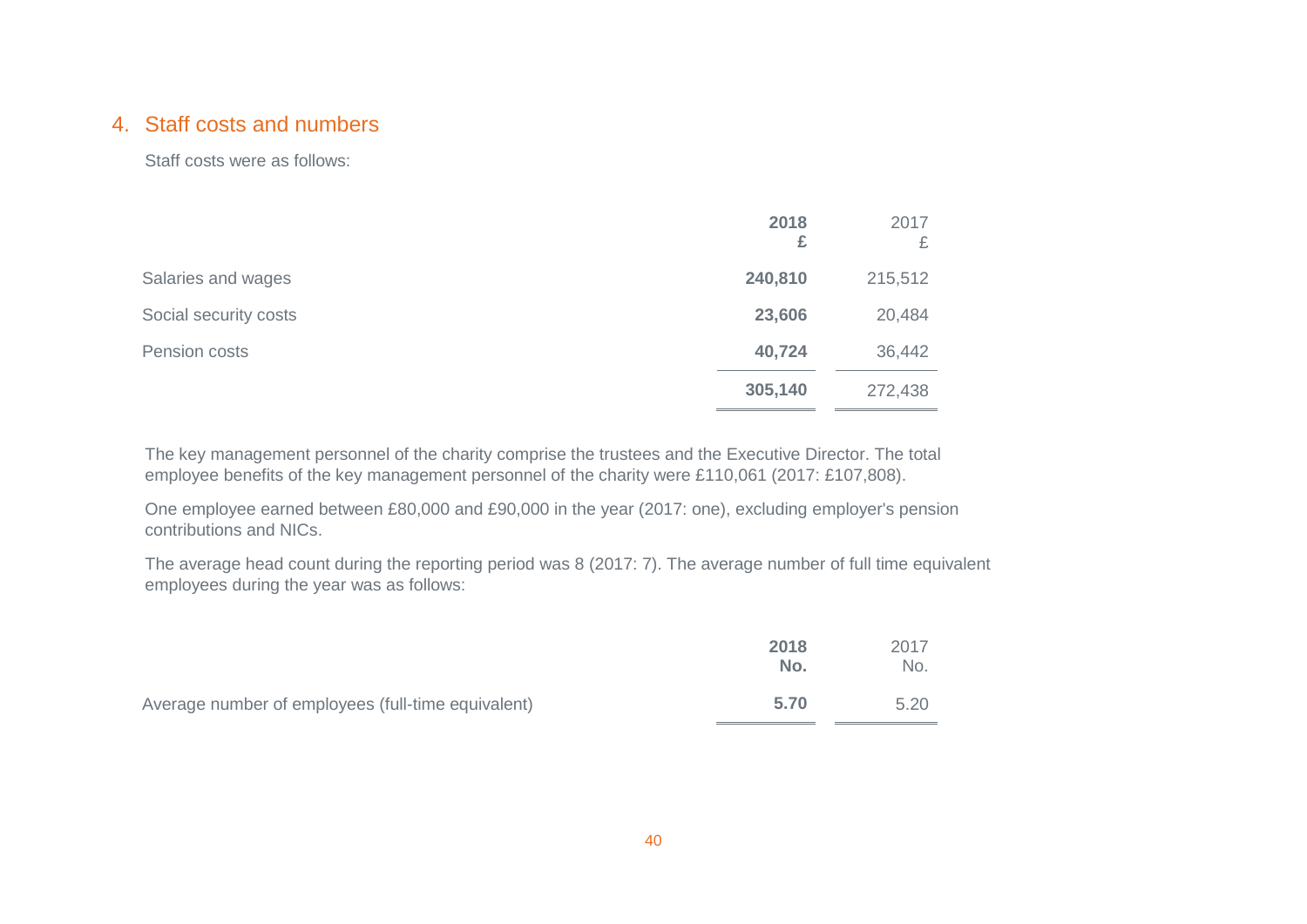## 5. Taxation

The charity is exempt from corporation tax as all its income is charitable and is applied for charitable purposes.

# 6. Tangible fixed assets

|                       | Leasehold<br>improvements<br>£ | Furniture,<br>fixtures and<br>fittings<br>£ | Computer<br>equipment<br>£ | <b>Total</b><br>£ |
|-----------------------|--------------------------------|---------------------------------------------|----------------------------|-------------------|
| <b>Cost</b>           |                                |                                             |                            |                   |
| At 1 January 2018     | 102,302                        | 40,345                                      | 5,105                      | 147,752           |
| <b>Additions</b>      |                                |                                             | 17,060                     | 17,060            |
| At 31 December 2018   | 102,302                        | 40,345                                      | 22,165                     | 164,812           |
| <b>Depreciation</b>   |                                |                                             |                            |                   |
| At 1 January 2018     | 102,302                        | 37,303                                      | 5,105                      | 144,710           |
| Charge for the year   |                                | 609                                         | 5,686                      | 6,295             |
| At 31 December 2018   | 102,302                        | 37,912                                      | 10,791                     | 151,005           |
| <b>Net book value</b> |                                |                                             |                            |                   |
| At 31 December 2018   |                                | 2,433                                       | 11,374                     | 13,807            |
| At 31 December 2017   |                                | 3,042                                       |                            | 3,042             |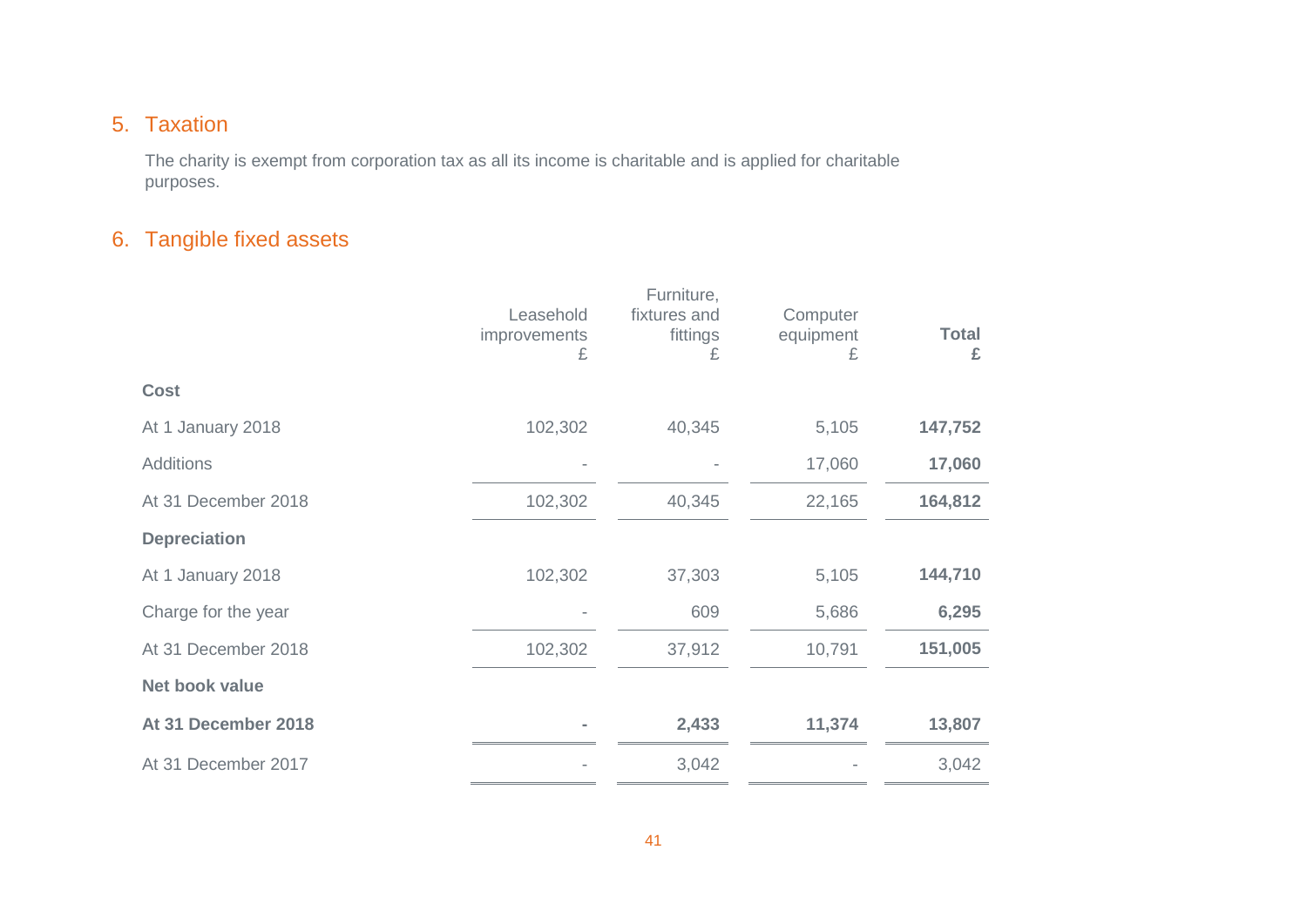# 7. Debtors

|                                                 | 2018<br>£ | 2017<br>£ |
|-------------------------------------------------|-----------|-----------|
| <b>Trade debtors</b>                            | 2,195     | 4,410     |
| Prepayments                                     | 11,209    | 11,362    |
|                                                 | 13,404    | 15,772    |
| 8. Current asset investments                    |           |           |
|                                                 | 2018<br>£ | 2017<br>£ |
| The Charities Official Investment Fund          | 409,529   | 347,424   |
| 9. Creditors: amounts due within 1 year         |           |           |
|                                                 | 2018<br>£ | 2017<br>£ |
| <b>Trade creditors</b>                          | 35,311    | 36,237    |
| Accruals                                        | 14,808    | 13,695    |
| Funds held on behalf of Copyright for Knowledge | 1,288     | 1,288     |
| Other creditors                                 | 635       | 264       |
|                                                 | 52,042    | 51,484    |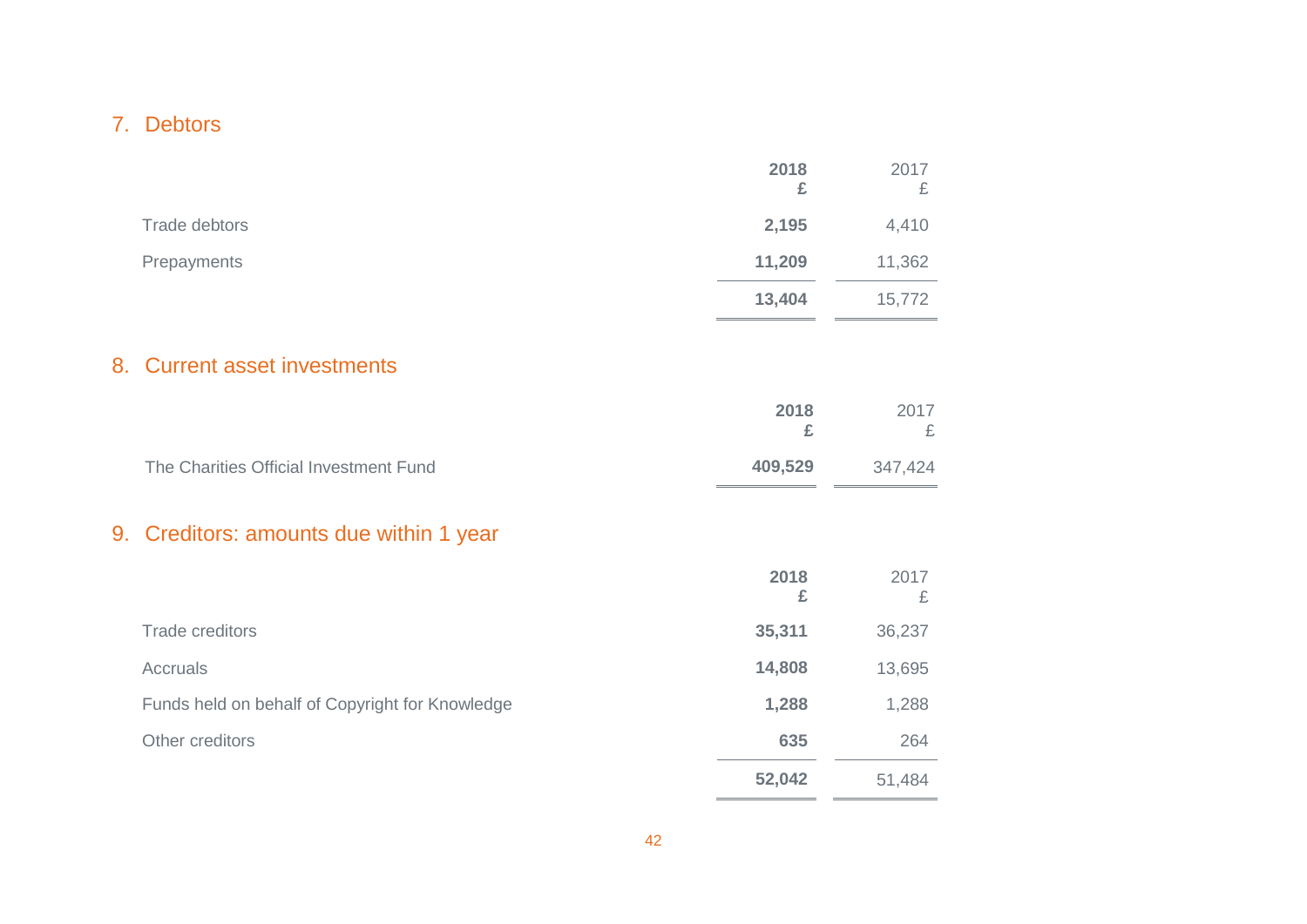## 10.Financial instruments

|                                                                        | 2018<br>£ | 2017<br>£ |
|------------------------------------------------------------------------|-----------|-----------|
| Financial assets that are debt instruments measured at amortised cost: |           |           |
| Trade debtors                                                          | 2,195     | 4,410     |
|                                                                        |           |           |
| Financial liabilities measured at amortised cost:                      |           |           |
| Trade creditors                                                        | 35,311    | 36,237    |
| Accruals                                                               | 14,808    | 13,695    |
| Other creditors                                                        | 635       | 264       |
|                                                                        | 50,754    | 50,196    |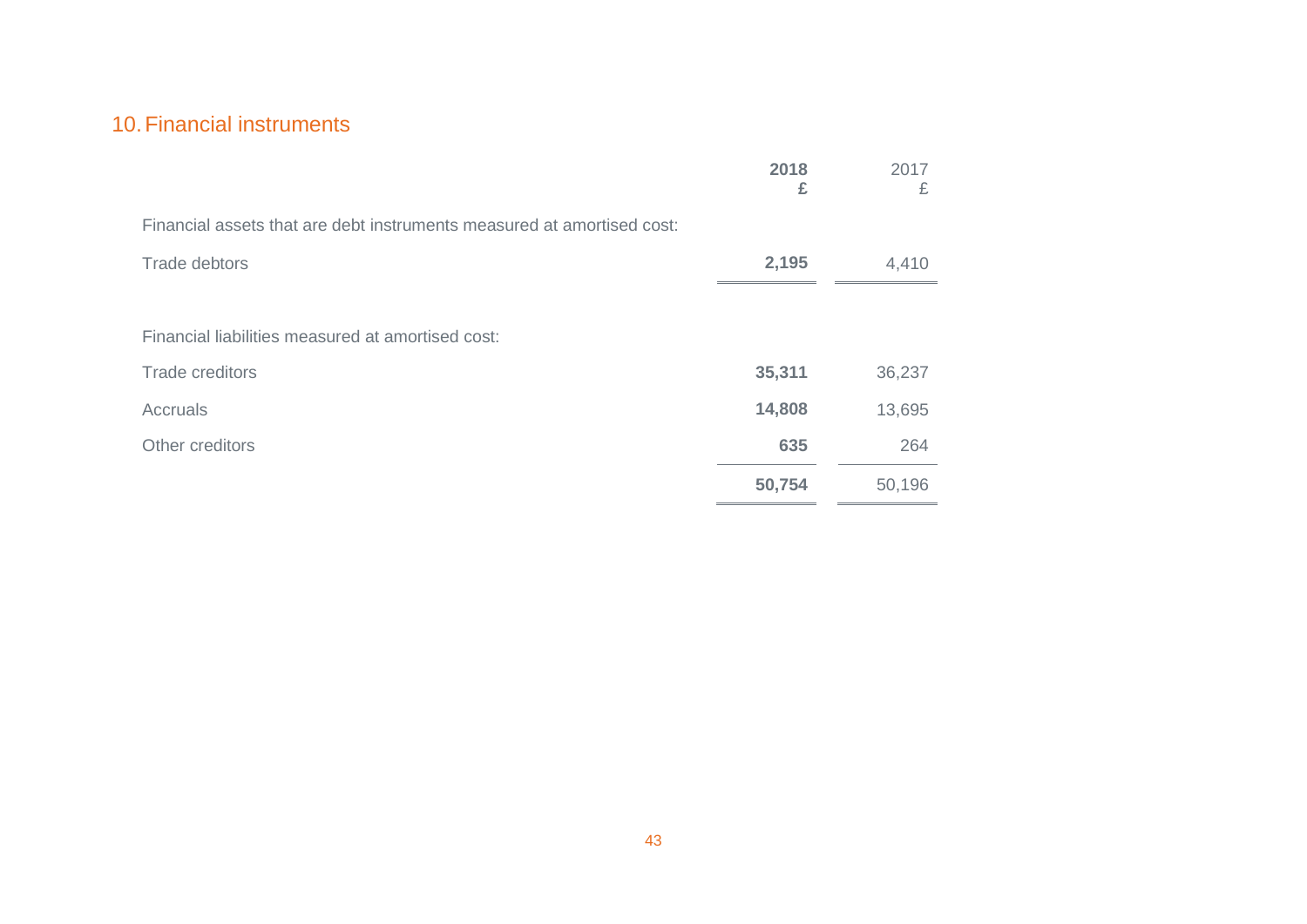# 11.Analysis of net assets between funds

|                                | Designated<br>funds<br>£ | General<br>funds<br>£ | <b>Total</b><br>funds<br>£ |
|--------------------------------|--------------------------|-----------------------|----------------------------|
| Tangible fixed assets          |                          | 13,807                | 13,807                     |
| <b>Current assets</b>          | 82,665                   | 364,745               | 447,410                    |
| <b>Current liabilities</b>     | (4,338)                  | (47, 704)             | (52, 042)                  |
| Net assets at 31 December 2018 | 78,327                   | 330,848               | 409,175                    |
|                                | Designated<br>funds      | General<br>funds      | <b>Total</b><br>funds      |
| <b>Prior year comparative</b>  | £                        | £                     | £                          |
| Tangible fixed assets          |                          | 3,042                 | 3,042                      |
| <b>Current assets</b>          | 83,131                   | 358,217               | 441,348                    |
| <b>Current liabilities</b>     | (4,231)                  | (47, 253)             | (51, 484)                  |
| Net assets at 31 December 2017 | 78,900                   | 314,006               | 392,906                    |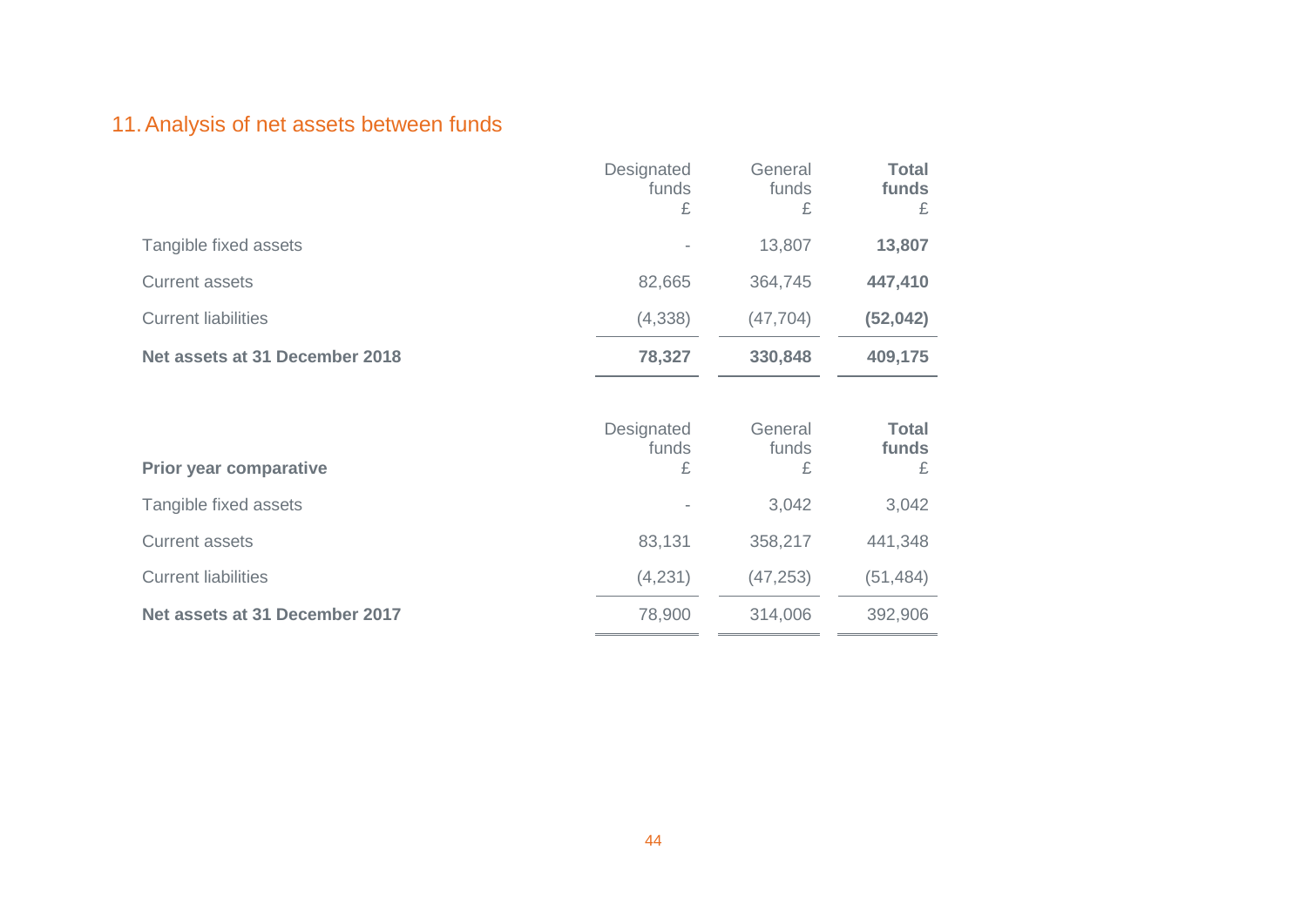## 12.Movements in funds

|                               | At 1<br>January<br>2018<br>£ | Income<br>£ | Expenditure<br>£ | At 31<br><b>December</b><br>2018<br>£ |
|-------------------------------|------------------------------|-------------|------------------|---------------------------------------|
| <b>Unrestricted funds</b>     |                              |             |                  |                                       |
| Designated funds:             |                              |             |                  |                                       |
| <b>Northern Collaboration</b> | 15,745                       | 34,789      | (28, 143)        | 22,391                                |
| <b>Mercian Collaboration</b>  | 8,488                        | 23,429      | (14, 475)        | 17,442                                |
| <b>NOWAL</b>                  | 54,667                       | 28,340      | (44, 513)        | 38,494                                |
| Total designated funds        | 78,900                       | 86,558      | (87, 131)        | 78,327                                |
| General funds                 | 314,006                      | 470,453     | (453, 611)       | 330,848                               |
| <b>Total funds</b>            | 392,906                      | 557,011     | (540, 742)       | 409,175                               |

#### **Purposes of designated funds**

The designated funds have been set up for the purpose of ringfencing funds held by each of the regional consortia.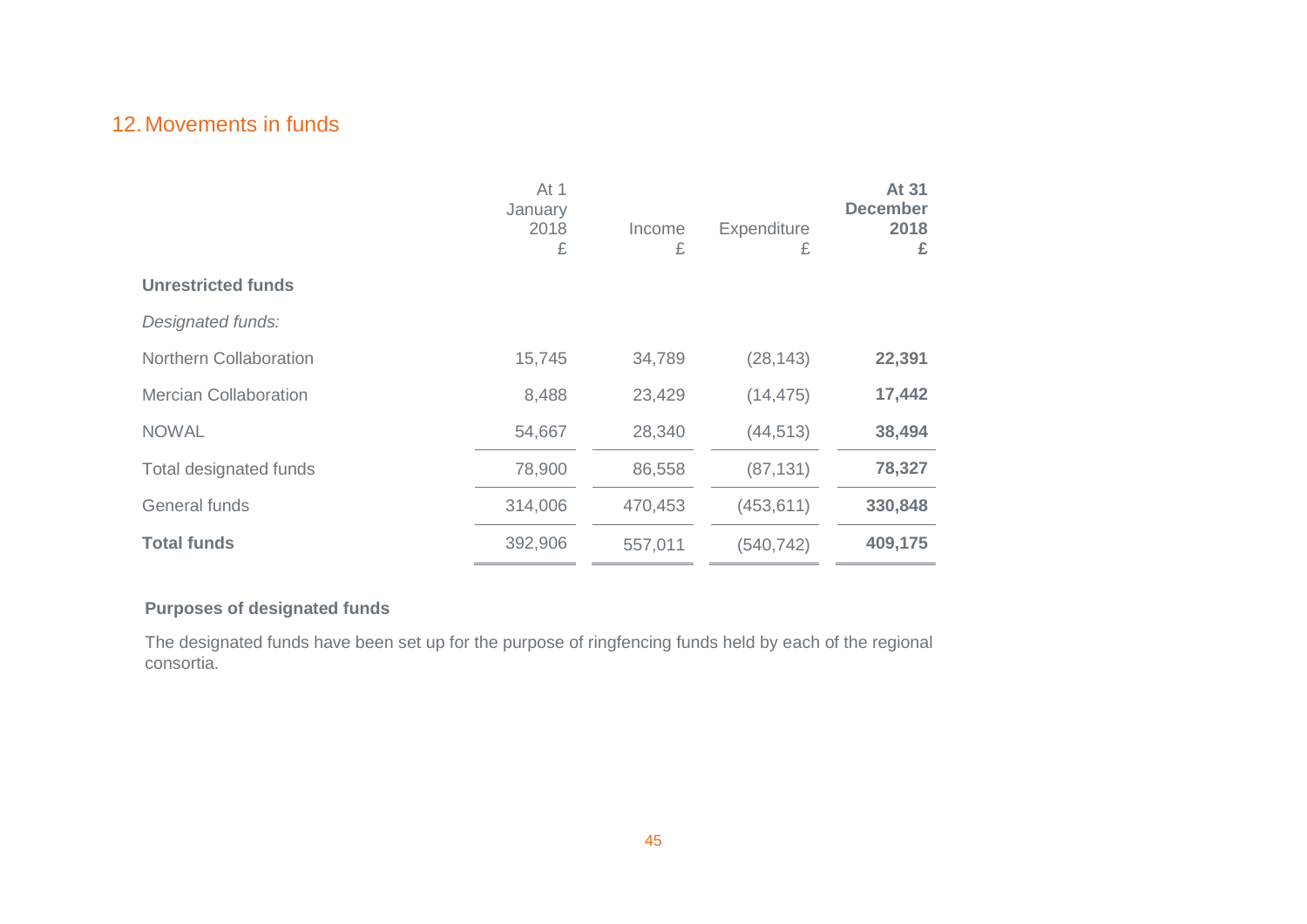# Prior year comparative

|                               | At 1<br>January<br>2017<br>£ | Income<br>£ | Expenditure<br>£ | At 31<br><b>December</b><br>2017<br>£ |
|-------------------------------|------------------------------|-------------|------------------|---------------------------------------|
| <b>Unrestricted funds</b>     |                              |             |                  |                                       |
| Designated funds:             |                              |             |                  |                                       |
| <b>Northern Collaboration</b> |                              | 36,495      | (20, 750)        | 15,745                                |
| <b>Mercian Collaboration</b>  |                              | 15,792      | (7, 304)         | 8,488                                 |
| <b>NOWAL</b>                  |                              | 85,994      | (31, 327)        | 54,667                                |
| Total designated funds        |                              | 138,281     | (59, 381)        | 78,900                                |
| General funds                 | 288,493                      | 490,606     | (465, 093)       | 314,006                               |
| <b>Total funds</b>            | 288,493                      | 628,887     | (524, 474)       | 392,906                               |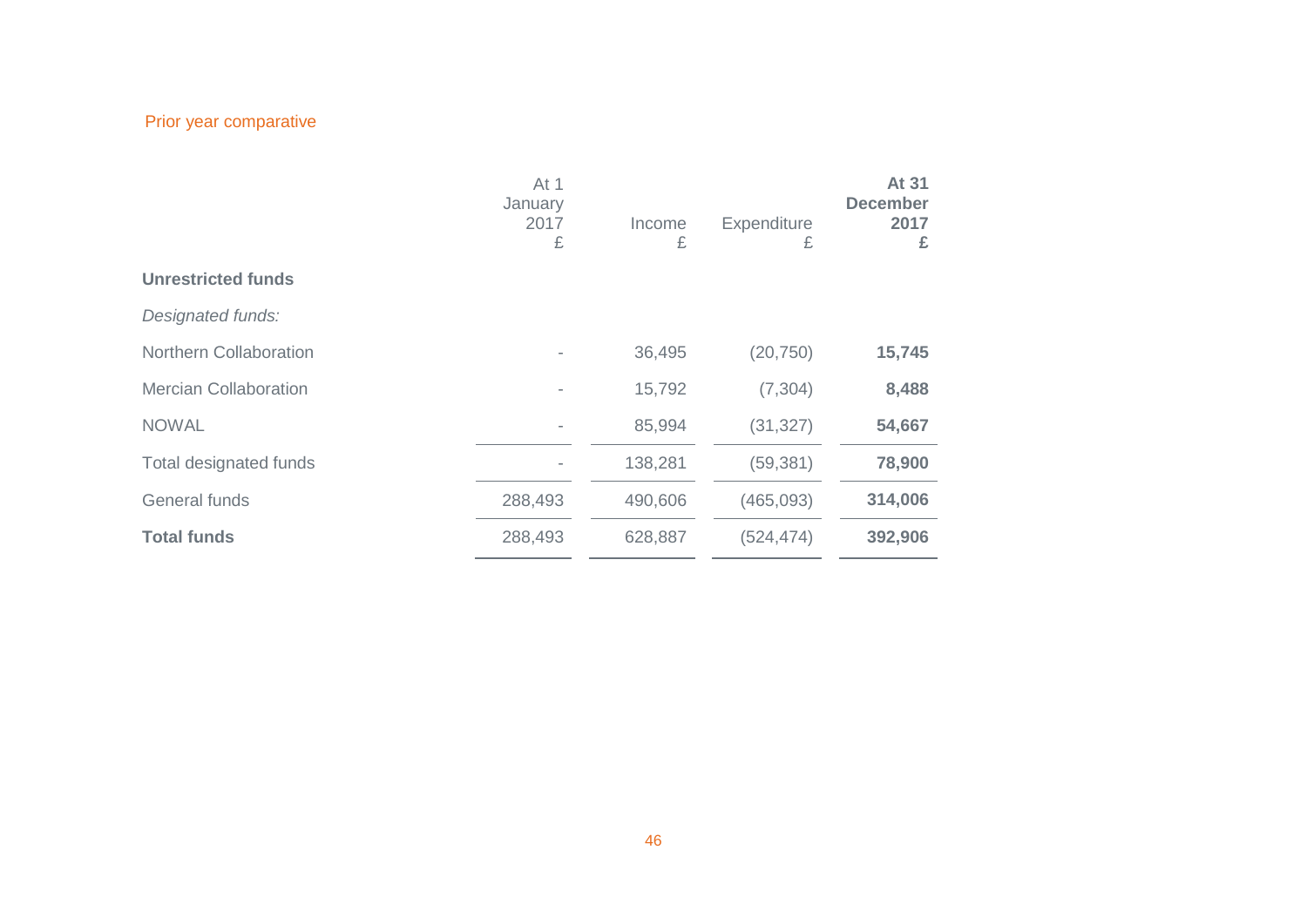# 13.Commitments under operating leases

At 31 December 2018, the charity had the following annual commitments under non-cancellable operating leases:

|                          | 2018                              |                   | 2017                       |            |
|--------------------------|-----------------------------------|-------------------|----------------------------|------------|
|                          | <b>Land and</b><br>buildings<br>£ | <b>Other</b><br>£ | Land and<br>buildings<br>£ | Other<br>£ |
| Payments due:            |                                   |                   |                            |            |
| Within one year          | 10,000                            | 5,258             | 5,812                      | 5,258      |
| Within two to five years | $\equiv$                          | 15,773            | ۰                          | 21,031     |
|                          | 10,000                            | 21,031            | 5,812                      | 26,289     |

# 14.Related party transactions

There were no related party transactions in the current or prior year.